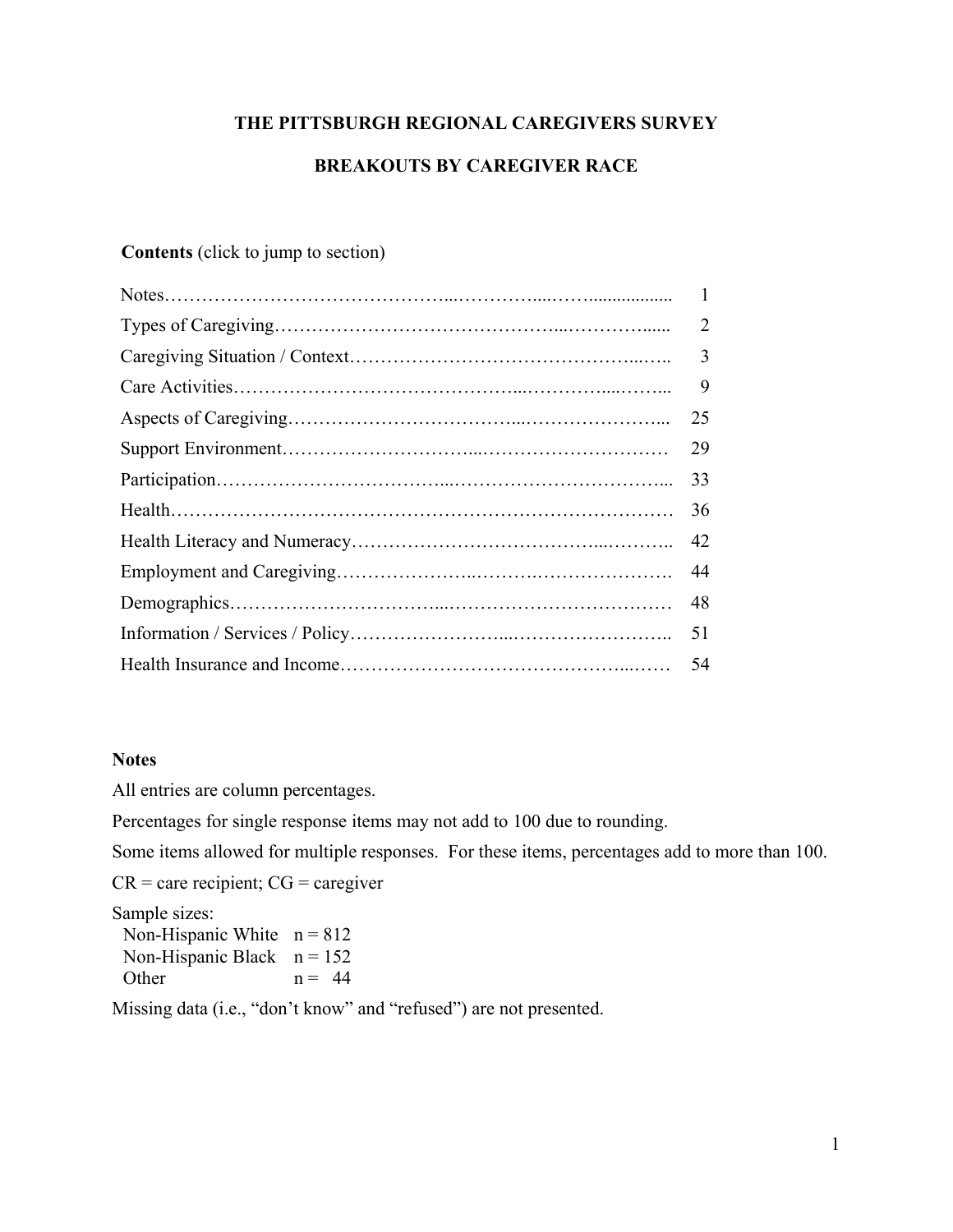### <span id="page-1-0"></span>**TYPES OF CAREGIVING**

SCRNPC. Do you currently help with PERSONAL CARE TASKS, such as bathing, dressing, grooming, eating, moving from bed to chair, or going to the toilet?

|     | Non-Hispanic | Non-Hispanic |       |
|-----|--------------|--------------|-------|
|     | White        | Black        | Other |
| Yes | 49           | 60           | 46    |
| No  |              | 40           |       |

SCRNHT. Do you currently help with HOUSEHOLD TASKS, such as shopping, managing personal finances, arranging for outside services, or providing transportation?

|     | Non-Hispanic | Non-Hispanic |       |
|-----|--------------|--------------|-------|
|     | White        | Black        | Other |
| Yes | 98           | 98           |       |
| No  |              |              |       |

SCRNMNT. Do you currently help with MEDICAL OR NURSING TASKS, such as managing medications, changing dressing on wounds, or monitoring equipment like oxygen tanks?

|     | Non-Hispanic | Non-Hispanic |       |
|-----|--------------|--------------|-------|
|     | White        | <b>Black</b> | Other |
| Yes |              | 66           |       |
| No  | າາ           | 34           | 39.   |

*Respondents were required to say YES to at least one of the three questions above to qualify. These tables present the responses of the 1,008 respondents who qualified.*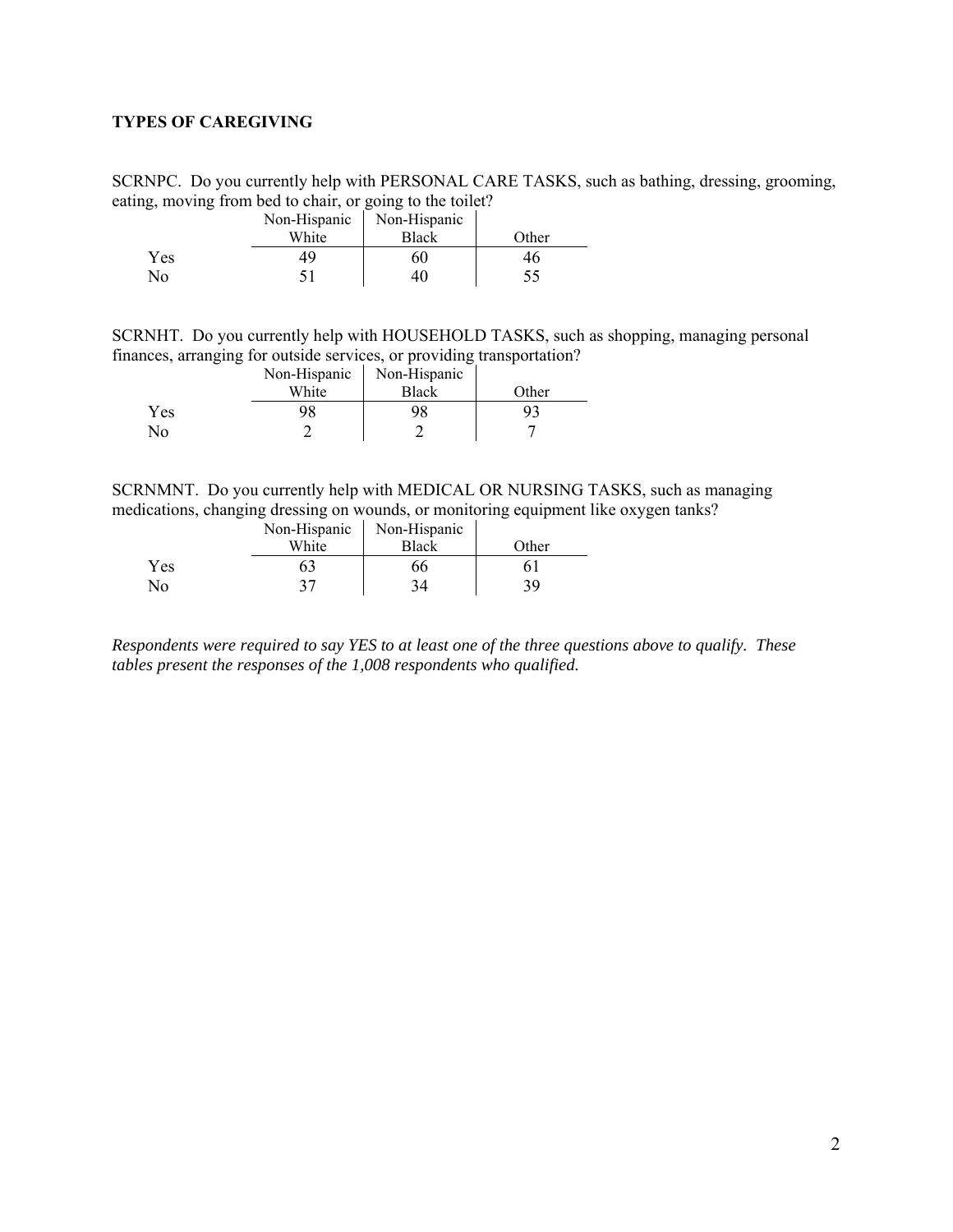### <span id="page-2-0"></span>**CAREGIVING SITUATION / CONTEXT**

QCS1. What is your relationship to the person you help with their personal care, routine household needs and/or medical/nursing tasks? Are you taking care of:

|                                  | Non-Hispanic | Non-Hispanic |       |
|----------------------------------|--------------|--------------|-------|
|                                  | White        | <b>Black</b> | Other |
| Your mother or mother-in-law     | 42           | 43           | 41    |
| Your father or father-in-law     | 14           |              |       |
| Your wife / partner              |              |              |       |
| Your husband / partner           | 16           |              |       |
| Your daughter or daughter-in-law |              |              |       |
| Your son or son-in-law           |              |              |       |
| Some other relative              |              | 25           | 18    |
| A non-relative                   |              |              |       |

QCS2. Is the person you care for:

|        | Non-Hispanic | Non-Hispanic |       |
|--------|--------------|--------------|-------|
|        | White        | <b>Black</b> | Other |
| Male   | 37           | 32           | 32    |
| Female | 63           | 68           | 68    |

QCS4. How old is [he / she]? Your best estimate is fine. *(Results categorized for display.)* Non-Hispanic Non-Hispanic

|           | TVUI-THSPAINU | TVOIT-TIISPAINU |       |
|-----------|---------------|-----------------|-------|
|           | White         | <b>Black</b>    | Other |
| $50 - 64$ | 13            | 28              | 30    |
| $65 - 74$ | 16            | 22              | 32    |
| $75 - 84$ | 27            | 18              | 21    |
| $85 +$    | 43            | 32              | 18    |
|           |               |                 |       |

QCS5. Where does [he/she] live?

| Non-Hispanic | Non-Hispanic |                |
|--------------|--------------|----------------|
| White        | Black        | Other          |
|              | 40           | 4 <sub>1</sub> |
| 4            | 49           | 43             |
|              |              |                |
|              |              |                |
|              |              |                |
|              |              |                |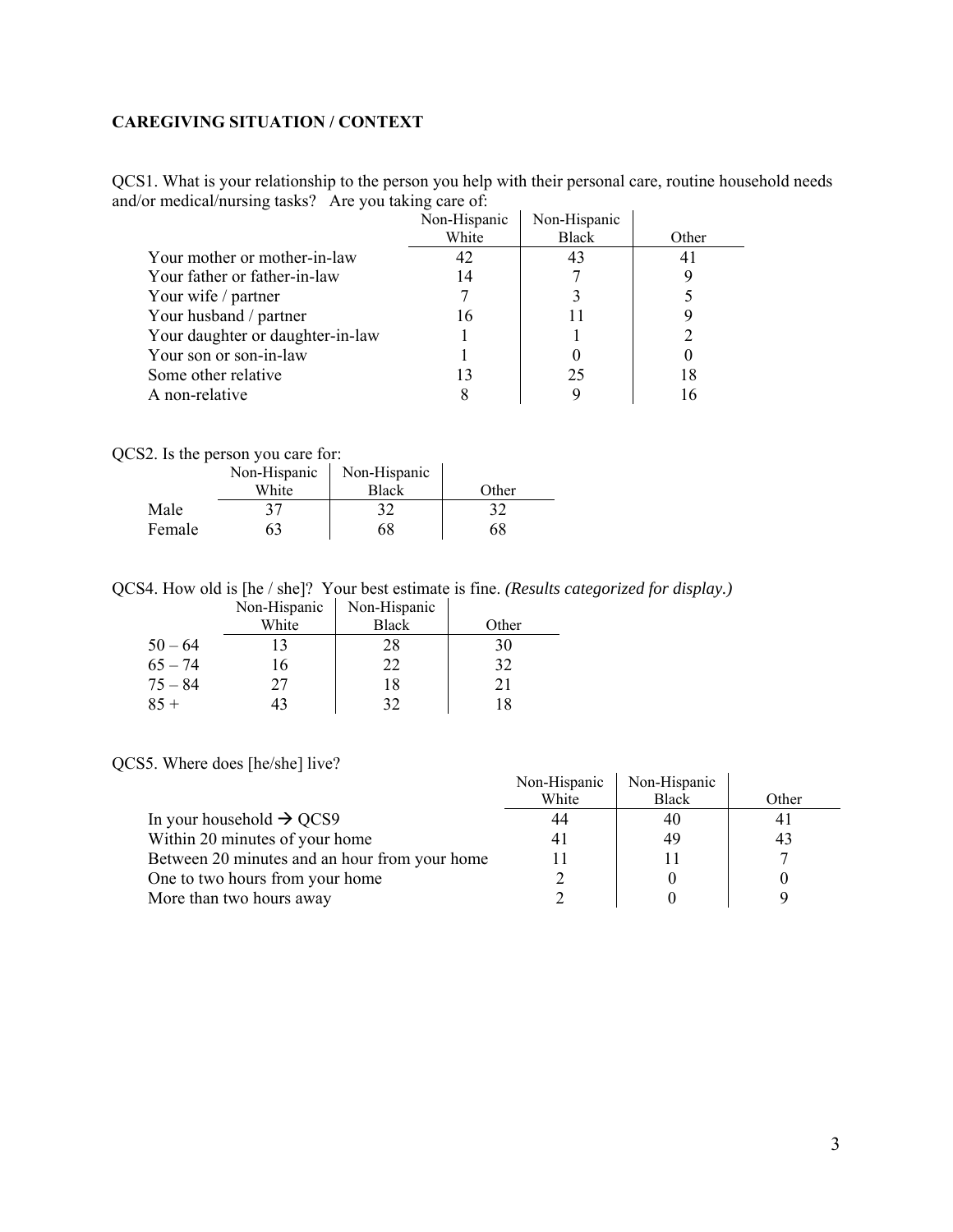QCS6. Which of the following best describes where [he/she] lives?

|                                                                                      | Non-Hispanic | Non-Hispanic |       |
|--------------------------------------------------------------------------------------|--------------|--------------|-------|
|                                                                                      | White        | <b>Black</b> | Other |
| His or her own home                                                                  | 70           |              |       |
| Someone else's home $\rightarrow$ QCS9                                               |              |              |       |
| An independent living or retirement community                                        |              |              |       |
| In an assisted living facility where some care may be<br>provided $\rightarrow$ QCS9 | 10           |              |       |
| Somewhere else                                                                       |              |              |       |

 *Note: Persons providing care to a CR in a nursing home were not eligible for the survey.* 

### QCS7. Does [he/she] live alone?

|            | Non-Hispanic<br>White | Non-Hispanic<br><b>Black</b> | Other |
|------------|-----------------------|------------------------------|-------|
| <b>Yes</b> |                       |                              |       |
| No         |                       |                              |       |

QCS9. Does [he/she] need care because of a… *(multiple responses allowed therefore percentages add to more than 100)* 

|                                                                 | Non-Hispanic | Non-Hispanic |               |
|-----------------------------------------------------------------|--------------|--------------|---------------|
|                                                                 | White        | <b>Black</b> | Other         |
| Short-term physical condition                                   | 12           | 13           | 18            |
| Long-term physical condition                                    | 77           | 82           | 75            |
| Emotional or mental health problem                              | 20           | 14           | 21            |
| Developmental or intellectual disorder or mental<br>retardation |              | 3            | $\mathcal{D}$ |
| Behavioral issue                                                | 8            |              |               |
| Memory problem                                                  | 43           | 42           | 34            |
| None of the above                                               |              |              |               |

QCS10. Does [he/she] suffer from Alzheimer's disease or other types of dementia?

|     | Non-Hispanic | Non-Hispanic |       |
|-----|--------------|--------------|-------|
|     | White        | <b>Black</b> | Other |
| Yes | 7/           |              | 1 Q   |
| No  | 76           |              |       |

Has a doctor ever told [him / her] that [he / she] had...

### QCS11. a heart attack or myocardial infarction?

|              | Non-Hispanic | Non-Hispanic |       |
|--------------|--------------|--------------|-------|
|              | White        | <b>Black</b> | Other |
| Yes          |              |              |       |
| $N_{\Omega}$ | 70           |              |       |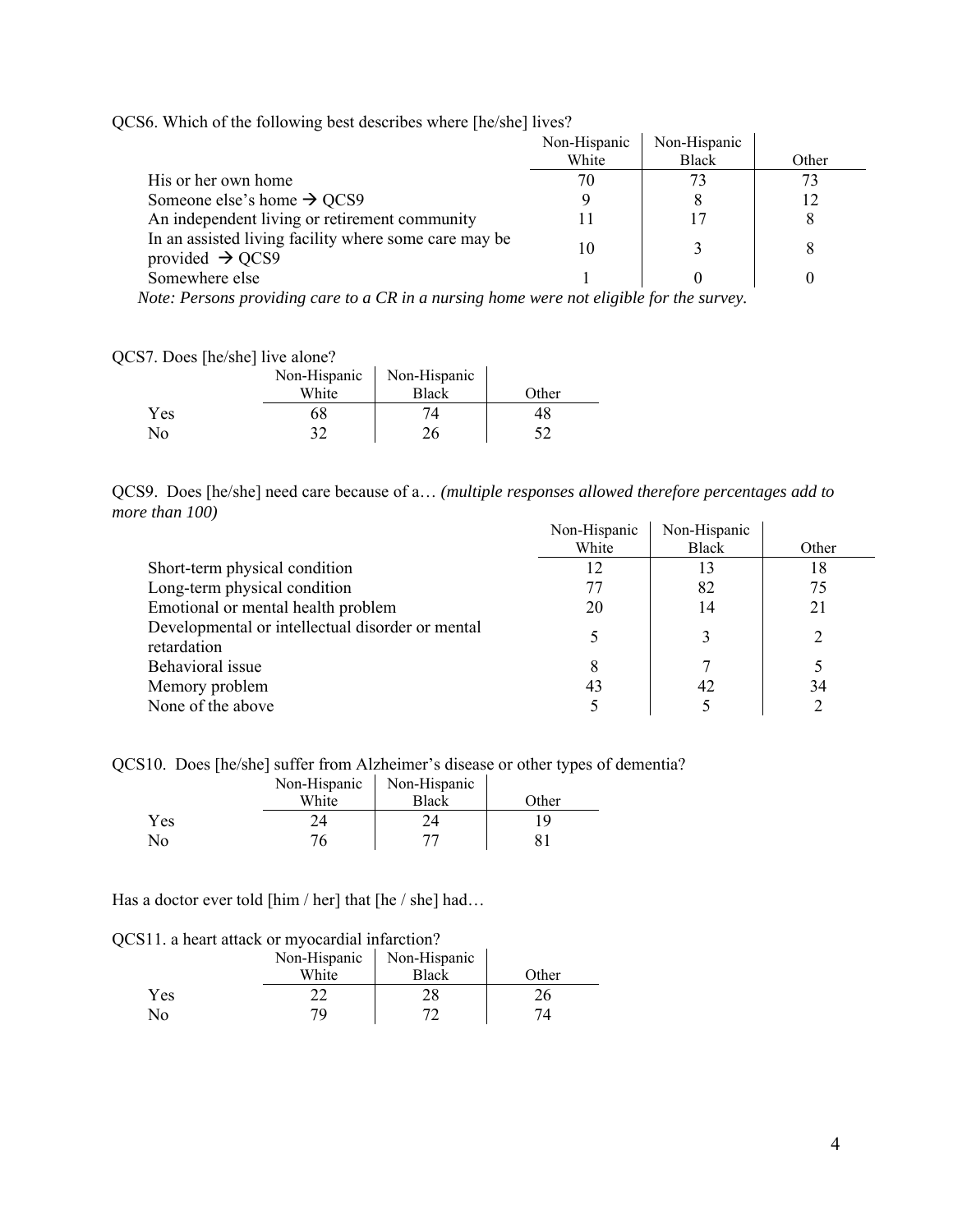|  |  |  |  |  |  | QCS12. any other heart disease including angina or congestive heart failure? |  |
|--|--|--|--|--|--|------------------------------------------------------------------------------|--|
|  |  |  |  |  |  |                                                                              |  |
|  |  |  |  |  |  |                                                                              |  |
|  |  |  |  |  |  |                                                                              |  |

|     | Non-Hispanic | Non-Hispanic |       |
|-----|--------------|--------------|-------|
|     | White        | <b>Black</b> | Other |
| Yes |              | σq           |       |
| No  | 66           | −            |       |

QCS13. high blood pressure or hypertension?

|                | Non-Hispanic | Non-Hispanic |       |
|----------------|--------------|--------------|-------|
|                | White        | <b>Black</b> | Other |
| Yes            | 63           |              |       |
| N <sub>o</sub> |              | or           | ററ    |

### QCS14. arthritis?

| 517. aiulilus: |              |              |       |
|----------------|--------------|--------------|-------|
|                | Non-Hispanic | Non-Hispanic |       |
|                | White        | <b>Black</b> | Other |
| Yes            |              | ó۵           |       |
| No             | 35           |              | 30    |
|                |              |              |       |

# QCS15. osteoporosis or thinning of the bones?

|     | Non-Hispanic | Non-Hispanic |       |
|-----|--------------|--------------|-------|
|     | White        | <b>Black</b> | Other |
| Yes |              |              |       |
| No  |              |              |       |

# QCS16. diabetes?

|     | Non-Hispanic | Non-Hispanic |       |
|-----|--------------|--------------|-------|
|     | White        | Black        | Other |
| Yes | 26           |              |       |
| No  | 71           |              | 68    |

QCS17. lung disease, such as emphysema, asthma, or chronic bronchitis?

|                         | Non-Hispanic | Non-Hispanic |       |
|-------------------------|--------------|--------------|-------|
|                         | White        | Black        | Other |
| Yes                     |              |              |       |
| $\overline{N}_{\Omega}$ |              |              | 65    |

#### QCS18. cancer?

| 510. Cancel :    |              |              |       |
|------------------|--------------|--------------|-------|
|                  | Non-Hispanic | Non-Hispanic |       |
|                  | White        | <b>Black</b> | Other |
| Yes              | 29           |              | 34    |
| 34N <sub>0</sub> |              |              | 66    |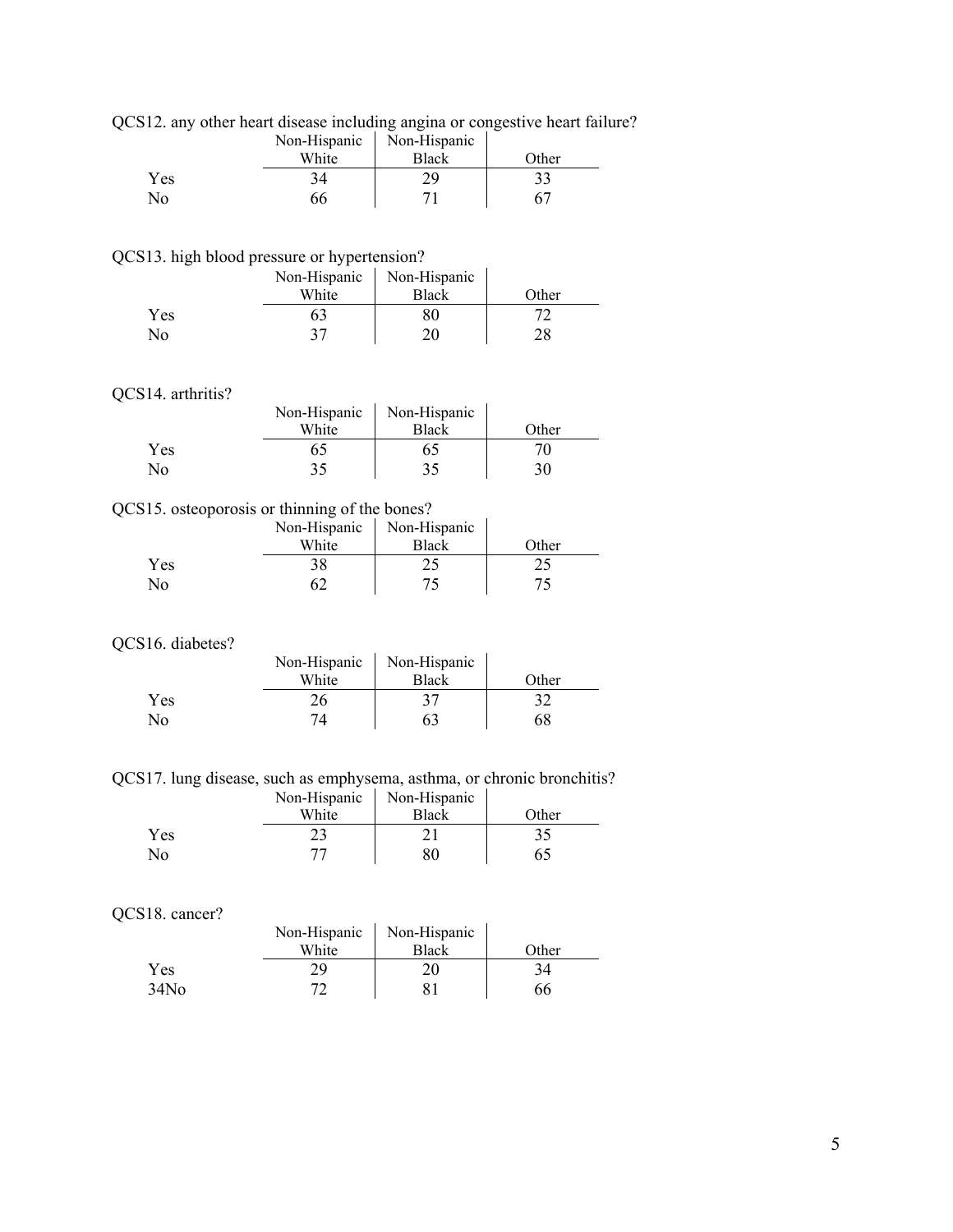QCS18a. a stroke?

|     | Non-Hispanic | Non-Hispanic |       |
|-----|--------------|--------------|-------|
|     | White        | <b>Black</b> | Other |
| Yes | 20           |              | l 6   |
| No  |              |              |       |

QCS19. serious difficulty seeing?

|            | Non-Hispanic | Non-Hispanic |       |
|------------|--------------|--------------|-------|
|            | White        | <b>Black</b> | Other |
| <b>Yes</b> |              |              |       |
| No         |              |              |       |

# QCS20. serious difficulty hearing?

|     | Non-Hispanic | Non-Hispanic |       |
|-----|--------------|--------------|-------|
|     | White        | Black        | Other |
| Yes | 4U           |              |       |
| No  | 60           |              |       |

### In the last month has [he / she] used…

QCS22A. glasses or other vision aids such as a magnifying glass?

|     | Non-Hispanic | Non-Hispanic |       |
|-----|--------------|--------------|-------|
|     | White        | <b>Black</b> | Other |
| Yes | 88           |              |       |
| No  |              |              |       |

#### QCS22B. a hearing aid?

|     | Non-Hispanic | Non-Hispanic |       |
|-----|--------------|--------------|-------|
|     | White        | Black        | Other |
| Yes |              |              |       |
| No  | 70           |              |       |

# QCS22C. a cane?

| White | <b>Black</b> | Other                       |
|-------|--------------|-----------------------------|
| 40    | 50           | 49                          |
| 60    | 50           |                             |
|       |              | Non-Hispanic   Non-Hispanic |

#### QCS22D. a walker?

| 522D. a walker? |                             |              |       |
|-----------------|-----------------------------|--------------|-------|
|                 | Non-Hispanic   Non-Hispanic |              |       |
|                 | White                       | <b>Black</b> | Other |
| Yes             |                             |              | 36    |
| No              | 56                          |              | 64    |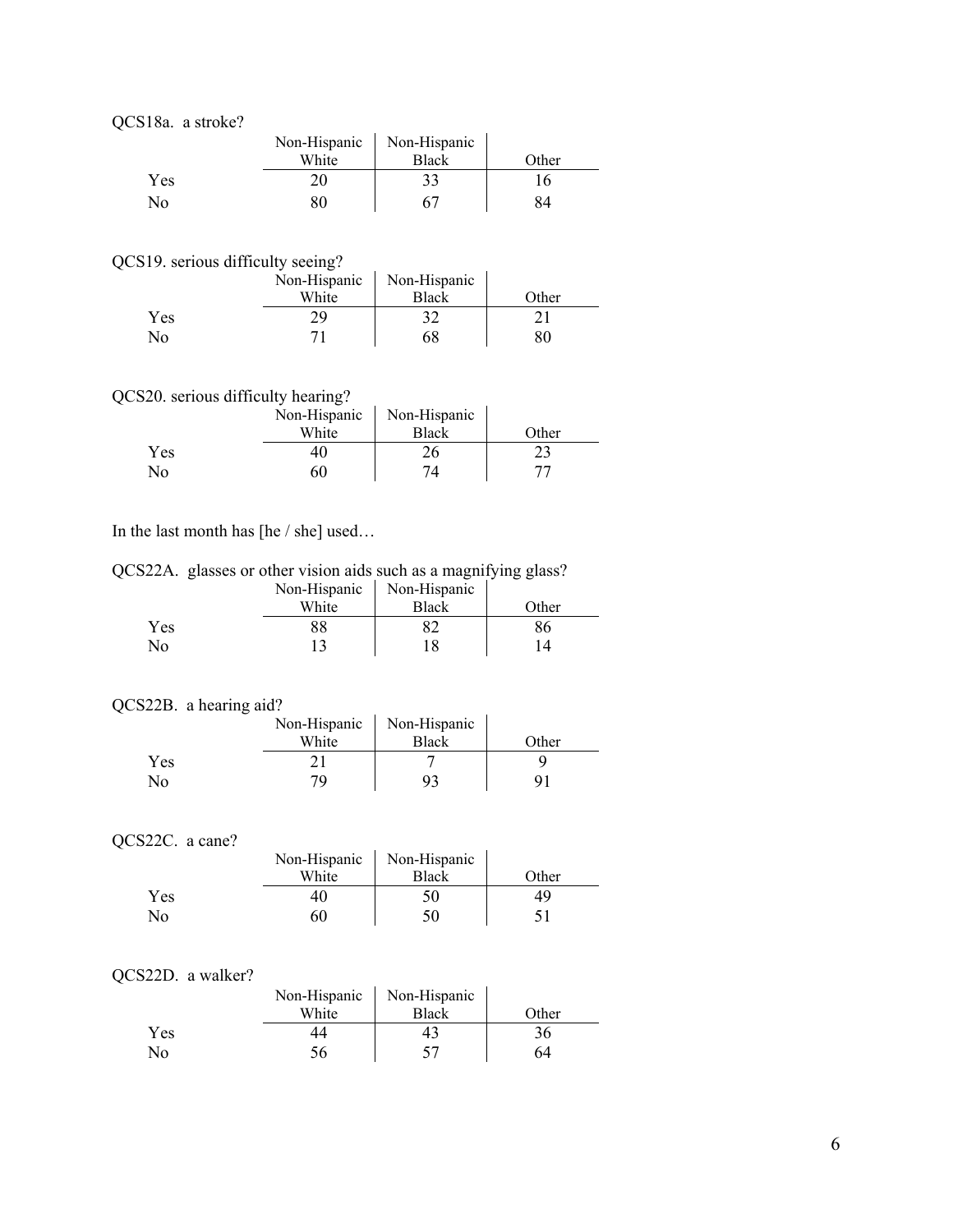|  | OCS22E. a wheelchair? |
|--|-----------------------|
|--|-----------------------|

|     | Non-Hispanic | Non-Hispanic |       |
|-----|--------------|--------------|-------|
|     | White        | <b>Black</b> | Other |
| Yes | 36           |              | 16    |
| No  | 64           |              |       |

### QCS22F. a scooter?

| $221 \cdot 90000$ |              |              |       |
|-------------------|--------------|--------------|-------|
|                   | Non-Hispanic | Non-Hispanic |       |
|                   | White        | <b>Black</b> | Other |
| Yes               |              |              |       |
| N <sub>0</sub>    |              | 89           |       |

QCS22G. a reacher or grabber to pick things up more easily? Non-Hispanic Non-Hispanic

|     | Non-Hispanic | Non-Hispanic |       |
|-----|--------------|--------------|-------|
|     | White        | Black        | Other |
| Yes | 33           | 33           |       |
| No  |              |              |       |
|     |              |              |       |

QCS22H. special items to help with dressing, such as button hooks or clothes that are designed to get on and off easily?  $\overline{1}$ 

|              | Non-Hispanic | Non-Hispanic |       |
|--------------|--------------|--------------|-------|
|              | White        | <b>Black</b> | Other |
| <b>Yes</b>   |              |              |       |
| $N_{\Omega}$ |              |              |       |

QCS22I. adaptive utensils to help to eat or cut food? IF NEEDED: Adapted utensils include things like easy-to-grip silverware, knives that rock, and plates with high sides.

|     | Non-Hispanic | Non-Hispanic |       |
|-----|--------------|--------------|-------|
|     | White        | Black        | Other |
| Yes |              |              |       |
| No  |              |              |       |

QCS23. Does the CR's residence have features to make it easier for older adults such as a railing or a ramp, grab bars in the bathroom, a seat for the shower or tub, or an emergency call system?

|                               | Non-Hispanic | Non-Hispanic |       |
|-------------------------------|--------------|--------------|-------|
|                               | White        | <b>Black</b> | Other |
| Yes                           |              |              |       |
| No $\rightarrow$ next section |              |              |       |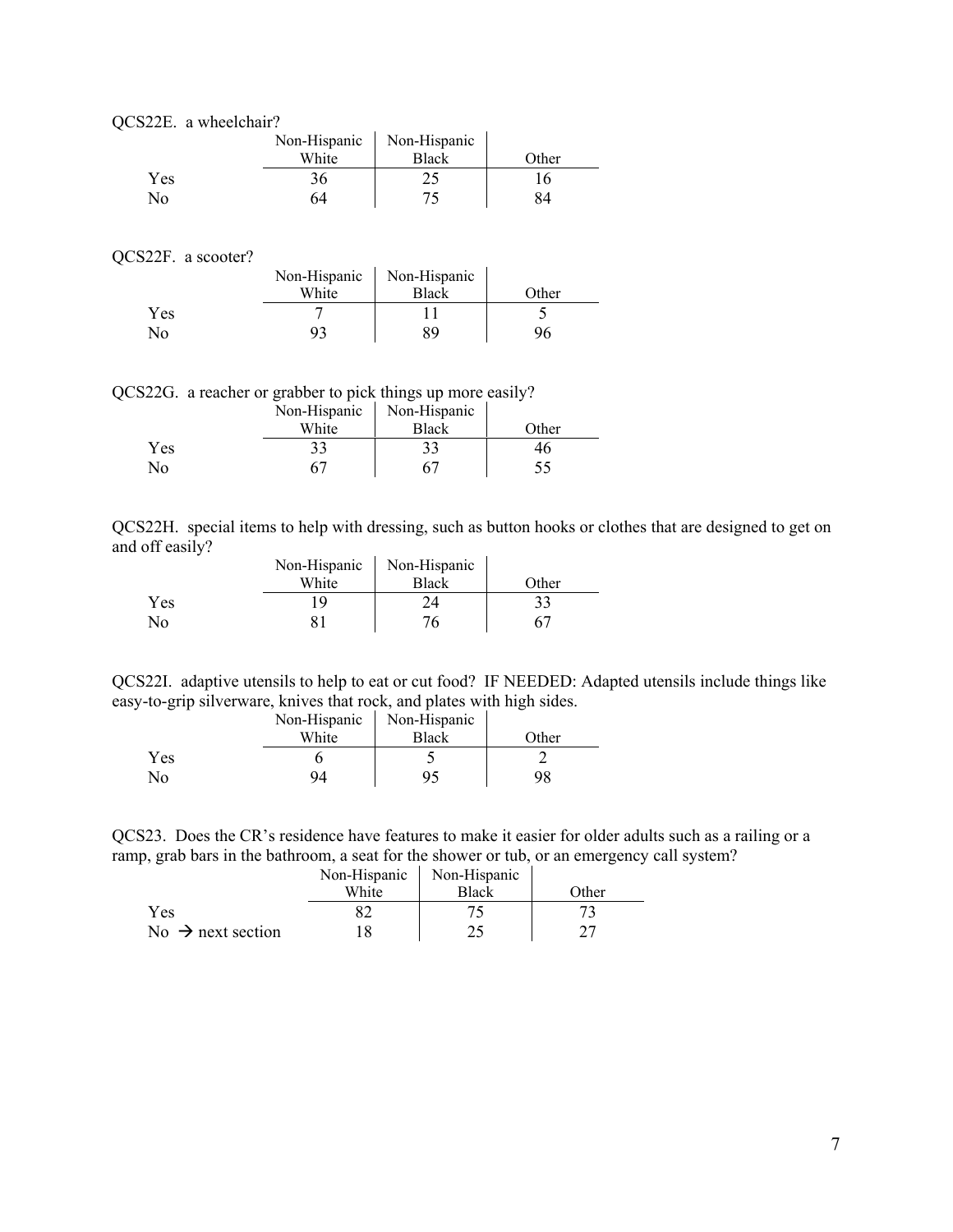|                              | Non-Hispanic | Non-Hispanic |       |
|------------------------------|--------------|--------------|-------|
|                              | White        | <b>Black</b> | Other |
| A railing or ramp            | 62           | 66           | 75.   |
| Grab bars in the bathroom    | 76           | 80           | 78    |
| A seat for the shower or tub | 71           |              | 75    |
| An emergency call system     |              | 54           | 34    |
| <b>Other</b>                 | 34           |              | 31    |

QCS24. Which of these features does the CR's residence have? *(multiple responses accepted)*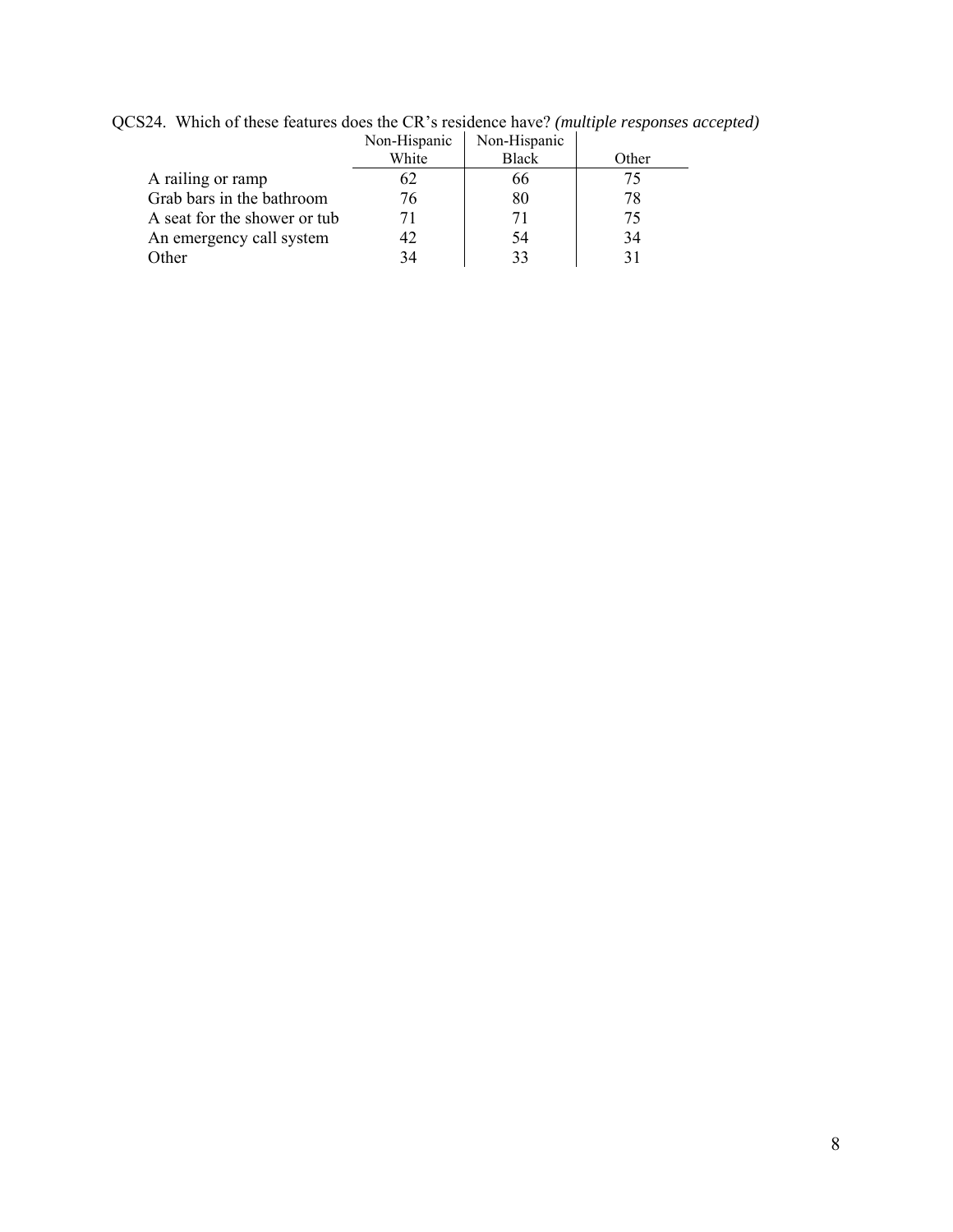### <span id="page-8-0"></span>**CARE ACTIVITIES**

*Caregivers of persons living in assisted living were not asked QCA1 through QCA4B if they indicated they did not help the care recipient with household tasks (household tasks screener question SCRNHT).* 

QCA1PRE. Next we have a few questions about CR's needs for assistance and ways you may have helped CR in the last month because of [his/her] health and functioning. Let's start with chores you may do around CR's home. This includes laundry, cleaning, or making hot meals.

QCA1. In the last month, how often did [he/she] need help with laundry, cleaning, or making hot meals due to poor health and functioning?

|                                                                                   | Non-Hispanic | Non-Hispanic |       |
|-----------------------------------------------------------------------------------|--------------|--------------|-------|
|                                                                                   | White        | Black        | Other |
| Every day                                                                         | 52           | 47           | 26    |
| Most days                                                                         | 14           | 18           | 37    |
| Some days                                                                         | 20           | 21           | 19    |
| Rarely                                                                            | b            |              |       |
| Never $\rightarrow$ QCA2                                                          | b            |              |       |
| Does not do, but not because of poor health<br>and functioning $\rightarrow$ QCA2 |              |              |       |

QCA1A. In the last month, how often did you help CR with laundry, cleaning, or making hot meals or do these chores for [him/her]?

|           | Non-Hispanic | Non-Hispanic |       |
|-----------|--------------|--------------|-------|
|           | White        | <b>Black</b> | Other |
| Every day |              | 39           | 18    |
| Most days | 16           | 22           | 32    |
| Some days | 30           | 28           | 34    |
| Rarely    |              | O            |       |
| Never     |              |              |       |

QCA1B. Does anyone else help CR with laundry, cleaning, or making hot meals or do these chores for [him/her]? *(Unpaid and paid could be both be selected therefore percentages may add to more than 100)* 

|                                            | Non-Hispanic | Non-Hispanic |       |
|--------------------------------------------|--------------|--------------|-------|
|                                            | White        | <b>Black</b> | Other |
| Yes, another unpaid family member / friend |              |              |       |
| Yes, a paid helper                         |              | 19           |       |
| No                                         |              | 34           |       |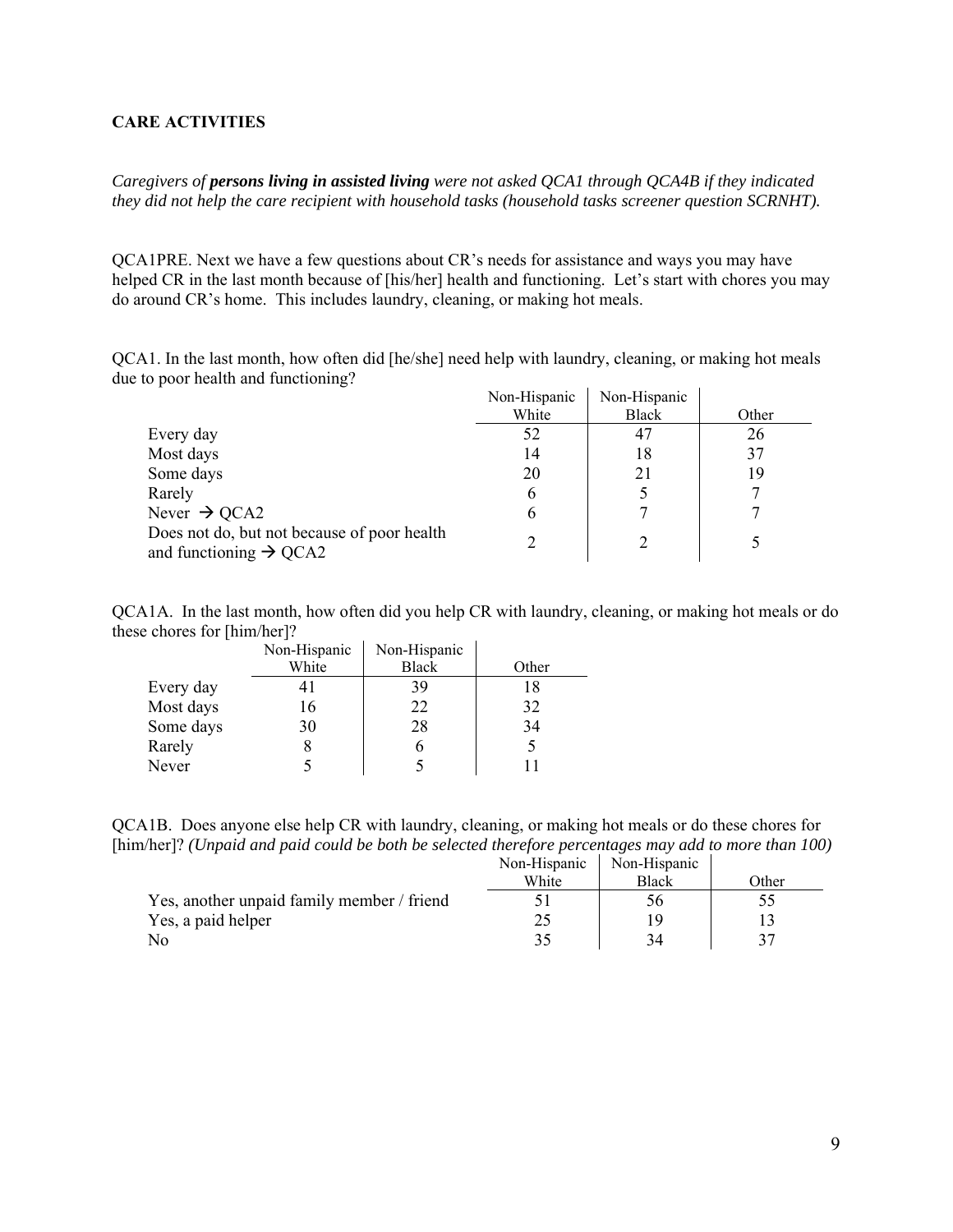|                                                                                   | Non-Hispanic | Non-Hispanic |       |
|-----------------------------------------------------------------------------------|--------------|--------------|-------|
|                                                                                   | White        | <b>Black</b> | Other |
| Every day                                                                         | 43           | 34           | 30    |
| Most days                                                                         | 20           | 24           | 25    |
| Some days                                                                         | 23           | 27           | 30    |
| Rarely                                                                            |              | 10           | 9     |
| Never $\rightarrow$ QCA3                                                          |              | 3            |       |
| Does not do, but not because of poor health<br>and functioning $\rightarrow$ QCA3 |              |              |       |

QCA2. In the last month, how often did [he/she] need help with shopping for groceries or personal items due to poor health and functioning?

QCA2A. In the last month, how often did you shop with CR for groceries or personal items or do [his/her] shopping for [him/her]?

|           | Non-Hispanic | Non-Hispanic |       |
|-----------|--------------|--------------|-------|
|           | White        | <b>Black</b> | Other |
| Every day | 26           | 21           | 22    |
| Most days | 21           | 26           | 24    |
| Some days | 36           | 34           | 39    |
| Rarely    |              |              |       |
| Never     |              |              |       |

QCA2B. Does anyone else help CR with shopping for groceries or personal items? *(Unpaid and paid could be both be selected)* 

|                                            | Non-Hispanic | Non-Hispanic |       |
|--------------------------------------------|--------------|--------------|-------|
|                                            | White        | Black        | Other |
| Yes, another unpaid family member / friend | د د          | $_{\rm 50}$  | 44    |
| Yes, a paid helper                         |              |              |       |
| No                                         |              |              | 54    |

QCA3. In the last month, did CR need help with ordering medicines due to poor health and functioning?

|                                                                                   | Non-Hispanic | Non-Hispanic |       |
|-----------------------------------------------------------------------------------|--------------|--------------|-------|
|                                                                                   | White        | <b>Black</b> | Other |
| Yes                                                                               | 58           | 58           | 46    |
| $No \rightarrow QCA4$                                                             | 39           | 41           | 55    |
| Does not do, but not because of poor health<br>and functioning $\rightarrow$ QCA4 |              |              |       |

QCA3A. In the last month, did you ever help CR order [his/her] prescribed medicines or order these for [him/her]?  $\hat{\mathbf{r}}$ 

|     | Non-Hispanic | Non-Hispanic |       |
|-----|--------------|--------------|-------|
|     | White        | <b>Black</b> | Other |
| Yes |              |              | 90    |
| No  |              |              |       |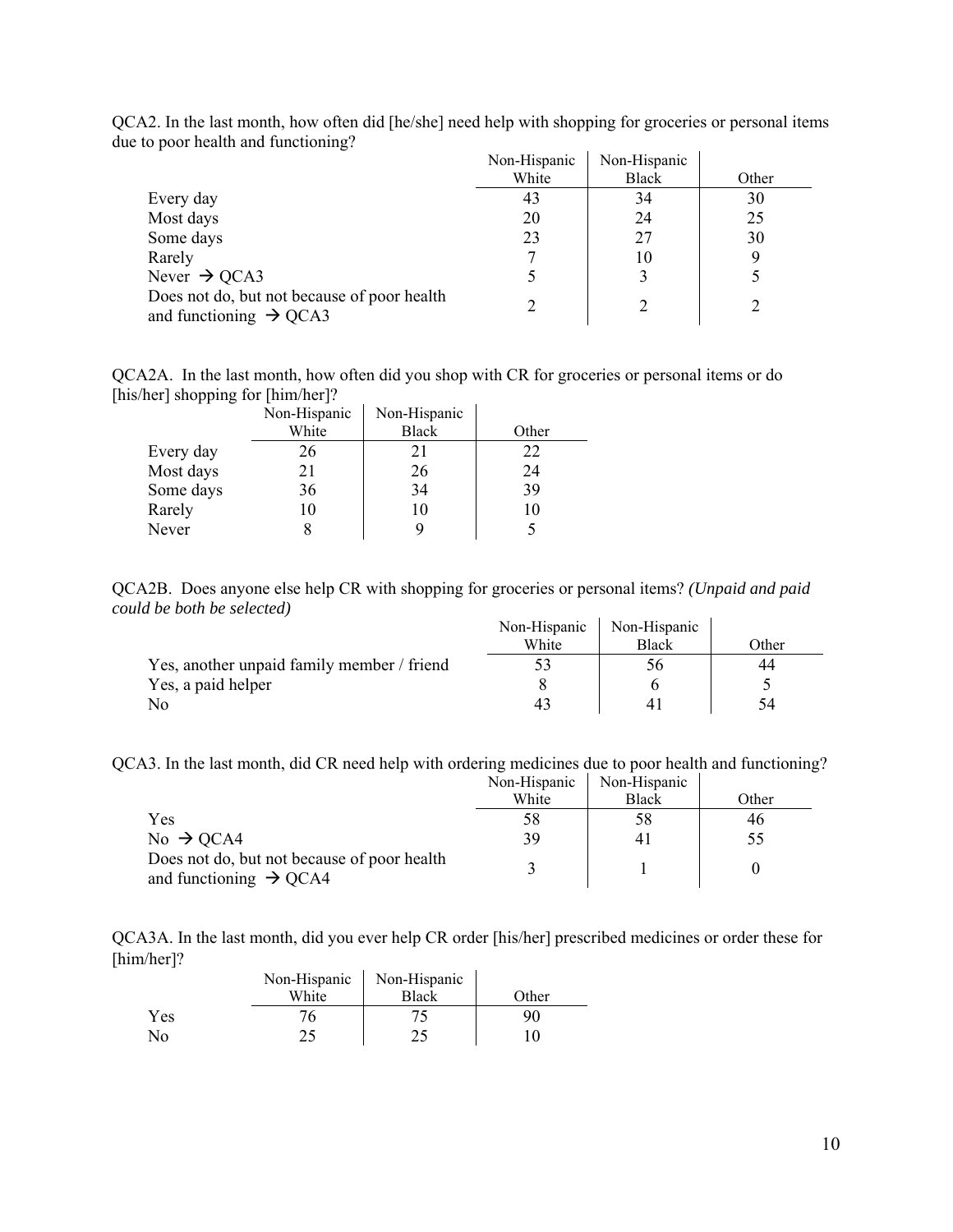| .                                          | Non-Hispanic<br>White | Non-Hispanic<br><b>Black</b> | Other |
|--------------------------------------------|-----------------------|------------------------------|-------|
| Yes, another unpaid family member / friend |                       | 36                           |       |
| Yes, a paid helper                         |                       |                              |       |
|                                            | 58                    |                              | 40    |

QCA3B. Does anyone else help CR with ordering medicines? *(Unpaid and paid could be both be selected)*

QCA4. In the last month, did CR need help with handling bills or banking due to poor health and functioning?

|                                                                                   | Non-Hispanic | Non-Hispanic |       |
|-----------------------------------------------------------------------------------|--------------|--------------|-------|
|                                                                                   | White        | <b>Black</b> | Other |
| Yes                                                                               | 69           |              | 50    |
| $No \rightarrow QCA5$                                                             |              | 35           | 50    |
| Does not do, but not because of poor health<br>and functioning $\rightarrow$ QCA5 |              |              |       |

QCA4A. In the last month, did you ever help CR with handling bills or banking or do this for [him/her]? Non-Hispanic Non-Hispanic

|     | THAT THIS DAILY<br>White | $110H$ THPpthIP<br>Black | Other |
|-----|--------------------------|--------------------------|-------|
| Yes |                          | 80                       |       |
| No  |                          |                          |       |

QCA4B. Does anyone else help CR with handling bills or banking? *(Unpaid and paid could be both be selected)*

|                                            | Non-Hispanic | Non-Hispanic |       |
|--------------------------------------------|--------------|--------------|-------|
|                                            | White        | Black        | Other |
| Yes, another unpaid family member / friend |              | 40           |       |
| Yes, a paid helper                         |              |              |       |
|                                            | 58           | 60           |       |

*Caregivers of persons living in assisted living were not asked QCA5 through QCA12C if they indicated they did not help the care recipient with personal care (personal care screener question SCRNPC).* 

QCA5PRE. Now, a few questions about personal care.

QCA5. In the last month, how often did CR need help with eating due to poor health and functioning?

|                          | Non-Hispanic | Non-Hispanic |       |
|--------------------------|--------------|--------------|-------|
|                          | White        | <b>Black</b> | Other |
| Every day                | 10           |              | 10    |
| Most days                |              |              |       |
| Some days                |              | 10           |       |
| Rarely                   | 10           | 10           | 14    |
| Never $\rightarrow$ QCA6 | 70           | 69           | 62    |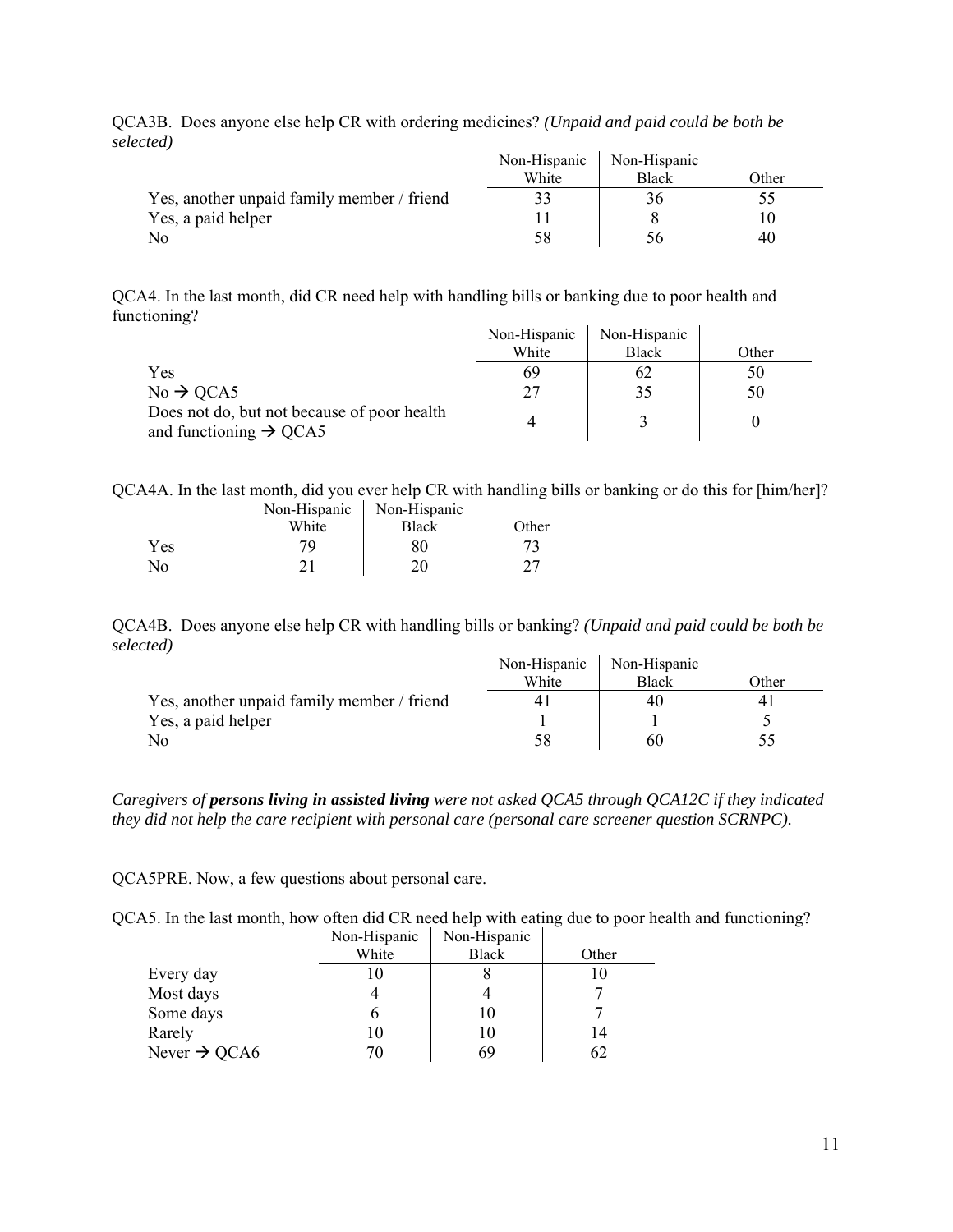|           | Non-Hispanic | Non-Hispanic |       |
|-----------|--------------|--------------|-------|
|           | White        | <b>Black</b> | Other |
| Every day | 26           | 22           |       |
| Most days | 13           | 15           |       |
| Some days | 24           | 35           | 25    |
| Rarely    | 25           | 17           | 25    |
| Never     | 12           | 11           | 25    |

QCA5A. In the last month, how often did you help [him/her] with eating?

QCA5B. Does anyone else help [him/her] with eating? *(Unpaid and paid could be both be selected)* Non-Hispanic Non-Hispanic

|                                            | TVUIL-TIIPPAIII | TWII-THDDAIIIU |       |
|--------------------------------------------|-----------------|----------------|-------|
|                                            | White           | Black          | Other |
| Yes, another unpaid family member / friend | 43              |                |       |
| Yes, a paid helper                         |                 |                |       |
| No                                         |                 |                |       |

QCA6. In the last month, how often did CR need help with showering or bathing due to poor health and functioning?  $\hat{\mathbf{r}}$ 

|                          | Non-Hispanic | Non-Hispanic |       |
|--------------------------|--------------|--------------|-------|
|                          | White        | <b>Black</b> | Other |
| Every day                | 24           | 30           |       |
| Most days                | 10           |              |       |
| Some days                |              | 10           | 30    |
| Rarely                   | 10           | 10           | 15    |
| Never $\rightarrow$ QCA7 | 46           | 39           | 43    |

QCA6A. In the last month, how often did you help [him/her] with showering or bathing?

|           | Non-Hispanic | Non-Hispanic |       |
|-----------|--------------|--------------|-------|
|           | White        | <b>Black</b> | Other |
| Every day | 20           | 32           |       |
| Most days |              | 18           | 17    |
| Some days | 22           | 21           | 30    |
| Rarely    | 17           | 12           | 22    |
| Never     | 29           | 17           | 30    |

QCA6B. Does anyone else help [him/her] with showering or bathing? *(Unpaid and paid could be both be selected)*  $\mathbf{r}$  $\hat{\mathbf{r}}$ 

|                                            | Non-Hispanic | Non-Hispanic |              |
|--------------------------------------------|--------------|--------------|--------------|
|                                            | White        | <b>Black</b> | <b>Other</b> |
| Yes, another unpaid family member / friend | 34           |              | 44           |
| Yes, a paid helper                         |              |              |              |
| No                                         |              |              |              |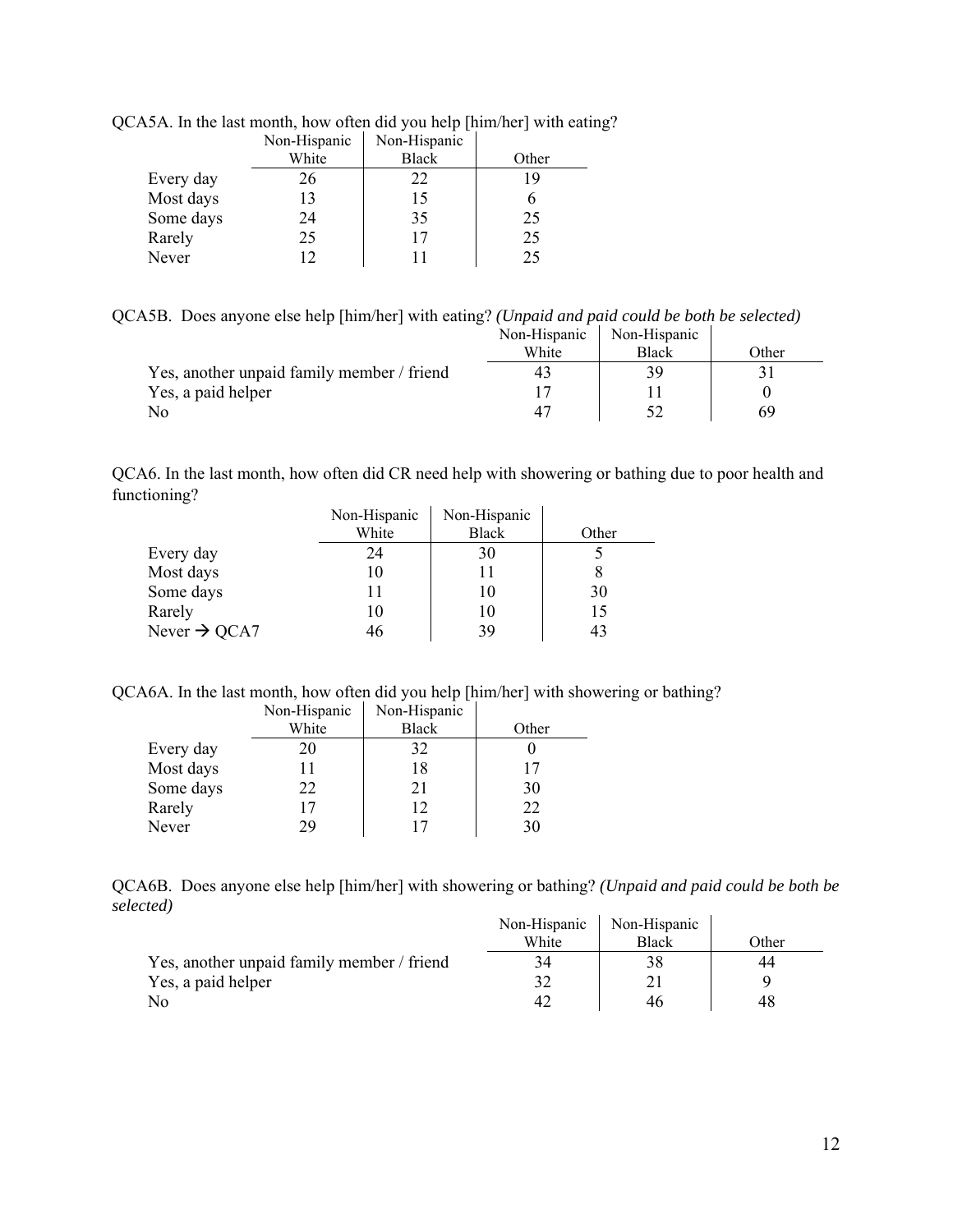|                          | Non-Hispanic | Non-Hispanic |       |
|--------------------------|--------------|--------------|-------|
|                          | White        | <b>Black</b> | Other |
| Every day                | 23           | 20           | 22    |
| Most days                |              | 16           |       |
| Some days                | 14           | 16           | 20    |
| Rarely                   | 13           | 12           | 20    |
| Never $\rightarrow$ QCA8 | 42           | 36           | 39    |

QCA7. In the last month, how often did CR need help with dressing or grooming due to poor health and functioning?

QCA7A. In the last month, how often did you help CR with dressing or grooming? Non-Hispanic Non-Hispanic

|           | THOIL THIS DRIVE | THAT THIS DAILY |       |
|-----------|------------------|-----------------|-------|
|           | White            | <b>Black</b>    | Other |
| Every day | 22               | 22              | 16    |
| Most days | 15               | 20              |       |
| Some days | 30               | 31              | 48    |
| Rarely    | 23               | 17              | 24    |
| Never     | ר ו              |                 | 12    |

QCA7B. Does anyone else help [him/her] with dressing or grooming? *(Unpaid and paid could be both be selected)*  $\mathbf{r}$  $\hat{\mathbf{r}}$ 

|                                            | Non-Hispanic | Non-Hispanic |       |
|--------------------------------------------|--------------|--------------|-------|
|                                            | White        | <b>Black</b> | Other |
| Yes, another unpaid family member / friend | 40           | 42           |       |
| Yes, a paid helper                         |              | 20           |       |
| No                                         |              | 48           | 68    |

QCA8. In the last month, how often CR need help with using the toilet due to poor health and functioning?

|                          | Non-Hispanic | Non-Hispanic |       |
|--------------------------|--------------|--------------|-------|
|                          | White        | Black        | Other |
| Every day                |              | 12           |       |
| Most days                |              |              |       |
| Some days                |              | 12           |       |
| Rarely                   | 10           |              | 13    |
| Never $\rightarrow$ QCA9 | 65           |              | 68    |

QCA8A. In the last month, how often did you help CR with using the toilet?

|           | Non-Hispanic | Non-Hispanic |       |
|-----------|--------------|--------------|-------|
|           | White        | <b>Black</b> | Other |
| Every day | 30           | 27           | 15    |
| Most days | 10           | 20           |       |
| Some days | 21           | 25           | 23    |
| Rarely    | 22           | 18           | 39    |
| Never     |              |              |       |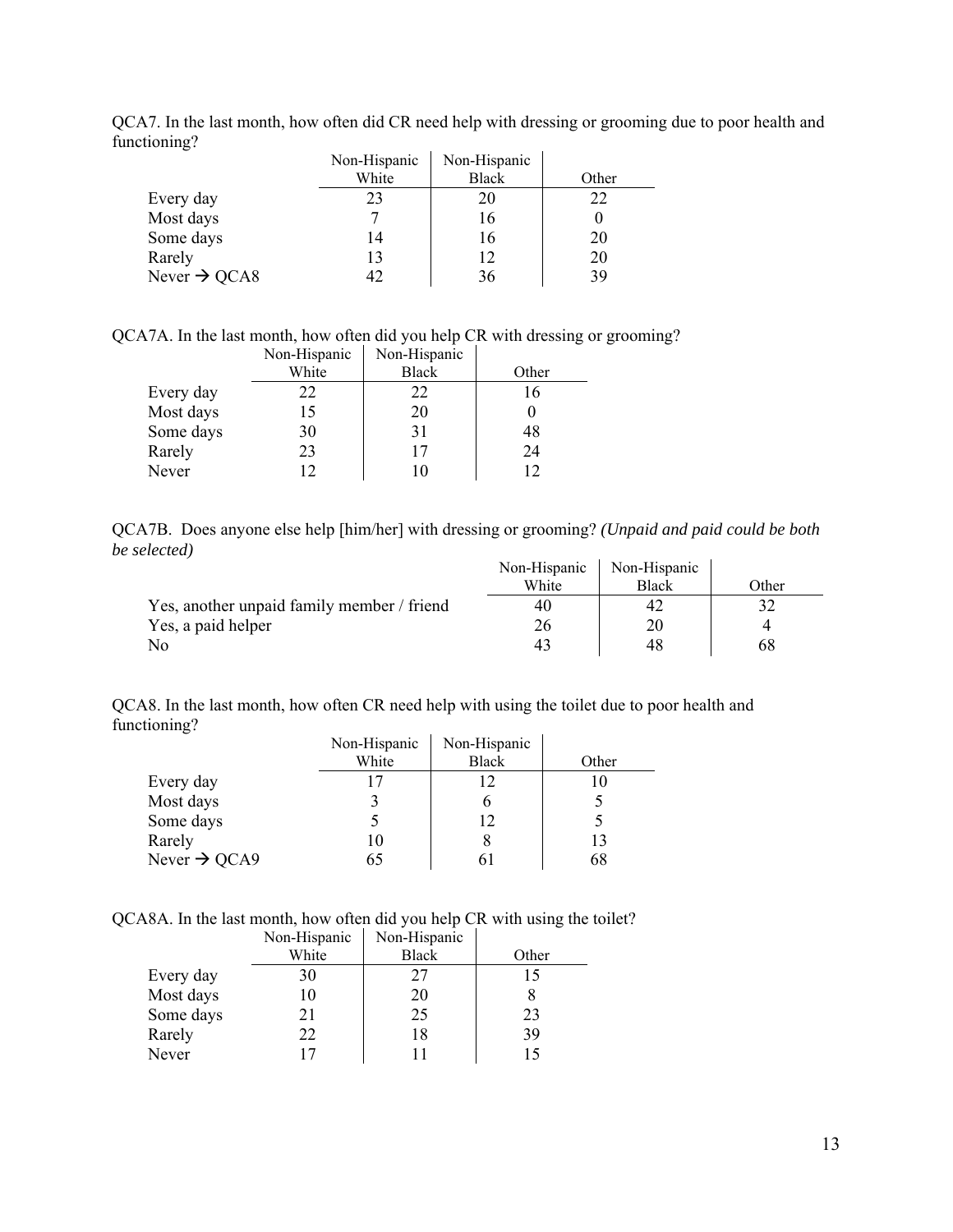QCA8B. Does anyone else help [him/her] with using the toilet? *(Unpaid and paid could be both be selected)*  $\overline{1}$ 

|                                            | Non-Hispanic | Non-Hispanic |       |
|--------------------------------------------|--------------|--------------|-------|
|                                            | White        | <b>Black</b> | Other |
| Yes, another unpaid family member / friend | 46           |              | 54    |
| Yes, a paid helper                         |              | 29           |       |
| No                                         |              |              | 46    |

QCA9. In the last month, how often did CR need help getting in and out of bed due to poor health and functioning?  $\mathbf{r}$  $\hat{\mathbf{r}}$ 

|                           | Non-Hispanic | Non-Hispanic |       |
|---------------------------|--------------|--------------|-------|
|                           | White        | <b>Black</b> | Other |
| Every day                 |              | 12           |       |
| Most days                 |              | 10           |       |
| Some days                 |              | 10           | 15    |
| Rarely                    | 13           | 14           | 20    |
| Never $\rightarrow$ QCA10 | 60           | 53           | 56    |

QCA9A. In the last month, how often did you help CR get in and out of bed?

|           | Non-Hispanic | Non-Hispanic |       |
|-----------|--------------|--------------|-------|
|           | White        | <b>Black</b> | Other |
| Every day | 22           | 15           |       |
| Most days |              | 20           |       |
| Some days | 25           | 20           |       |
| Rarely    | 28           | 35           | 50    |
| Never     | l6           | 10           | つつ    |

QCA9B. Does anyone else help [him/her] get in and out of bed? *(Unpaid and paid could be both be selected)*

|                                            | Non-Hispanic | Non-Hispanic |       |
|--------------------------------------------|--------------|--------------|-------|
|                                            | White        | <b>Black</b> | Other |
| Yes, another unpaid family member / friend |              | 49           | 44    |
| Yes, a paid helper                         |              | 26           |       |
|                                            |              |              | 56    |

QCA10. In the last month, how often did CR need help getting around [his/her] home due to poor health and functioning?

|                           | Non-Hispanic | Non-Hispanic |       |
|---------------------------|--------------|--------------|-------|
|                           | White        | <b>Black</b> | Other |
| Every day                 |              | 14           | 12    |
| Most days                 |              |              |       |
| Some days                 | 12           | 14           | 12    |
| Rarely                    | 16           | 20           | 17    |
| Never $\rightarrow$ QCA11 | 50           | 45           | 55    |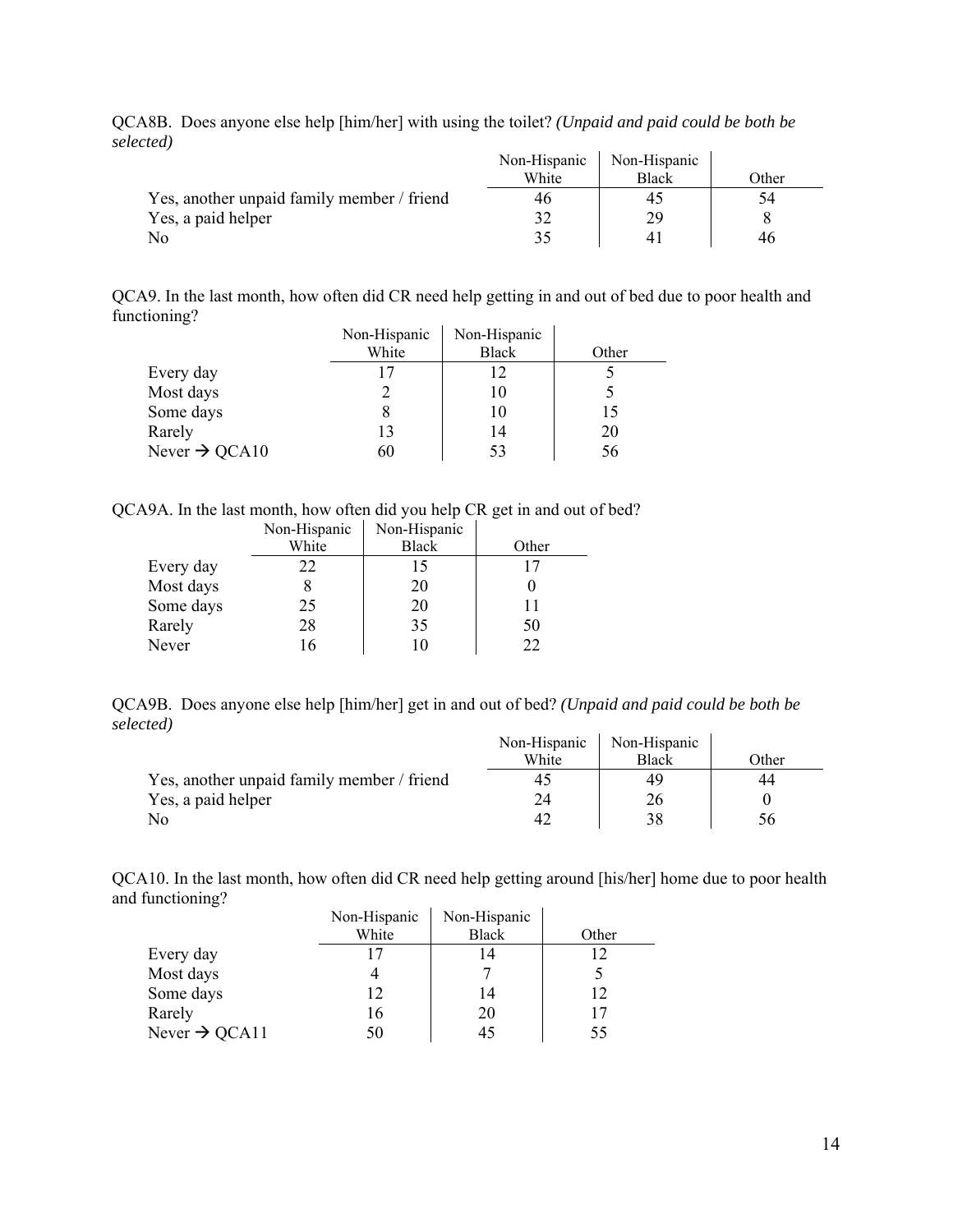|           | Non-Hispanic | Non-Hispanic |       |
|-----------|--------------|--------------|-------|
|           | White        | <b>Black</b> | Other |
| Every day | 21           | 17           | 16    |
| Most days |              | 12           | 21    |
| Some days | 33           | 28           | 32    |
| Rarely    | 27           | 33           | 32    |
| Never     |              | q            |       |

QCA10A. In the last month, how often did you help CR get around [his/her] home?

QCA10B. Does anyone else help [him/her] get around [his/her] home? *(Unpaid and paid could be both be selected)*  $\mathcal{L}_{\mathcal{A}}$ 

|                                            | Non-Hispanic | Non-Hispanic |       |
|--------------------------------------------|--------------|--------------|-------|
|                                            | White        | <b>Black</b> | Other |
| Yes, another unpaid family member / friend | 54           |              |       |
| Yes, a paid helper                         |              |              |       |
| N <sub>0</sub>                             |              |              | 47    |

QCA11. In the last month, how often did CR need help leaving [his/her] home to go outside due to poor health and functioning?  $\mathbf{r}$  $\mathbf{r}$ 

|                                                | Non-Hispanic | Non-Hispanic |       |
|------------------------------------------------|--------------|--------------|-------|
|                                                | White        | <b>Black</b> | Other |
| Every day                                      | 24           | 26           |       |
| Most days                                      | 10           | 16           |       |
| Some days                                      | 21           |              | 10    |
| Rarely                                         |              | I6           | 21    |
| Never $\rightarrow$ skip logic prior to QCA12A | 33           | າາ           | 36    |

QCA11A. In the last month, how often did you help CR leave [his/her] home to go outside?

|           | Non-Hispanic | Non-Hispanic |       |
|-----------|--------------|--------------|-------|
|           | White        | <b>Black</b> | Other |
| Every day |              | 22           |       |
| Most days | 15           | 23           | 26    |
| Some days | 40           | 28           | 30    |
| Rarely    | 18           | 18           | 33    |
| Never     |              |              |       |

QCA11B. Does anyone else help [him/her] leave [his/her] home to go outside? *(Unpaid and paid could be both be selected)*

|                                            | Non-Hispanic | Non-Hispanic |                 |
|--------------------------------------------|--------------|--------------|-----------------|
|                                            | White        | <b>Black</b> | Other           |
| Yes, another unpaid family member / friend | 59           | 60           | 26 <sub>1</sub> |
| Yes, a paid helper                         |              |              |                 |
| No                                         |              | 36           | 44              |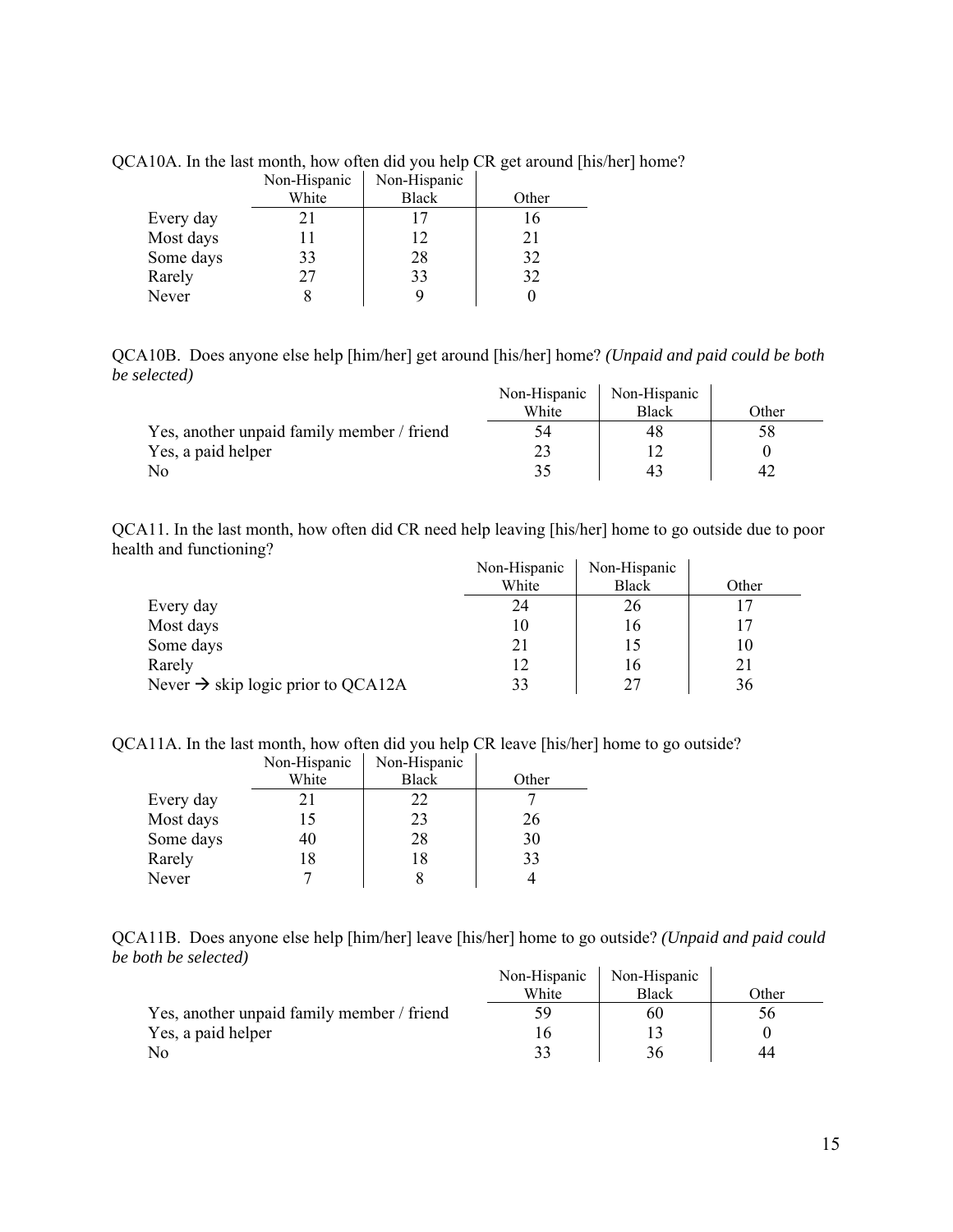*Skip logic: QCA12A, QCA12B, and QCA12C were asked if CG responded he / she ever provided care on QCA5A, QCA6A, QCA7A, QCA8A, QCA9A, QCA10A, or QCA11A (i.e., response of every day, most days, some days, or rarely on one or more of these items)* 

QCA12A. In the last month when you helped CR with personal care, did you ever lift [him/her] from a seated or lying position?

|     | Non-Hispanic | Non-Hispanic |       |
|-----|--------------|--------------|-------|
|     | White        | Black        | Other |
| Yes | 35           |              |       |
| No  |              |              |       |

QCA12B. [In the last month when you helped CR with personal care,] did you ever let [him/her] lean on you or support [his/her] weight?  $\mathbf{r}$ 

|     | Non-Hispanic | Non-Hispanic |       |
|-----|--------------|--------------|-------|
|     | White        | <b>Black</b> | Other |
| Yes |              | 77           |       |
| No  |              | າາ           |       |

QCA12C. [In the last month when you helped CR with personal care,] did you ever hold [him/her] steady while [he/she] walked or stood?

|     | Non-Hispanic | Non-Hispanic |       |
|-----|--------------|--------------|-------|
|     | White        | <b>Black</b> | Other |
| Yes |              |              |       |
| Nο  |              | 33           | 35    |

QCA13. In the last month, how often did you drive CR places?

|           | Non-Hispanic | Non-Hispanic |       |
|-----------|--------------|--------------|-------|
|           | White        | <b>Black</b> | Other |
| Every day | 12           |              | 14    |
| Most days | 16           | 16           | 25    |
| Some days | 38           | 34           | 21    |
| Rarely    |              | 13           | 14    |
| Never     |              | 29           | 77    |

QCA14. In the last month, how often did you go with CR in a van, shuttle or cab, or take public transportation -- the bus, subway, train, or light rail – with [him/her]?

|            | Non-Hispanic | Non-Hispanic |       |
|------------|--------------|--------------|-------|
|            | White        | <b>Black</b> | Other |
| Every day  |              |              |       |
| Most days  |              |              |       |
| Some days  |              |              |       |
| Rarely     |              |              |       |
| Never      | 6 I          | 51           | 57    |
| Do not use | 29           |              | 30    |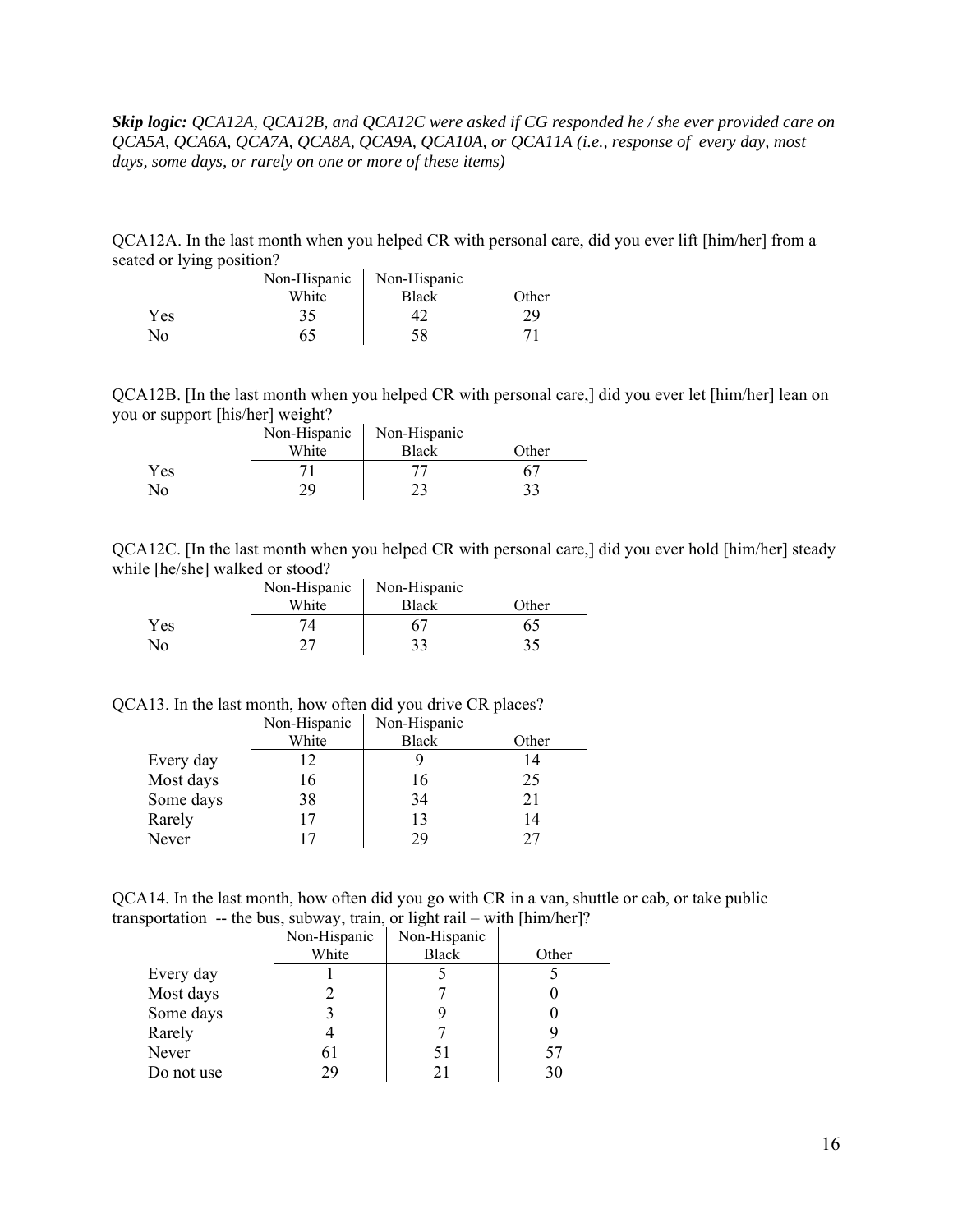*Caregivers of persons living in assisted living were not asked QCA15A through QCA19 if they indicated they did not help the care recipient with medical / nursing task care (medical / nursing tasks screener question SCRNMNT).* 

QCA15PRE. The next few questions are about help related to CR's health care.

| QCA15A. In the last month, did you ever help CR keep track of [his/her] medications? |  |  |  |
|--------------------------------------------------------------------------------------|--|--|--|
|--------------------------------------------------------------------------------------|--|--|--|

|     | Non-Hispanic | Non-Hispanic |       |
|-----|--------------|--------------|-------|
|     | White        | <b>Black</b> | Other |
| Yes |              | Ьź           | 60    |
| No  | 39.          | 27           |       |

QCA15A1. In the last month, did you ever actually give CR [his/her] medications?

|            | Non-Hispanic | Non-Hispanic |       |
|------------|--------------|--------------|-------|
|            | White        | <b>Black</b> | Other |
| <b>Yes</b> | 46           | 49           | 48    |
| Nο         |              |              |       |

QCA15A2. How are these drugs administered? *(multiple responses could be selected)* 

|                                              | Non-Hispanic | Non-Hispanic |       |
|----------------------------------------------|--------------|--------------|-------|
|                                              | White        | <b>Black</b> | Other |
| Orally (by mouth as pills, capsules, liquid) | 99           | 97           | 100   |
| Insulin injection                            | 12           | 16           | 10    |
| Other injection                              | 6            | 6            |       |
| Infusion pump                                |              |              |       |
| Inhaler                                      | 12           | 12           | 25    |
| Suppository                                  |              | 4            | 10    |
| Medication patch                             |              |              | 0     |
| Spray                                        |              |              | 10    |
| Eye/Ear drops                                |              | 21           | 15    |
| Other                                        | 8            |              |       |

QCA15B. [In the last month, did you ever help CR] take shots or injections?

|     | Non-Hispanic | Non-Hispanic |       |
|-----|--------------|--------------|-------|
|     | White        | <b>Black</b> | Other |
| Yes |              |              |       |
| No  | 94           | Q1           | 100   |

QCA15C. [In the last month, did you ever help CR] manage medical tasks like ostomy care, IVs, or testing blood?  $\hat{\mathbf{r}}$  $\mathcal{L}$ 

|            | Non-Hispanic | Non-Hispanic |       |
|------------|--------------|--------------|-------|
|            | White        | <b>Black</b> | Other |
| <b>Yes</b> |              |              |       |
| No         |              | 94           |       |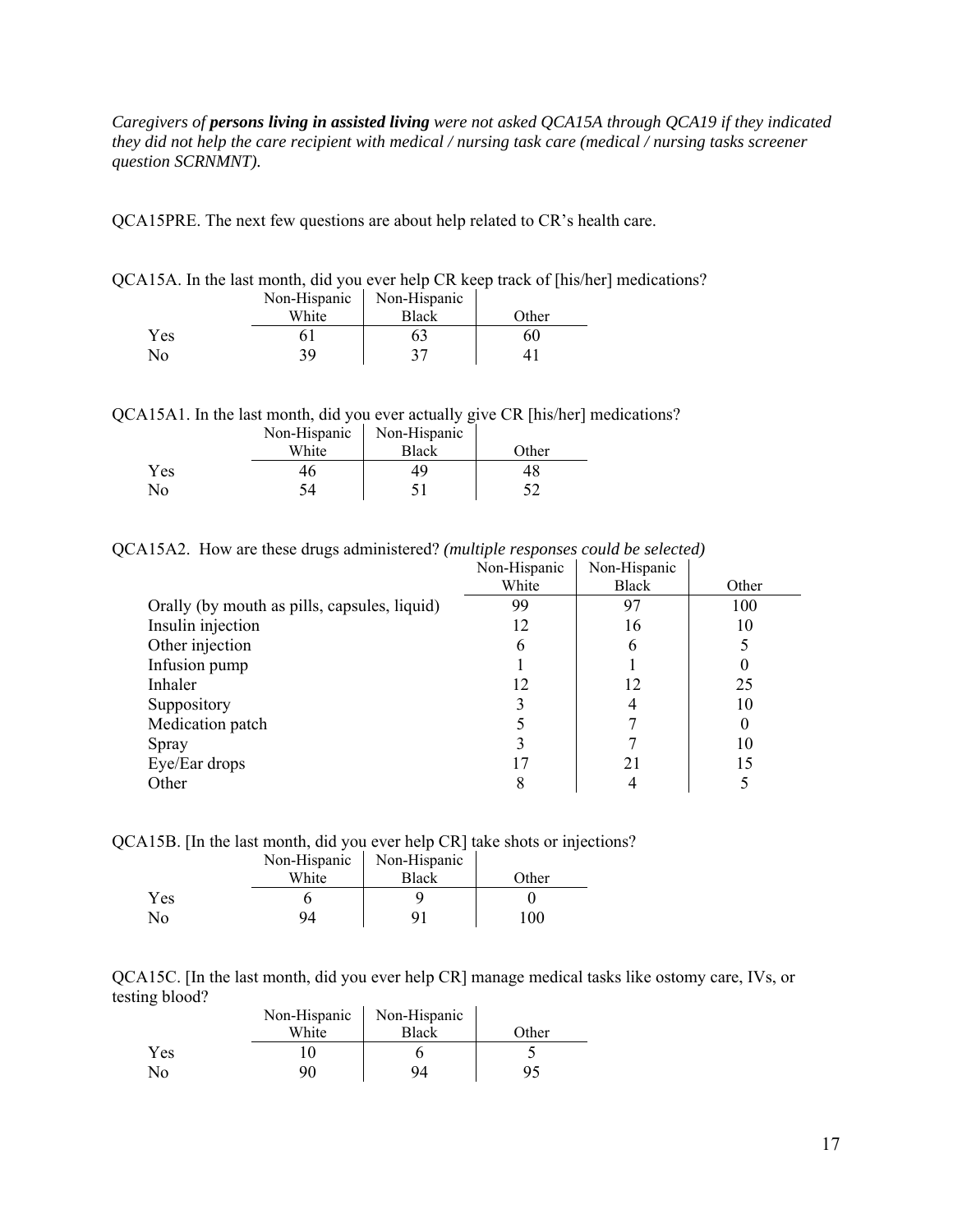|     | Non-Hispanic | Non-Hispanic |       |
|-----|--------------|--------------|-------|
|     | White        | Black        | Other |
| Yes |              |              | 36    |
| No  |              | 69           |       |

QCA15D. [In the last month, did you ever help CR] with exercises [he/she] was supposed to do?

QCA15E. [In the last month, did you ever help CR] with a special diet?

|     | Non-Hispanic | Non-Hispanic |       |
|-----|--------------|--------------|-------|
|     | White        | Black        | Other |
| Yes |              |              | 36    |
| No  |              | 69           | 64    |

QCA15F. [In the last month, did you ever help CR] care for [his/her] teeth or dentures?

|     | Non-Hispanic | Non-Hispanic |       |
|-----|--------------|--------------|-------|
|     | White        | Black        | Other |
| Yes |              |              |       |
| No  |              |              |       |

QCA15G. [In the last month, did you ever help CR] care for [his/her] feet, like clipping nails? Non-Hispanic Non-Hispanic

|     | $1$ NOII- $\Box$ ISPAIIIC | $1$ NOII- $\pi$ ISPAIIIC |       |
|-----|---------------------------|--------------------------|-------|
|     | White                     | <b>Black</b>             | Other |
| Yes | າດ                        | 7 E                      |       |
| No  |                           |                          |       |

QCA15H. [In the last month, did you ever help CR] with skin care related to wounds or sores?

|     | Non-Hispanic | Non-Hispanic |       |
|-----|--------------|--------------|-------|
|     | White        | <b>Black</b> | Other |
| Yes |              |              | 36    |
| Nο  |              | 70           | 64    |

QCA15I. [In the last month, did you ever help CR] with assistive devices for mobility like canes or walkers?  $\hat{\mathbf{r}}$  $\overline{1}$ 

|     | Non-Hispanic | Non-Hispanic |       |
|-----|--------------|--------------|-------|
|     | White        | <b>Black</b> | Other |
| Yes |              | 50           |       |
| No  |              |              |       |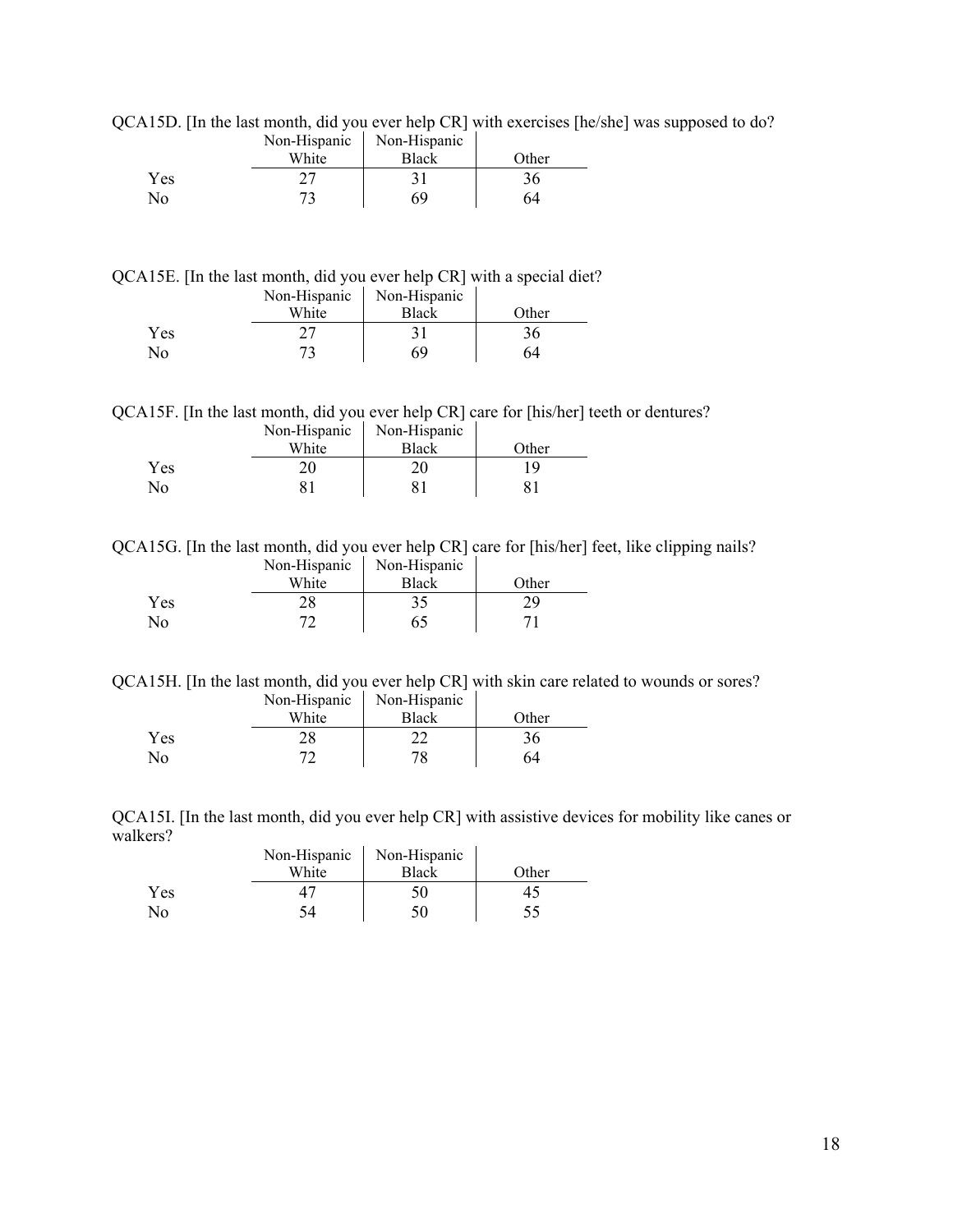### *Caregivers were only asked QCA15J through QCA19 if they indicated they did help the care recipient with medical / nursing task care (medical / nursing task screener question SCRNMNT).*

You indicated at the beginning of the survey that you perform some medical/nursing tasks. Many different tasks are considered medical/nursing tasks even though they are done at home. Some require equipment; others do not. Which of the following additional medical tasks do you perform?

QCA15J. [In the last month, did you ever] use incontinence equipment like catheters, supplies like adult diapers, or administer enemas?  $\mathcal{L}_{\text{max}}$ 

|            | Non-Hispanic | Non-Hispanic |       |
|------------|--------------|--------------|-------|
|            | White        | <b>Black</b> | Other |
| <b>Yes</b> | 39.          |              |       |
| Nο         |              | 58           |       |

QCA15K. [In the last month, did you ever] use meters/monitors (e.g., thermometer, glucometer, stethoscope, weight scales, blood pressure monitors, oxygen saturation monitors)?

|            | Non-Hispanic | Non-Hispanic |       |
|------------|--------------|--------------|-------|
|            | White        | <b>Black</b> | Other |
| <b>Yes</b> |              |              |       |
| No         | 49           |              |       |

QCA15L. [In the last month, did you ever] administer test kits (bladder infection test, for example)? Non-Hispanic Non-Hispanic

|     | $1.011$ 111994110<br>White | $1.011$ 11100 01110<br>Black | Other |
|-----|----------------------------|------------------------------|-------|
| Yes |                            |                              |       |
| No  |                            | רי                           |       |

QCA15M. [In the last month, did you ever] operate durable medical equipment (hospital beds, lifts, wheelchairs, scooters, toilet or bath chairs, geri-chairs, for example)?

|     | Non-Hispanic | Non-Hispanic |       |
|-----|--------------|--------------|-------|
|     | White        | <b>Black</b> | Other |
| Yes |              | 56           |       |
| Nο  |              |              |       |

QCA15N. [In the last month, did you ever] operate mechanical ventilators, oxygen, tube feeding equipment, or home dialysis equipment?

|     | Non-Hispanic | Non-Hispanic |       |
|-----|--------------|--------------|-------|
|     | White        | Black        | Other |
| Yes |              |              |       |
| No  |              |              |       |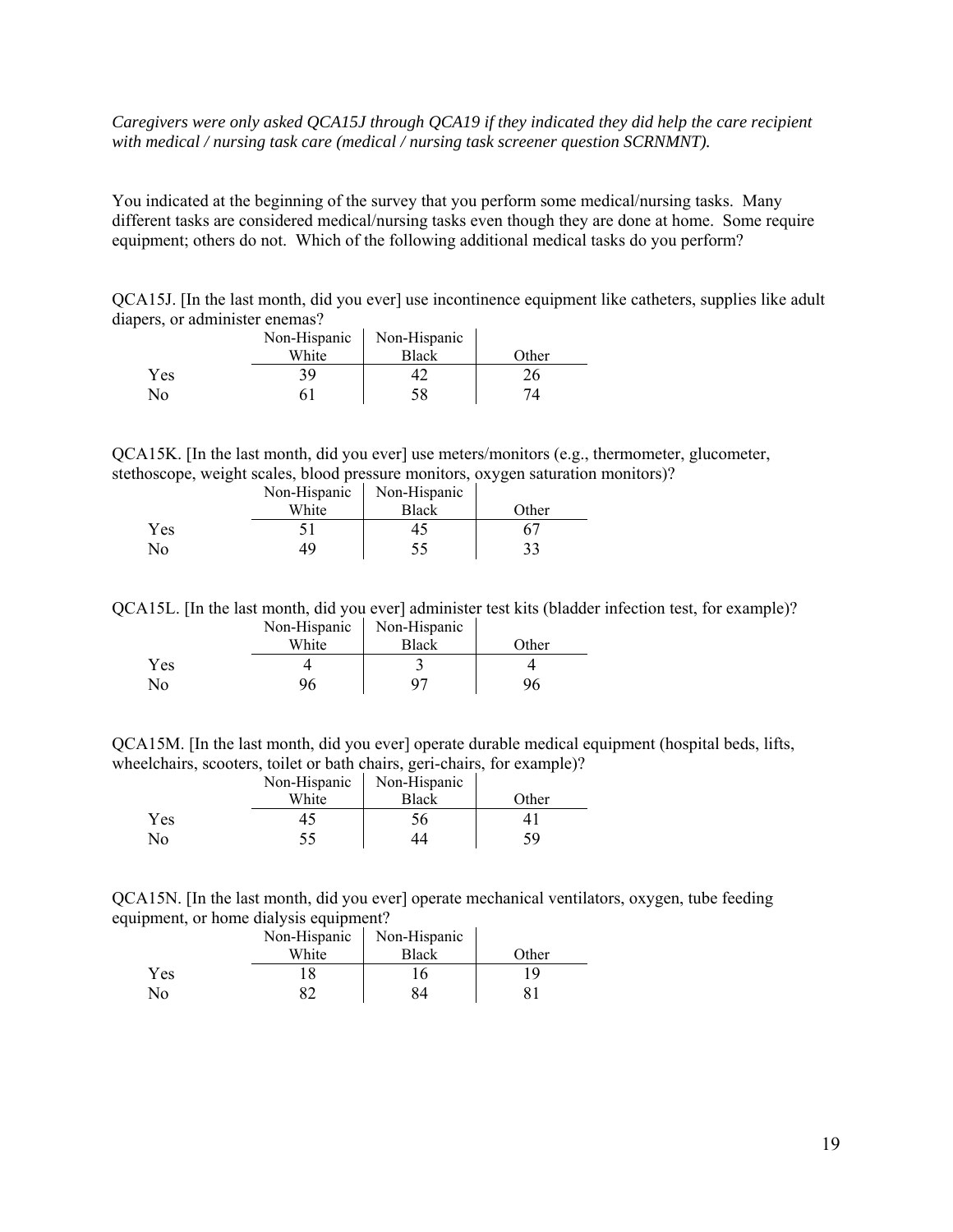QCA15O. [In the last month, did you ever] use telehealth equipment (cameras, sensors, phone lines to collect medical data in the home and transmit it to doctor or nurse)?

|     | Non-Hispanic | Non-Hispanic |       |
|-----|--------------|--------------|-------|
|     | White        | <b>Black</b> | Other |
| Yes |              |              |       |
| Nο  |              | 89           |       |

*(If YES to any of QCA15A – QCA15O, ask QCA16 – QCA19; otherwise skip to QCA21)* 

QCA16. How difficult is it for you to do the medical and nursing tasks that are required to help CR? Please answer by choosing a number between 1 and 5, where 1 means not at all difficult and 5 means very difficult.

|                         | Non-Hispanic | Non-Hispanic |       |
|-------------------------|--------------|--------------|-------|
|                         | White        | <b>Black</b> | Other |
| 1. Not at all difficult | 53           | 64           | 56    |
|                         | 22           |              | 15    |
|                         |              |              | 18    |
|                         |              |              |       |
| 5. Very difficult       |              |              |       |

QCA17. Did anyone prepare you to do these tasks?

|                        | Non-Hispanic | Non-Hispanic |       |
|------------------------|--------------|--------------|-------|
|                        | White        | Black        | Other |
| <b>Yes</b>             |              |              |       |
| $No \rightarrow QCA21$ |              |              |       |

QCA18. Who prepared you to do the medical and nursing tasks needed to help CR? *(multiple responses could be selected)*   $\mathbf{r}$  $\mathbf{r}$ 

|                                                | Non-Hispanic | Non-Hispanic |       |
|------------------------------------------------|--------------|--------------|-------|
|                                                | White        | <b>Black</b> | Other |
| Hospital nurse                                 | 23           | 23           |       |
| Hospital doctor                                |              |              |       |
| Primary care doctor                            | 15           |              | 29    |
| Nurse in doctor's office or outpatient setting |              |              | 14    |
| Home care nurse                                | 25           | 27           | 14    |
| Social worker/geriatric care manager           |              |              |       |
| Physical or occupational therapist             | 19           | 13           | 14    |
| Pharmacist                                     |              | 13           |       |
| Medical supply technician                      |              |              |       |
| Friend or neighbor                             |              |              |       |
| You learned on your own                        | 30           |              | 14    |
| Other                                          |              |              |       |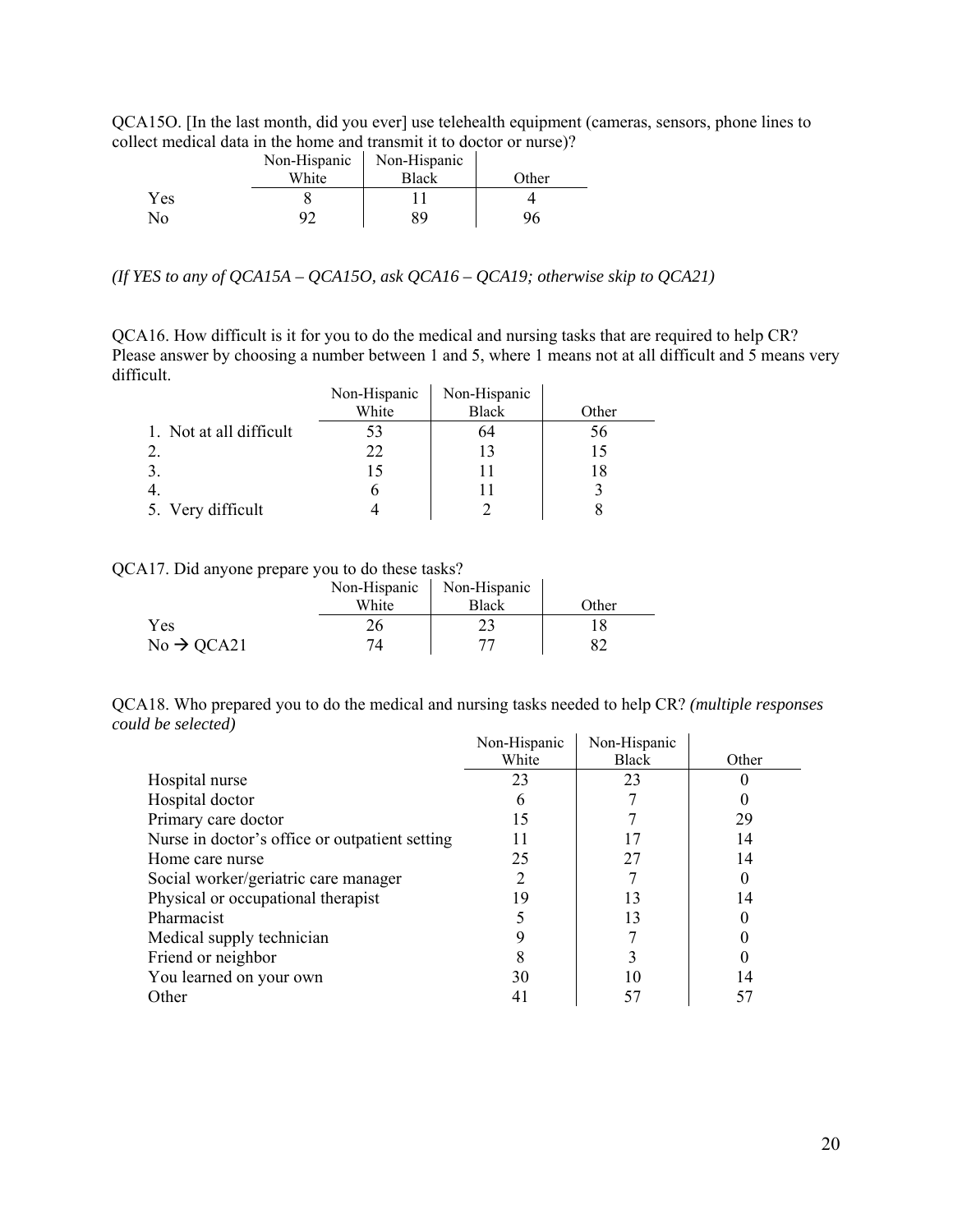QCA19. How well do you feel that person prepared you to take on these medical and nursing tasks?

|               | Non-Hispanic | Non-Hispanic |       |
|---------------|--------------|--------------|-------|
|               | White        | <b>Black</b> | Other |
| Very well     |              | 69           | 86    |
| Somewhat well | 18           | 24           | 14    |
| Not well      |              |              |       |

QCA21. During that last 12 months, how many times has [he/she] been hospitalized overnight?

|                             | Non-Hispanic | Non-Hispanic |       |
|-----------------------------|--------------|--------------|-------|
|                             | White        | <b>Black</b> | Other |
| None $\rightarrow$ QCA24PRE | 46           |              |       |
| One time                    | 22           |              | 16    |
| 2 times                     | 14           | 22.          | 23    |
| 3 or more times             |              |              | 30    |

QCA22. When [he/she] was in the hospital, were you included by health care workers, like nurses, doctors, or social workers, in discussions about CR's care? Would you say…

|                                | Non-Hispanic | Non-Hispanic |       |
|--------------------------------|--------------|--------------|-------|
|                                | White        | <b>Black</b> | Other |
| Yes, all the time              | 57           | იი           | 50    |
| Only some of the time          | 24           |              | 33    |
| No, and you should have been   |              |              |       |
| No, but you did not need to be | 14           |              |       |

QCA23. Before CR left the hospital or was discharged, did you receive clear instructions about any medical or nursing tasks you would need to perform for [him/her]?

|                | Non-Hispanic | Non-Hispanic |       |
|----------------|--------------|--------------|-------|
|                | White        | Black        | Other |
| Yes            | 74.          |              | oź    |
| No             | 19           |              | 30    |
| Not applicable |              |              |       |

QCA23b. How prepared did you feel to take on any medical and nursing tasks after CRs hospitalization?

|               | Non-Hispanic | Non-Hispanic |       |
|---------------|--------------|--------------|-------|
|               | White        | <b>Black</b> | Other |
| Very well     |              |              | 46    |
| Somewhat well | 37           | 25           | 39    |
| Not well      |              |              | 14    |

QCA24PRE. Now think about the last YEAR.

QCA24A. In the last year, did you ever make appointments for CR with a medical provider?

|            | Non-Hispanic | Non-Hispanic |       |
|------------|--------------|--------------|-------|
|            | White        | <b>Black</b> | Other |
| <b>Yes</b> | 66           | 65           |       |
| Nο         |              | 35           |       |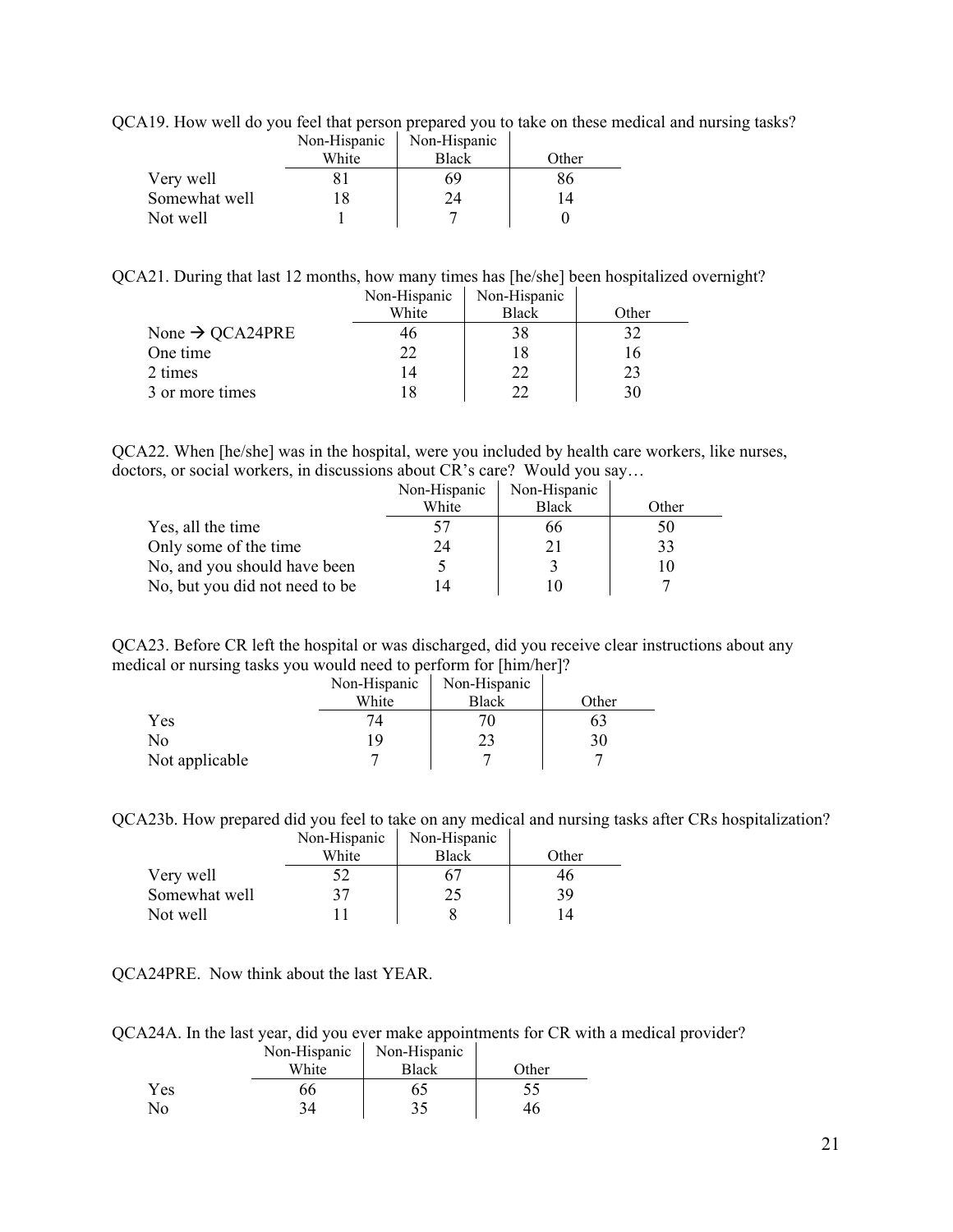QCA24B. [In the last year, did you ever] speak to or email CR's medical provider about [his/her] care? Non-Hispanic Non-Hispanic

|     | $N$ . $n_{\text{H}}$ $\sim$ $n_{\text{H}}$ | $N$ . $n$ $\sim$ $n$ $\sim$ $n$ |       |
|-----|--------------------------------------------|---------------------------------|-------|
|     | White                                      | Black                           | Other |
| Yes |                                            | 65                              |       |
| No  | າາ                                         | 36                              |       |

QCA24B1. [In the last year, did you ever] go with the CR to appointments with a medical provider? Non-Hispanic Non-Hispanic

|     | White | <b>Black</b> | <b>Other</b> |
|-----|-------|--------------|--------------|
| Yes |       | OЛ           | 84           |
| No  |       |              | 6            |

QCA24C. [In the last year, did you ever] help [him/her] change or add a health insurance or prescription drug plan? [IF NEEDED: For example, changed or helped [him/her] change a Medicare supplemental plan or prescription drug plan , or helped [him/her] decide to join or leave a managed care plan.]

|     | Non-Hispanic | Non-Hispanic |       |
|-----|--------------|--------------|-------|
|     | White        | Black        | Other |
| Yes |              | 30           |       |
| No  |              | 70           |       |

QCA24D. [In the last year, did you ever] handle any other health insurance matters related to [his/her] medical care? [IF NEEDED: This includes contacting Medicare or another insurer to find out what is covered, comparing plans or providers, finding out about bills, or filing a claim.]

|            | Non-Hispanic | Non-Hispanic |       |
|------------|--------------|--------------|-------|
|            | White        | <b>Black</b> | Other |
| <b>Yes</b> | 40           | 34           |       |
| Nο         |              | 66           | 66    |

QCA25. About how many hours per week on average do you help this person with personal care, routine household needs and/or medical/nursing tasks?

|                           | Non-Hispanic | Non-Hispanic |       |
|---------------------------|--------------|--------------|-------|
|                           | White        | <b>Black</b> | Other |
| 8 hours or less per week  | 42           |              | 46    |
| 9 to 19 hours per week    | 27           | 19           |       |
| 20 to 39 hours per week   |              |              | 20    |
| 40 or more hours per week |              |              |       |

QCA25b. Thinking about all of the ways you helped CR in the last month, did you help on a regular basis or did it vary? By regular schedule, we mean the same days or times every week.

|                  | Non-Hispanic | Non-Hispanic |       |
|------------------|--------------|--------------|-------|
|                  | White        | Black        | Other |
| Regular schedule |              |              |       |
| Varied           |              |              | 68    |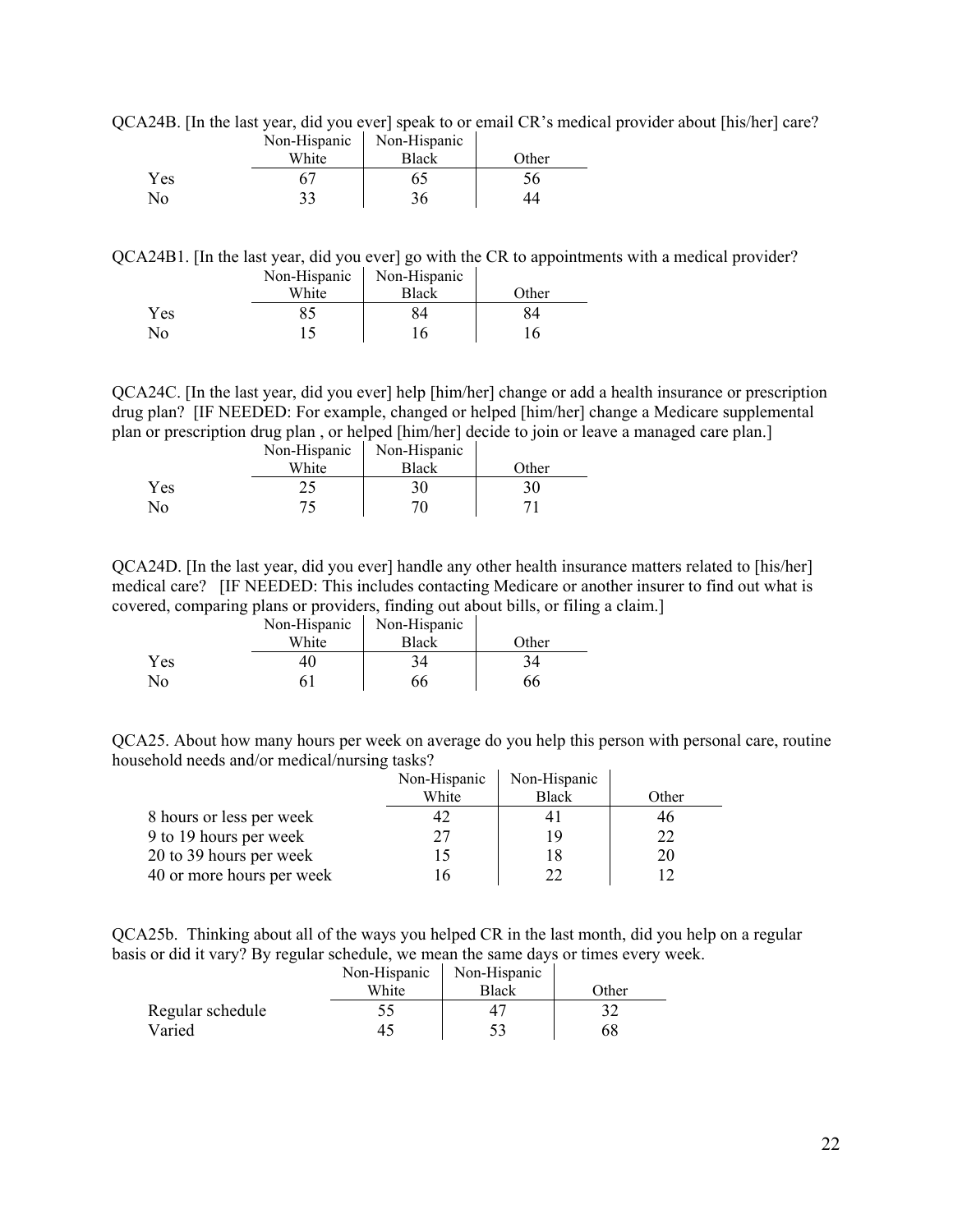| QCA26. For how long have you been helping this person with personal care routine household needs |  |  |  |
|--------------------------------------------------------------------------------------------------|--|--|--|
| and/or medical/nursing tasks?                                                                    |  |  |  |

|                   | Non-Hispanic | Non-Hispanic |       |
|-------------------|--------------|--------------|-------|
|                   | White        | <b>Black</b> | Other |
| 3 months or less  |              |              |       |
| 4 to 12 months    |              |              |       |
| $1 - 2$ years     |              | 24           | 25    |
| $3 - 5$ years     | 29           | 28           | 27    |
| More than 5 years |              | 38           |       |

QCA27. Over the past month, has the amount you helped CR increased, decreased, or been about the same as before?  $\mathbf{r}$  $\mathbf{r}$ 

|                                       | Non-Hispanic | Non-Hispanic |       |
|---------------------------------------|--------------|--------------|-------|
|                                       | White        | <b>Black</b> | Other |
| Increased in the past month           | 36           | 35           | 39    |
| Been about the same in the past month |              |              | 43    |
| Decreased in the past month           |              | 14           |       |

QCA28. Thinking ahead to next few months, do you think the amount you will help CR will increase, decrease, or be about the same as the past month?  $\mathcal{L}$ 

|                        | Non-Hispanic | Non-Hispanic |       |
|------------------------|--------------|--------------|-------|
|                        | White        | <b>Black</b> | Other |
| Will increase          |              |              | 48    |
| Will be about the same |              |              |       |
| Will decrease          |              |              |       |

QCA29. Do you feel you had a choice in taking on this responsibility for caring for CR?

|     | Non-Hispanic | Non-Hispanic |       |
|-----|--------------|--------------|-------|
|     | White        | Black        | Other |
| Yes |              |              |       |
| No  |              | 48           | 59    |

QCA30. In general, how worried are you about making a mistake or error, or unintentionally hurting CR while caring for him / her?  $\mathbf{L}$  $\mathbf{r}$ 

|                  | Non-Hispanic | Non-Hispanic |       |
|------------------|--------------|--------------|-------|
|                  | White        | <b>Black</b> | Other |
| Very worried     |              |              |       |
| Somewhat worried |              |              | 18    |
| Only a little    | 30           | 19           | 27    |
| Not at all       |              |              |       |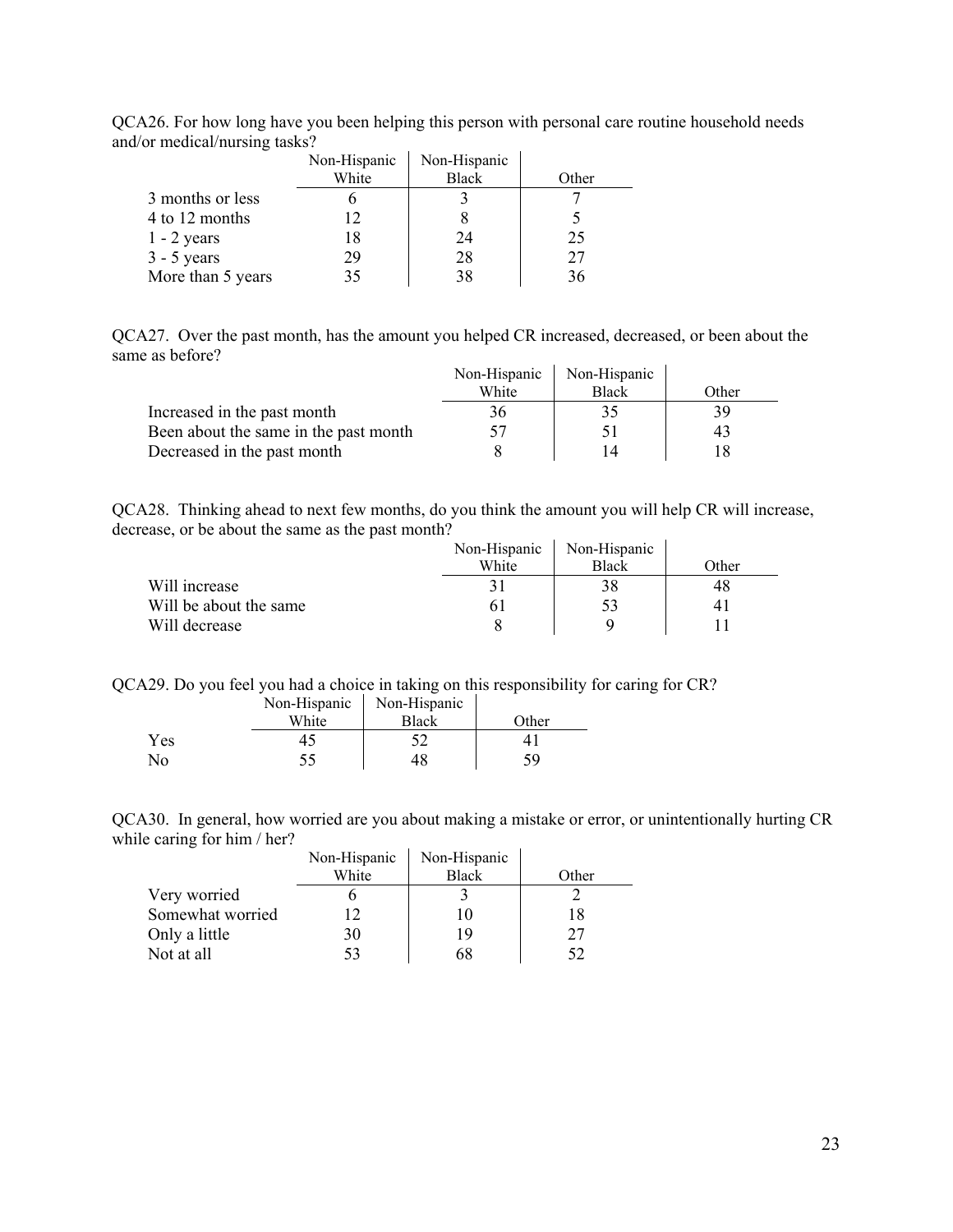Illness, disability, and life circumstances may cause some people to suffer either physically or psychologically.

QCA31. I'd like to ask you to the degree to which you think CR has been suffering physically during the past month on a scale from 1 to 10 where 1 equals "CR has not been suffering physically," and 10 equals "CR has been suffering terribly".)

|                                        | Non-Hispanic | Non-Hispanic |       |
|----------------------------------------|--------------|--------------|-------|
|                                        | White        | <b>Black</b> | Other |
| 1 CR has not been suffering physically | 12           | 18           |       |
|                                        |              | 13           |       |
|                                        | 15           | 14           |       |
|                                        | 10           |              |       |
|                                        | 14           | 15           |       |
| h                                      |              |              | 23    |
|                                        | 12           | 10           | 14    |
|                                        | 10           |              |       |
|                                        |              |              |       |
| 10 CR has been suffering terribly      |              |              |       |

QCA32. Now, please rate the degree to which you think CR has been suffering psychogically or emotionally during the past month on a scale from 1 to 10 where 1 equals "CR has not been suffering psychologically / emotionally," and 10 equals "CR has been suffering terribly".)

|                                        | Non-Hispanic | Non-Hispanic |       |
|----------------------------------------|--------------|--------------|-------|
|                                        | White        | Black        | Other |
| 1 CR has not been suffering physically | 12           | 22           |       |
|                                        | 10           |              | 12    |
|                                        |              | 13           |       |
|                                        |              |              |       |
|                                        | 15           | 16           | 12    |
|                                        | 10           | 10           | 12    |
|                                        |              | 12           |       |
|                                        | 13           |              | 16    |
|                                        |              |              | 12    |
| 10 CR has been suffering terribly      |              |              | 9     |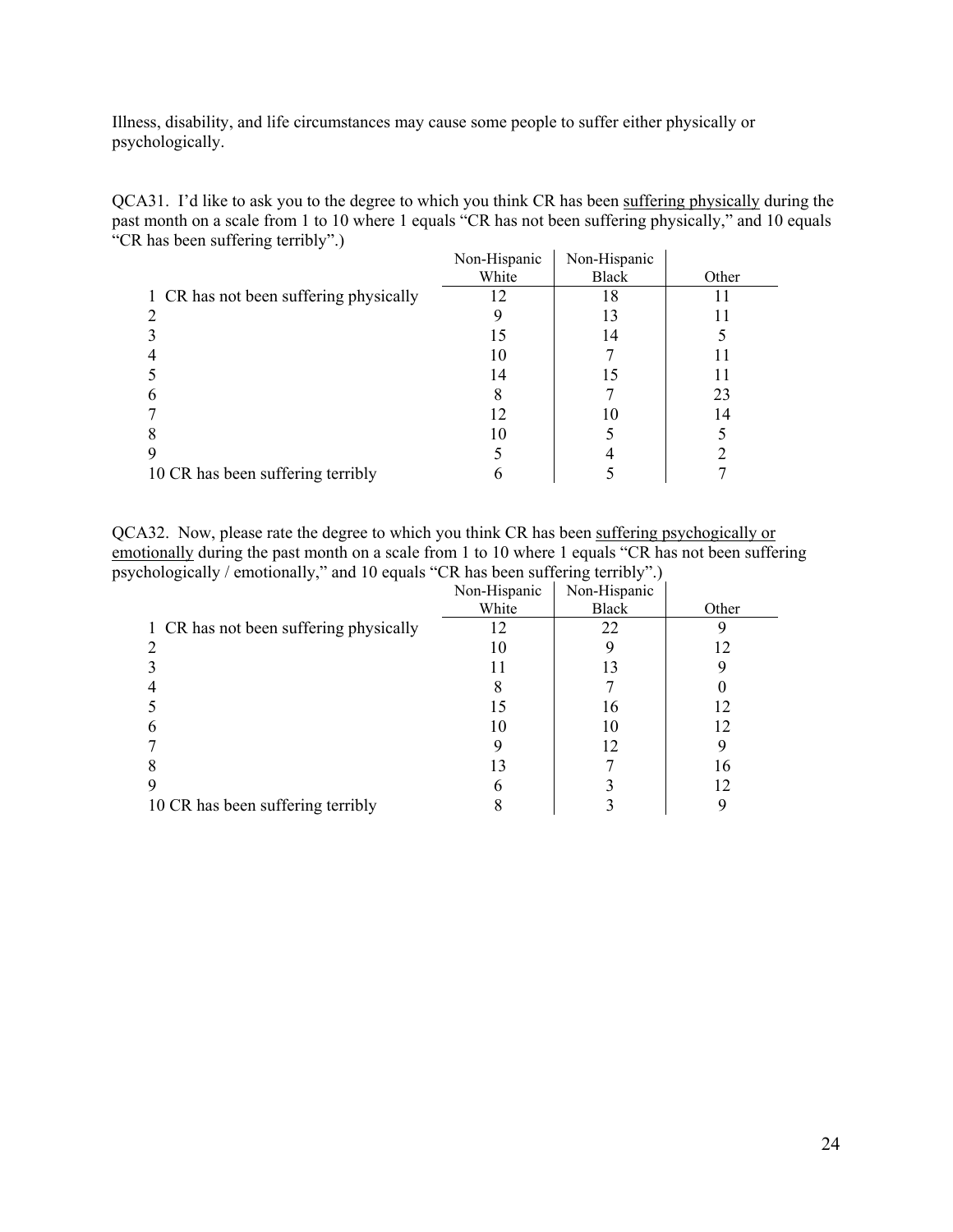## <span id="page-24-0"></span>**ASPECTS OF CAREGIVING**

QAC1PRE. Now we have a few questions about your relationship with CR.

|  |  |  |  | QAC1. How much do you enjoy being with [him/her]? |  |
|--|--|--|--|---------------------------------------------------|--|
|  |  |  |  |                                                   |  |

|            | Non-Hispanic | Non-Hispanic |       |
|------------|--------------|--------------|-------|
|            | White        | <b>Black</b> | Other |
| A lot      | bŏ           |              |       |
| Some       | 25           | 14           | 18    |
| A little   |              |              |       |
| Not at all |              |              |       |

QAC2. How much does [he/she] argue with you?

|            | Non-Hispanic | Non-Hispanic |       |
|------------|--------------|--------------|-------|
|            | White        | <b>Black</b> | Other |
| A lot      |              |              | 27    |
| Some       | 26           | 26           | 27    |
| A little   | 29           | 26           | 32    |
| Not at all | 77           |              |       |

k.

QAC3. How much does CR appreciate what you do for [him/her]?

|            | Non-Hispanic | Non-Hispanic |       |
|------------|--------------|--------------|-------|
|            | White        | <b>Black</b> | Other |
| A lot      |              |              |       |
| Some       |              |              |       |
| A little   |              |              |       |
| Not at all |              |              |       |

QAC4. How often does [he/she] get on your nerves?

|            | Non-Hispanic | Non-Hispanic |       |
|------------|--------------|--------------|-------|
|            | White        | <b>Black</b> | Other |
| A lot      | 20           |              | 23    |
| Some       | 32           | 26           | 14    |
| A little   | 33           | 30           |       |
| Not at all | 15           |              |       |

QAC4b. How would you say the quality of your relationship with CR has changed, if at all, since you began helping him/her? Would you say your relationship has…

|                        | Non-Hispanic<br>White | Non-Hispanic<br><b>Black</b> | Other |
|------------------------|-----------------------|------------------------------|-------|
| Gotten much better     | 14                    |                              | 24    |
| Gotten somewhat better |                       | 18                           |       |
| Stayed about the same  | 48                    | 43                           | 45    |
| Gotten somewhat worse  | 14                    |                              |       |
| Gotten much worse      |                       |                              |       |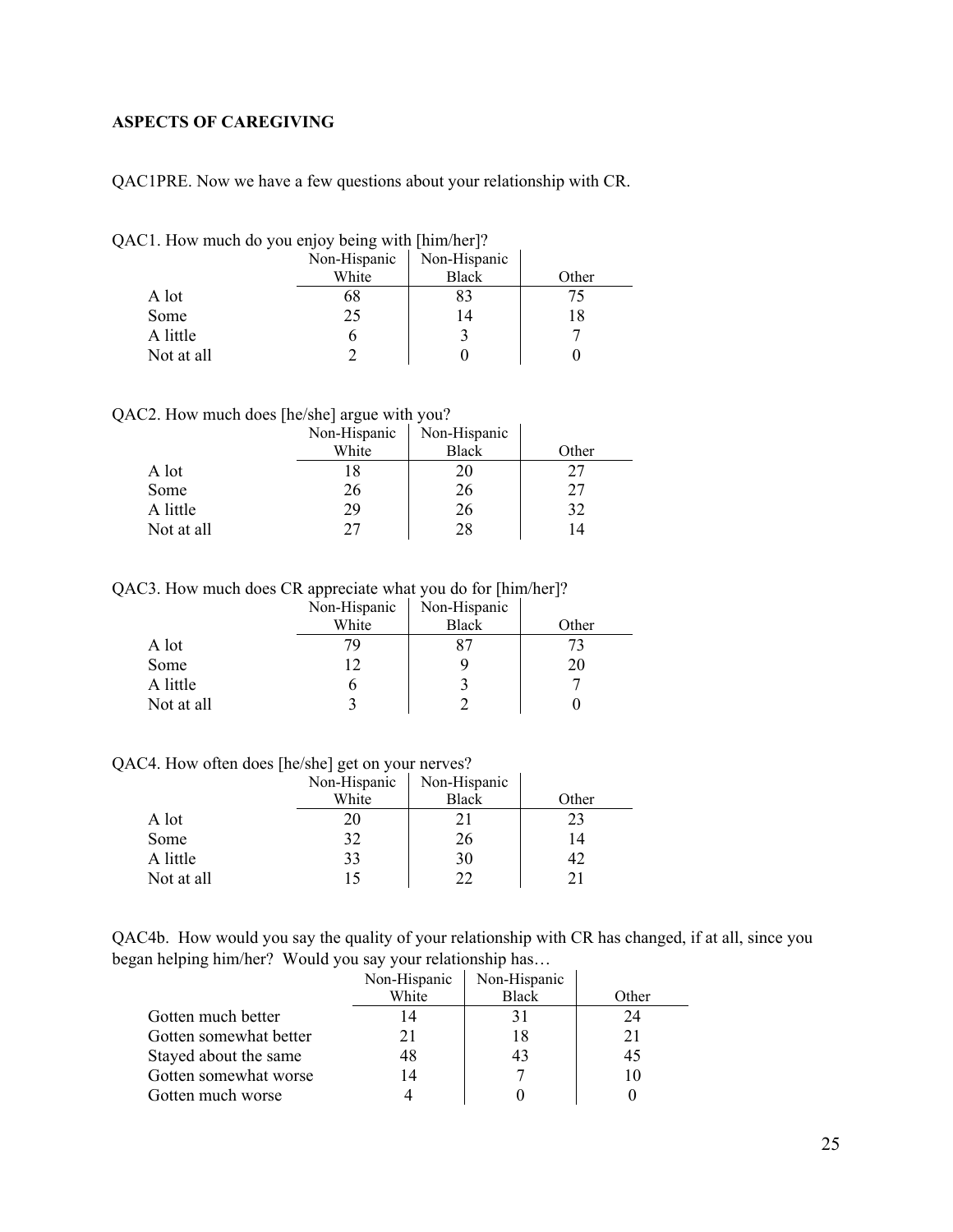QAC5PRE. Next we have a few questions about your experi0ence helping CR. For each statement I read, please tell me whether this describes your situation very much, somewhat, or not so much.

QAC5A. Helping [him/her] has made you more confident about your abilities.

|             | Non-Hispanic | Non-Hispanic |       |
|-------------|--------------|--------------|-------|
|             | White        | <b>Black</b> | Other |
| Very much   | 35           |              | 50    |
| Somewhat    | 39           | 33           | 25    |
| Not so much | 27           |              |       |

QAC5B. Helping [him/her] has taught you to deal with difficult situations.

|             | Non-Hispanic | Non-Hispanic |       |
|-------------|--------------|--------------|-------|
|             | White        | <b>Black</b> | Other |
| Very much   | 44           | 65           |       |
| Somewhat    | 39           | 24           |       |
| Not so much |              |              |       |

#### QAC5C. Helping CR has brought you closer to [him/her].

|             | Non-Hispanic | Non-Hispanic |       |
|-------------|--------------|--------------|-------|
|             | White        | <b>Black</b> | Other |
| Very much   | 45           | bΙ           | 55    |
| Somewhat    | 37           | 29           | 30    |
| Not so much | ۱9           | ۱0           | 16    |

QAC5D. Helping CR gives you satisfaction that [he/she] is well cared for.

|             | Non-Hispanic | Non-Hispanic |       |
|-------------|--------------|--------------|-------|
|             | White        | <b>Black</b> | Other |
| Very much   |              | 84           |       |
| Somewhat    | 20           |              |       |
| Not so much |              |              |       |

QAC6A. Is helping CR financially difficult for you?

|              | Non-Hispanic | Non-Hispanic |       |
|--------------|--------------|--------------|-------|
|              | White        | <b>Black</b> | Other |
| Yes          |              |              | 39    |
| $N_{\Omega}$ | 78           |              |       |

QAC6B. Is helping [him/her] emotionally difficult for you?

|     | Non-Hispanic | Non-Hispanic |       |
|-----|--------------|--------------|-------|
|     | White        | <b>Black</b> | Other |
| Yes |              |              |       |
| No  |              |              | 46    |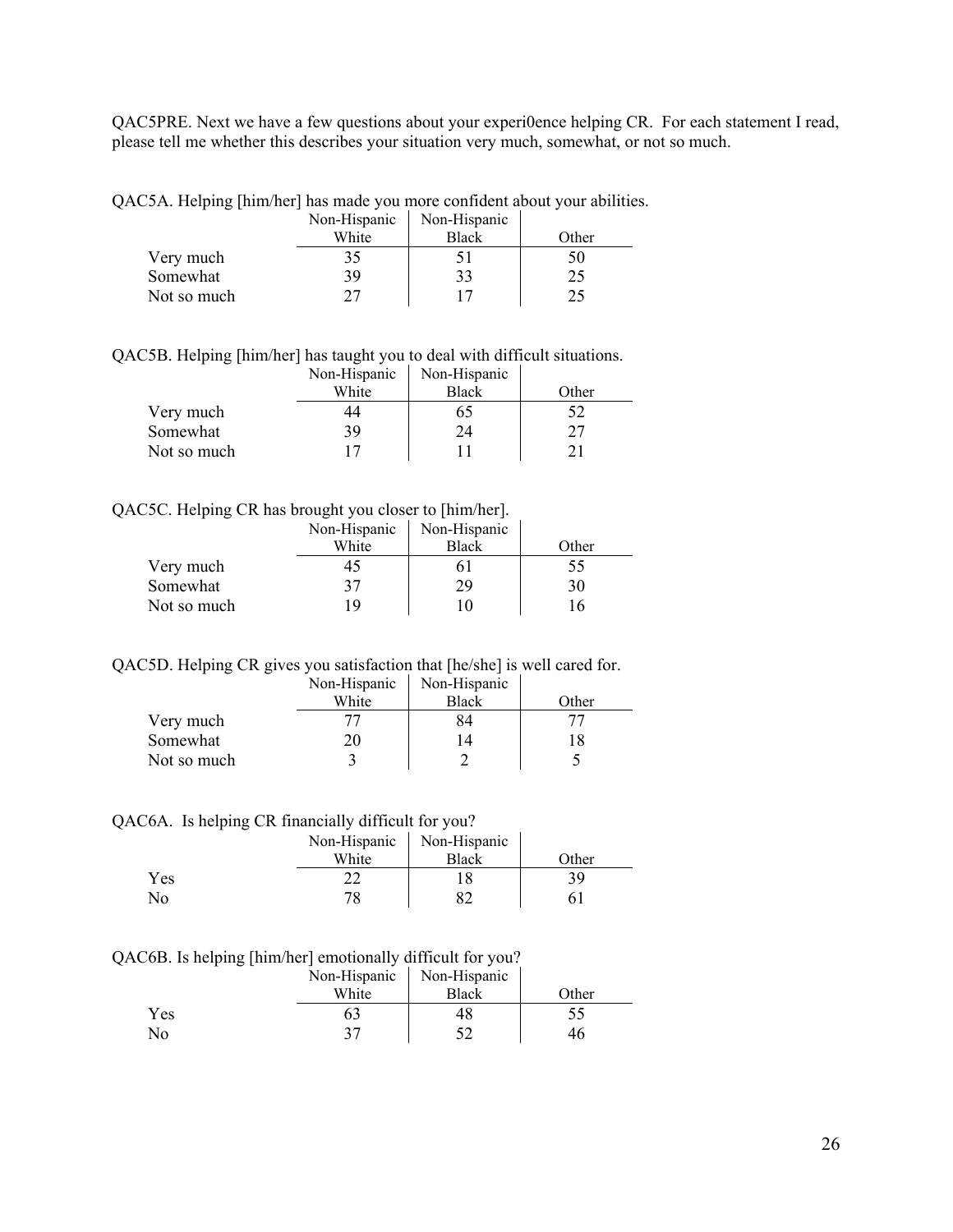QAC6C. Is helping [him/her] physically difficult for you?

|     | Non-Hispanic | Non-Hispanic |              |
|-----|--------------|--------------|--------------|
|     | White        | <b>Black</b> | <b>Other</b> |
| Yes | 30           |              |              |
| No  | 71           |              |              |

QAC7A. Please tell me how difficult helping is by picking a number from 1 to 5. The number 5 means very difficult and the number 1 means a little difficult. How financially difficult is helping CR? *(Asked if "yes" to QAC6A)*  $\mathbf{r}$ 

|                       | Non-Hispanic | Non-Hispanic |       |
|-----------------------|--------------|--------------|-------|
|                       | White        | <b>Black</b> | Other |
| 1. A little difficult |              |              |       |
|                       | 12           |              |       |
|                       | 32           | 30           | 24    |
|                       | 23           | 26           | 4 I   |
| 5. Very difficult     | 23           |              |       |

QAC7B. How emotionally difficult is helping [him/her]? *(Asked if "yes" to QAC6B)* 

|                       | Non-Hispanic | Non-Hispanic |       |
|-----------------------|--------------|--------------|-------|
|                       | White        | <b>Black</b> | Other |
| 1. A little difficult |              | 23           |       |
|                       |              | 21           | 21    |
|                       | 29           | 26           | 21    |
|                       | 24           | 15           | 21    |
| 5. Very difficult     | 20           |              | 79    |

QAC7C. How physically difficult is helping [him/her]? *(Asked if "yes" to QAC6C)*

|                       | Non-Hispanic | Non-Hispanic |       |
|-----------------------|--------------|--------------|-------|
|                       | White        | <b>Black</b> | Other |
| 1. A little difficult |              | 19           |       |
|                       | 19           | 14           |       |
|                       | 39           | 22           |       |
|                       | 23           | 31           |       |
| 5. Very difficult     |              |              | 58    |

QAC8. In general, how much has your family disagreed over the details of [his/her] care? *(Asked if CR was related to CG)*   $\mathbf{r}$  $\mathbf{r}$ 

|             | Non-Hispanic | Non-Hispanic |       |
|-------------|--------------|--------------|-------|
|             | White        | <b>Black</b> | Other |
| Very much   |              |              |       |
| Somewhat    |              | 26           | 19    |
| Not so much |              | 68           | 68    |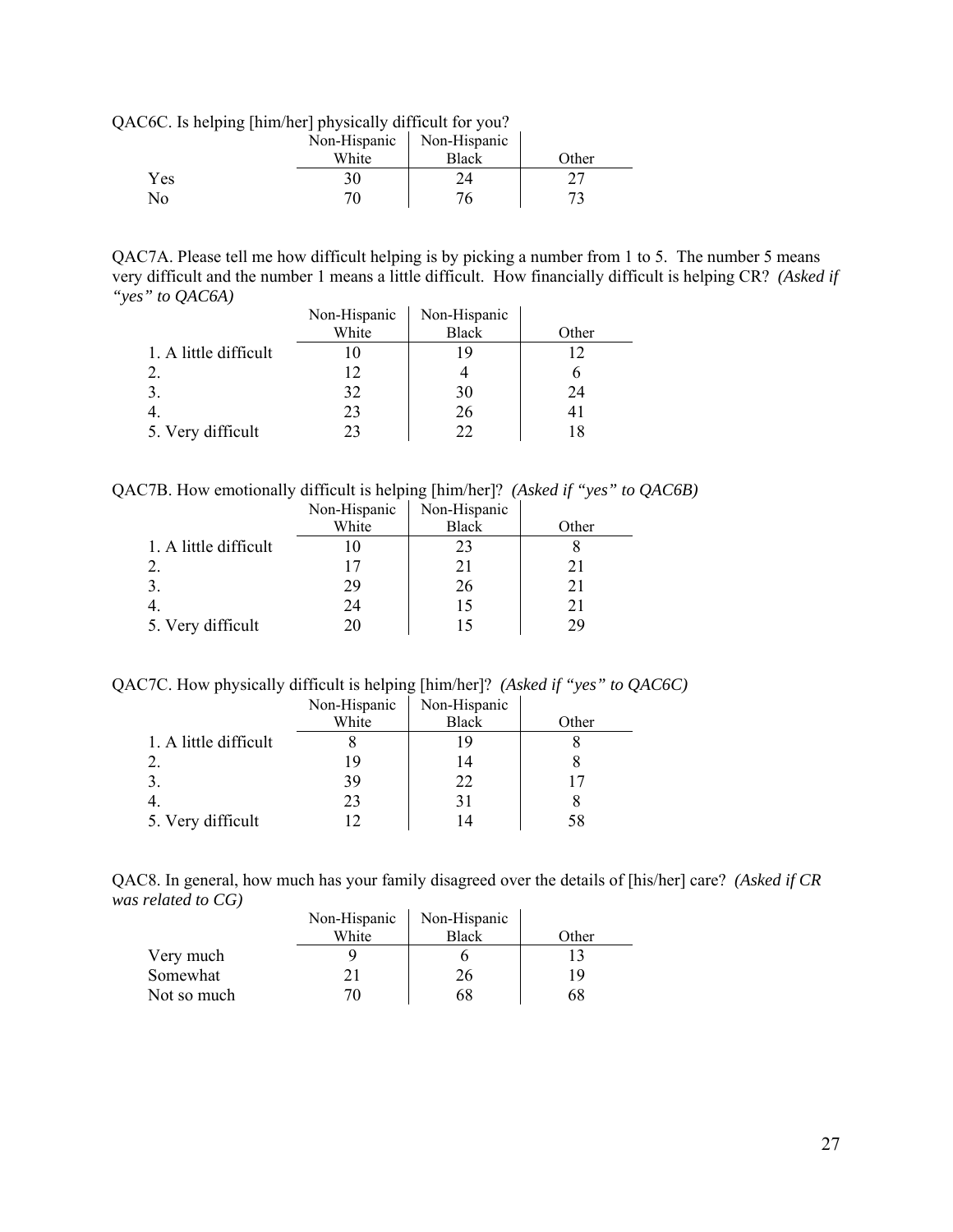QAC9PRE. Please listen to a few more statements and answer whether this describes your situation very much, somewhat, or not so much.

QAC9A. You are exhausted when you go to bed at night.

|             | Non-Hispanic | Non-Hispanic |       |
|-------------|--------------|--------------|-------|
|             | White        | <b>Black</b> | Other |
| Very much   | 32           |              | 36    |
| Somewhat    |              |              | 25    |
| Not so much | 27           |              | 39    |

QAC9B. You have more things to do than you can handle.

|             | Non-Hispanic | Non-Hispanic |       |
|-------------|--------------|--------------|-------|
|             | White        | <b>Black</b> | Other |
| Very much   | 25           |              |       |
| Somewhat    | 34           |              | 34    |
| Not so much |              |              | 39    |

#### QAC9C. You don't have time for yourself.

|             | Non-Hispanic | Non-Hispanic |       |
|-------------|--------------|--------------|-------|
|             | White        | <b>Black</b> | Other |
| Very much   | 28           |              | 30    |
| Somewhat    | 34           | 30           | 36    |
| Not so much | 38           | 54           | 34    |

QAC9D. As soon as you get a routine going, CR's needs change.

|             | Non-Hispanic | Non-Hispanic |       |
|-------------|--------------|--------------|-------|
|             | White        | <b>Black</b> | Other |
| Very much   |              |              |       |
| Somewhat    | 28           |              | 34    |
| Not so much |              | 68           |       |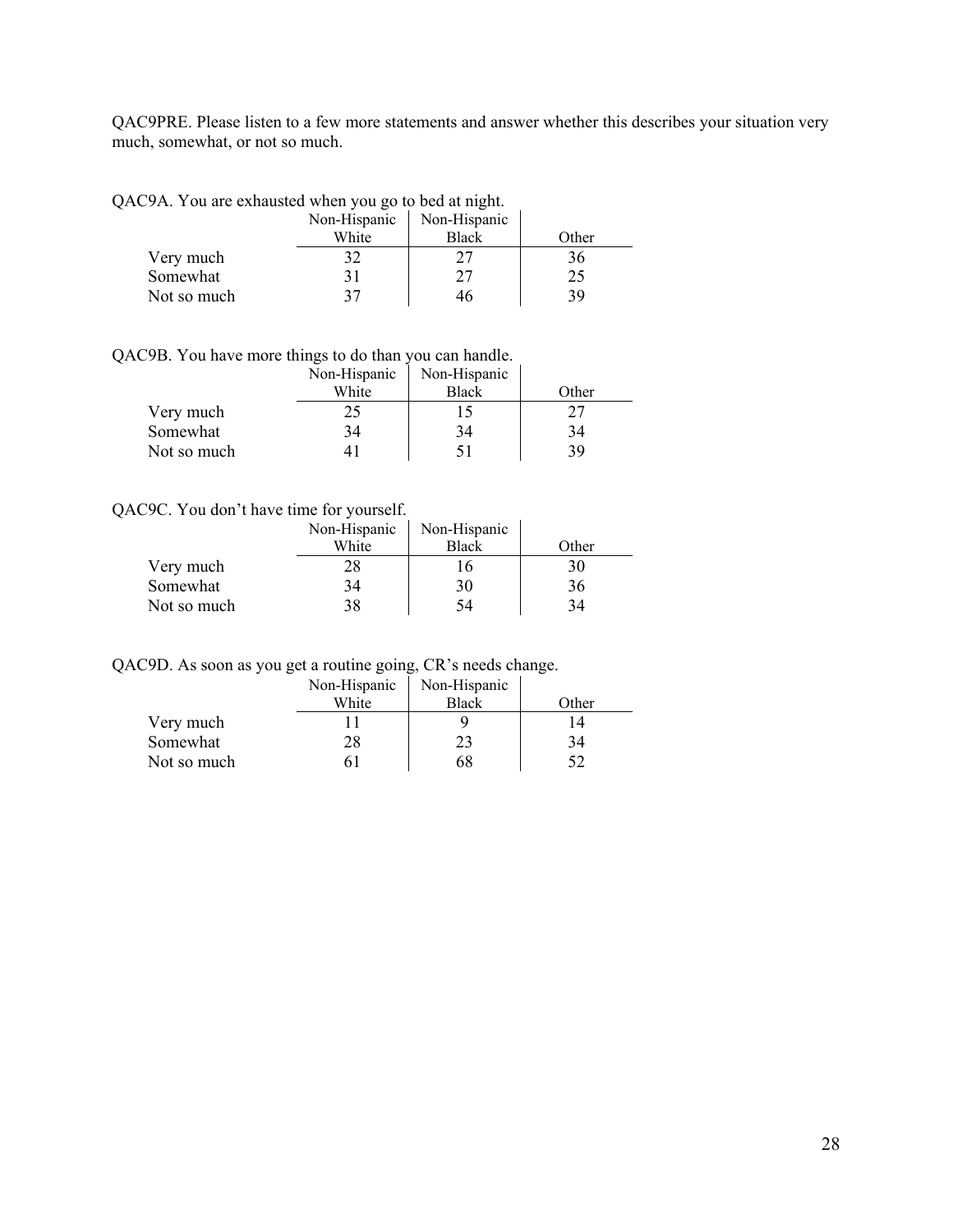#### <span id="page-28-0"></span>**SUPPORT ENVIRONMENT**

QSE1PRE. The next questions are about support you may be getting.

|  | QSE1. Do you have friends or family that you talk to about important things in your life? |  |  |  |  |  |  |  |  |
|--|-------------------------------------------------------------------------------------------|--|--|--|--|--|--|--|--|
|--|-------------------------------------------------------------------------------------------|--|--|--|--|--|--|--|--|

|              | Non-Hispanic | Non-Hispanic |       |
|--------------|--------------|--------------|-------|
|              | White        | <b>Black</b> | Other |
| Yes          | 89           |              |       |
| $N_{\Omega}$ |              |              |       |

QSE2. Do you have friends or family that help you with your daily activities, such as running errands, or helping you with things around the house?

|     | Non-Hispanic | Non-Hispanic |       |
|-----|--------------|--------------|-------|
|     | White        | <b>Black</b> | Other |
| Yes |              |              | 50    |
| Nο  | 49           |              | 50    |

QSE3. Do you have friends or family that help you care for CR?

|     | Non-Hispanic | Non-Hispanic |       |
|-----|--------------|--------------|-------|
|     | White        | <b>Black</b> | Other |
| Yes |              | hХ           | 58    |
| No  | 33           |              |       |

QSE4. In the last year, have you gone to a support group for people who give care?

|            | Non-Hispanic | Non-Hispanic |       |
|------------|--------------|--------------|-------|
|            | White        | Black        | Other |
| <b>Yes</b> |              |              |       |
| No.        | 94           | Q٢           |       |

QSE4a. In the last year, have you used any service that took care of CR so that you could take some time away from helping?  $\hat{\mathbf{r}}$ l.

|                | Non-Hispanic | Non-Hispanic |       |
|----------------|--------------|--------------|-------|
|                | White        | <b>Black</b> | Other |
| Yes            | 20           |              |       |
| N <sub>0</sub> | 80           | o^           | 86    |

QSE5. In the last year, have you received any training to help you take care of CR?

|     | Non-Hispanic | Non-Hispanic |       |
|-----|--------------|--------------|-------|
|     | White        | Black        | Other |
| Yes |              |              |       |
| No  |              | 90           | 89    |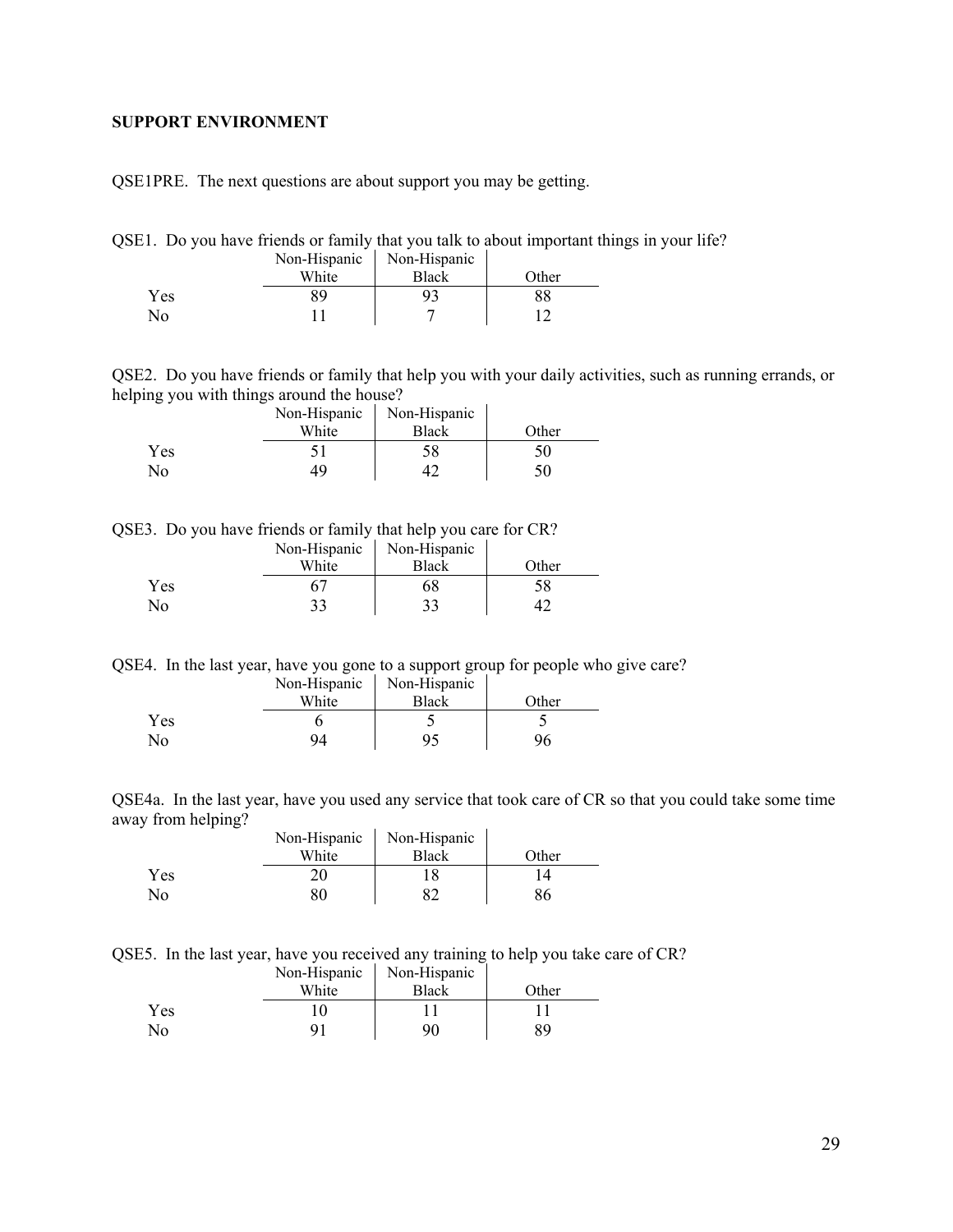QSE6. In the last year, have you found financial help for CR, including helping [him/her] apply for Medicaid?  $\mathbf{r}$  $\bar{a}$ 

|     | Non-Hispanic | Non-Hispanic |       |
|-----|--------------|--------------|-------|
|     | White        | <b>Black</b> | Other |
| Yes |              |              |       |
| No  | 34           | 7Ο           | 30    |

QSE7. Have you ever looked for [A support group for people who provide care] or [A service to care for CR so you could take time away ] or [Training to help you care for CR] or [Information about how to get financial help for CR]? *(Asked regarding items the respondent did not say YES to)* 

|              | Non-Hispanic | Non-Hispanic |       |
|--------------|--------------|--------------|-------|
|              | White        | <b>Black</b> | Other |
| <b>Yes</b>   |              |              | 16    |
| $N_{\Omega}$ |              | 80           |       |

QSE8. In the last year, have you helped [him/her] to get devices to get around more easily, such as a cane, walker, wheelchair, or scooter?

|            | Non-Hispanic | Non-Hispanic |       |
|------------|--------------|--------------|-------|
|            | White        | Black        | Other |
| <b>Yes</b> |              |              |       |
| No.        |              |              |       |

QSE9. In the last year, have you [made your home safer] [helped CR make [his/her] home safer] by adding features such as a railing or a ramp, grab bars in the bathroom, a seat for the shower or tub, or an emergency call system?  $\mathbf{r}$ 

|     | Non-Hispanic | Non-Hispanic |       |
|-----|--------------|--------------|-------|
|     | White        | <b>Black</b> | Other |
| Yes |              |              |       |
| No  | 56           | 59           | 59    |

QSE10. In the last year, have you helped [him/her] find a paid helper to do household chores or personal care?  $\mathcal{L}_{\mathcal{L}}$  $\mathcal{L}$ 

|     | Non-Hispanic | Non-Hispanic |       |
|-----|--------------|--------------|-------|
|     | White        | <b>Black</b> | Other |
| Yes |              |              |       |
| No  |              |              |       |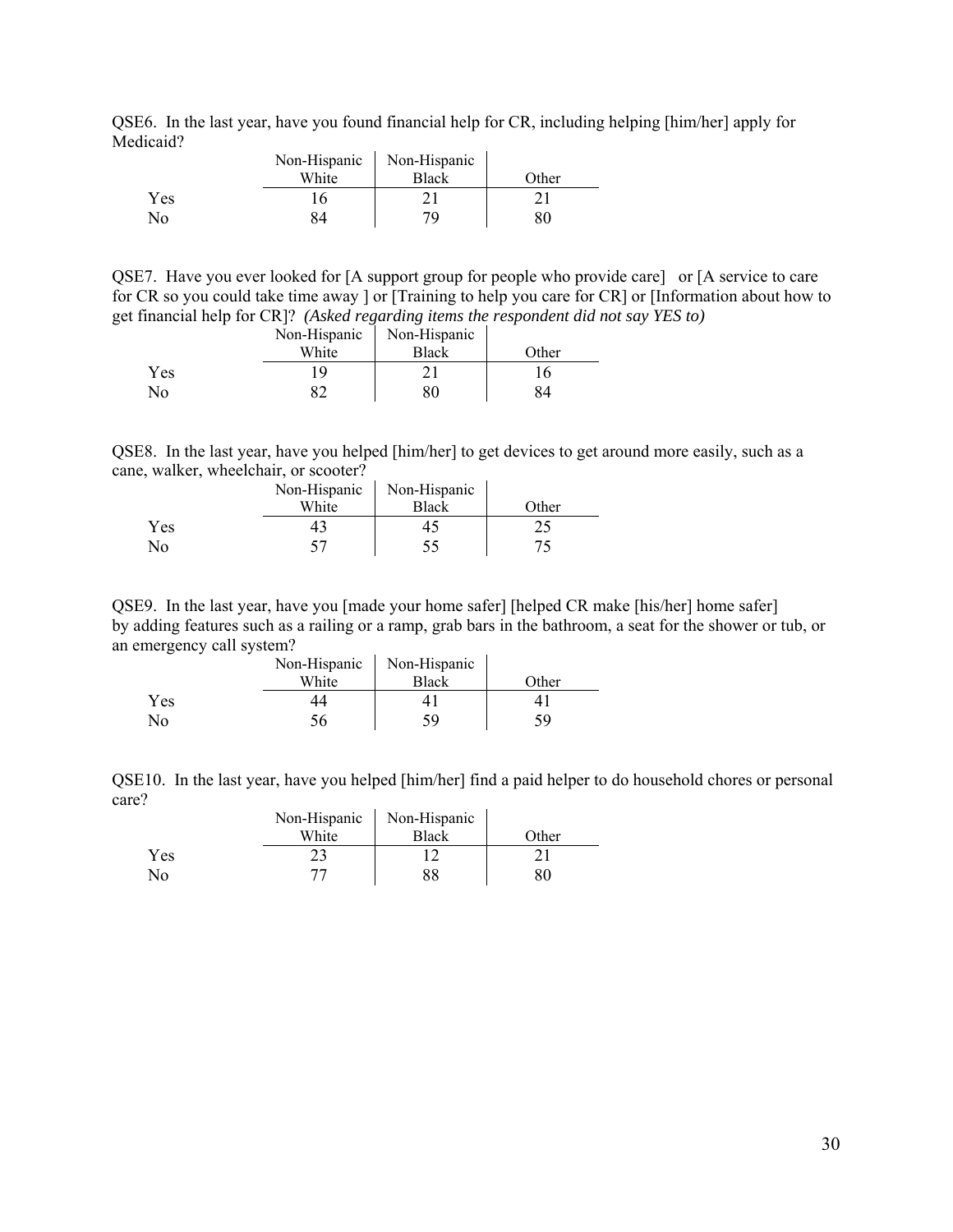# **Shared Caregiving** *(Questions QSE11 through QSE16 were asked if the respondent indicated that he/she has family or friends to help care for CR in QSE3)*

You mentioned that you have other family or friends that help you care for CR. I'd now like to ask a few questions about that.

| QUELLE THUG HOW HIGHLY UNION TOHING HIGHGING HOLD YOU COLOR CITY. |              |              |       |
|-------------------------------------------------------------------|--------------|--------------|-------|
|                                                                   | Non-Hispanic | Non-Hispanic |       |
|                                                                   | White        | Black        | Other |
| One                                                               |              |              |       |
| Two                                                               | 28           | 29           |       |
| Three or more                                                     | 50           | 49           | 58    |
|                                                                   |              |              |       |

### $OSE11$ . First, how many other family and friends help you care for  $CR$ ?

#### QSE11A. Who is that (are they)? *(multiple responses accepted)*

|                                      | Non-Hispanic | Non-Hispanic |       |
|--------------------------------------|--------------|--------------|-------|
|                                      | White        | <b>Black</b> | Other |
| Caregiver's Brother(s)               | 27           | 29           | 21    |
| CG's Sister(s)                       | 38           | 45           | 33    |
| CG's husband                         | 21           | 11           | 13    |
| CG's wife                            |              | 2            | 8     |
| $CG's other relative(s) / in-law(s)$ | 55           | 53           | 50    |
| CG's friend(s)                       | 11           | 19           | 13    |
| Other                                | 24           | 22           | 33    |

QSE12. Which of the following best describes where this/these additional helper(s) live(s)? *(multiple responses accepted)*

|                                                      | Non-Hispanic | Non-Hispanic |       |
|------------------------------------------------------|--------------|--------------|-------|
|                                                      | White        | <b>Black</b> | Other |
| Live $(s)$ with you                                  | 42           | 26           | 29    |
| Within twenty minutes of your home                   | 65           | 66           | 46    |
| Between twenty minutes and an hour from your<br>home | 25           | 30           |       |
| One to two hours from your home                      | O            | h            | 4     |
| Two to four hours away                               |              |              | 8     |
| More than four hours away                            |              |              |       |

#### QSE13. Which of the following best describes how you divide the tasks of caring for CR?

|                                                                       | Non-Hispanic | Non-Hispanic |       |
|-----------------------------------------------------------------------|--------------|--------------|-------|
|                                                                       | White        | <b>Black</b> | Other |
| We complement each other $-$ we<br>each help CR with different tasks. | 30           | 23           | 35    |
| We help with the same things but<br>we divide the help over time.     | 17           | 19           | 17    |
| We share some tasks, and others we<br>do separately                   | 53           | 58           | 48    |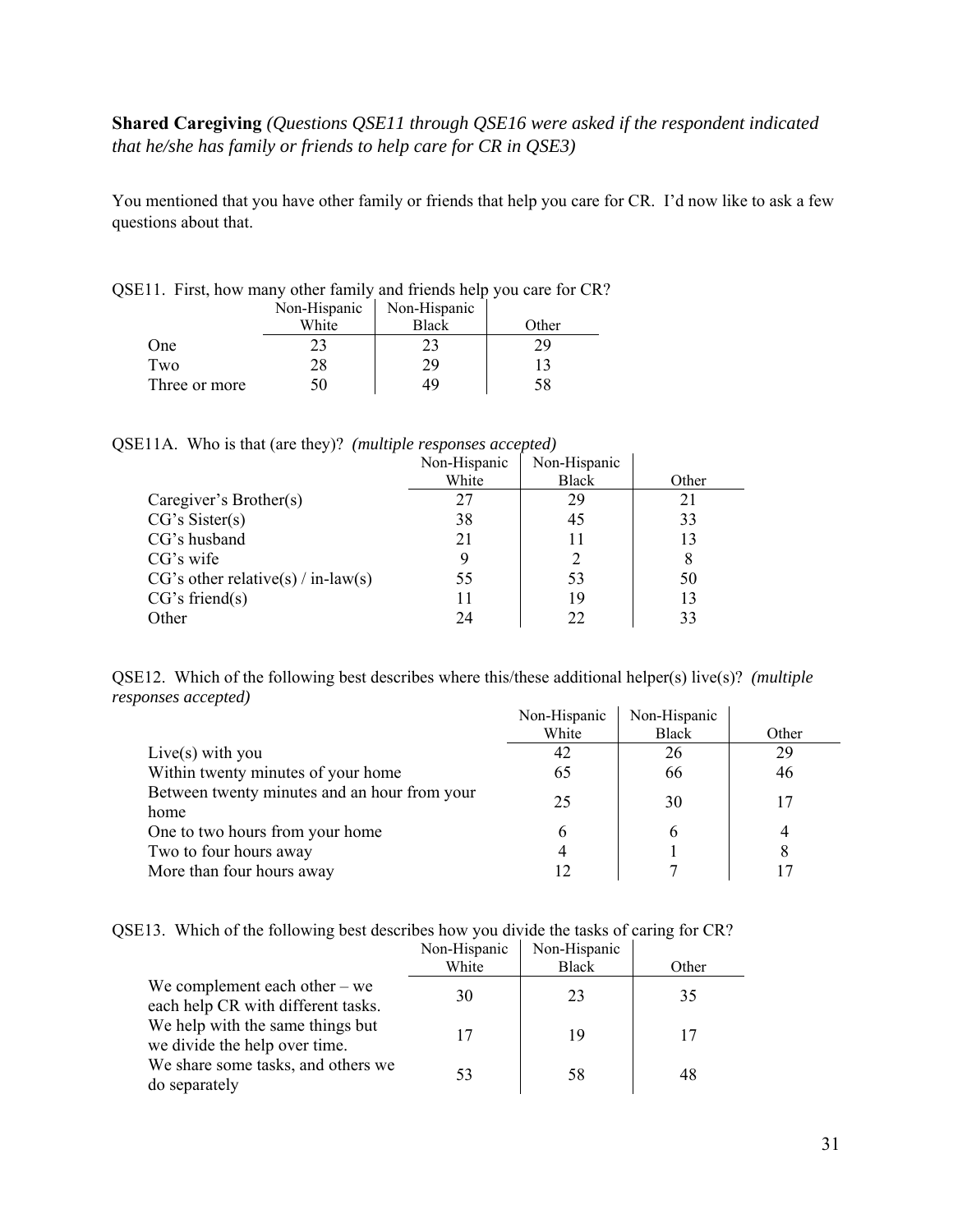|                                       | Non-Hispanic | Non-Hispanic |       |
|---------------------------------------|--------------|--------------|-------|
|                                       | White        | <b>Black</b> | Other |
| Respondent is the primary caregiver   |              |              | 64    |
| Someone else is the primary caregiver |              |              | 36    |
| Care is equally shared                |              |              |       |

QSE14. Would you say that you or someone else is the "primary caregiver," or the person that provides MOST of the help for your CR?

QSE15. To what extent would you say that you and the other caregiver(s) experience confilict or disagreement over coordinating care for the CR?

|                      | Non-Hispanic | Non-Hispanic |       |
|----------------------|--------------|--------------|-------|
|                      | White        | <b>Black</b> | Other |
| To a great extent    |              |              |       |
| To a moderate extent |              |              |       |
| Only a little        | 30           | 23           | 33    |
| Not at all           |              | 64           | 58    |

QSE16. Overall, how satisfied or dissatisifed are you with the care coordination between you and your family / friends?  $\mathbf{r}$ 

|                         | Non-Hispanic | Non-Hispanic |       |
|-------------------------|--------------|--------------|-------|
|                         | White        | <b>Black</b> | Other |
| Very satisfied          | 68           |              | 63    |
| Moderately satisfied    | 24           | 30           | 29    |
| Moderately dissatisfied |              |              |       |
| Very dissatisfied       |              |              |       |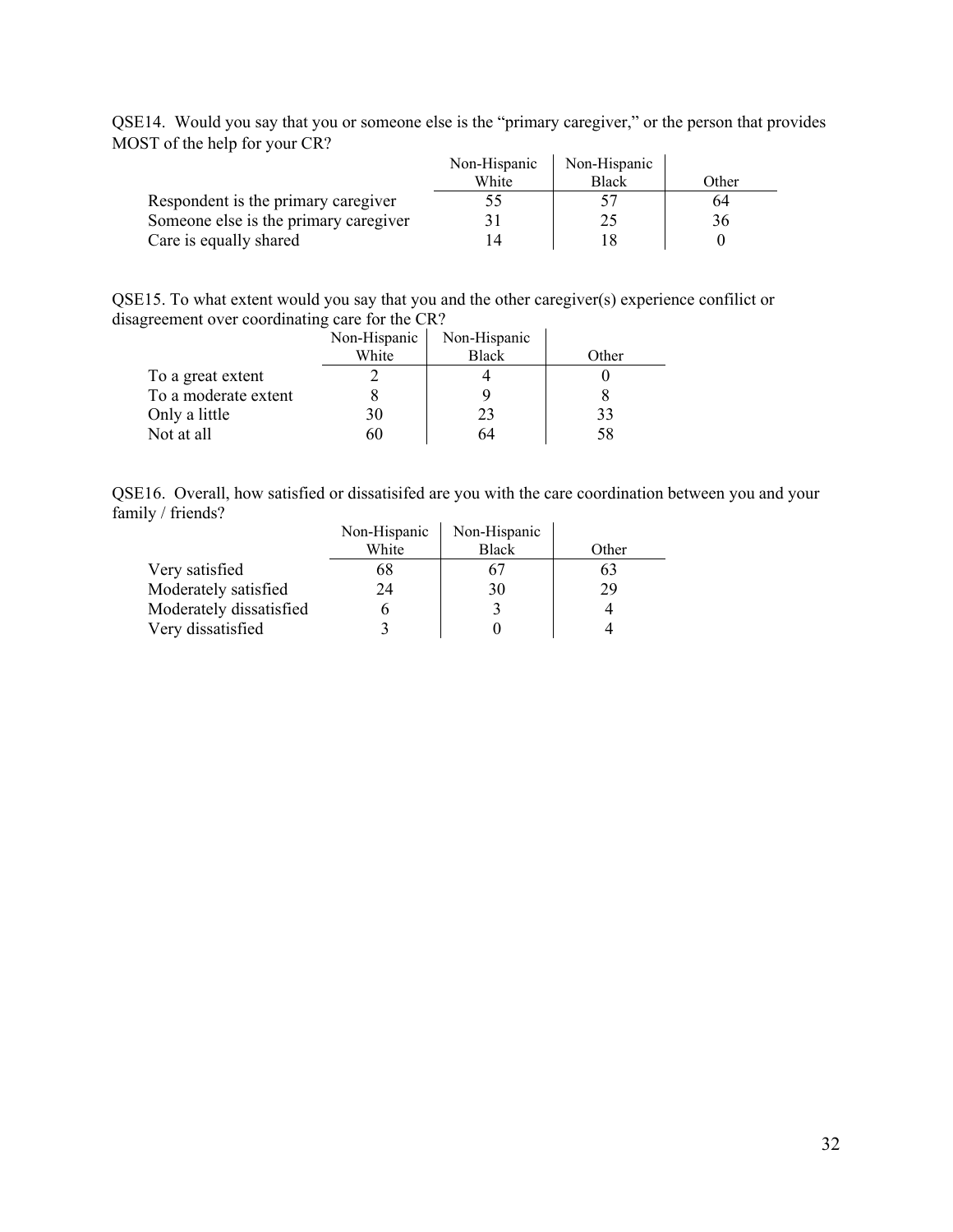### <span id="page-32-0"></span>**PARTICIPATION**

QPP1PRE. Now let's talk about other activities you may have done in the last month.

QPP1. In the last month, did you ever visit in person with friends or family NOT living with you, either at your home or theirs?

|     | Non-Hispanic | Non-Hispanic |       |
|-----|--------------|--------------|-------|
|     | White        | Black        | Other |
| Yes |              |              |       |
| No  |              |              | 1 Q   |

QPP2. In the last month, did helping CR ever keep you from doing this [visiting in person with friends or family NOT living with you]?

|              | Non-Hispanic | Non-Hispanic |       |
|--------------|--------------|--------------|-------|
|              | White        | Black        | Other |
| <b>Yes</b>   | 33           | 19           | 28    |
| $N_{\Omega}$ |              |              | רת    |

QPP3. How important is it to you to visit in person with friends or family NOT living with you?

|                    | Non-Hispanic | Non-Hispanic |       |
|--------------------|--------------|--------------|-------|
|                    | White        | <b>Black</b> | Other |
| Very important     |              | 40           |       |
| Somewhat important |              |              | 44    |
| Not so important   |              |              |       |

QPP4. In the last month, did you ever attend religious services?

|                        |       | Non-Hispanic   Non-Hispanic |       |
|------------------------|-------|-----------------------------|-------|
|                        | White | <b>Black</b>                | Other |
| <b>Yes</b>             | ٢q    | O.                          |       |
| $\mathcal{N}_{\Omega}$ |       |                             |       |

QPP5. In the last month, did helping CR ever keep you from doing this [attending religious services]?

|     | Non-Hispanic | Non-Hispanic |       |
|-----|--------------|--------------|-------|
|     | White        | <b>Black</b> | Other |
| Yes |              |              |       |
| No  |              |              |       |

QPP6. How important is it to you to attend religious services?

|                    | Non-Hispanic | Non-Hispanic |       |
|--------------------|--------------|--------------|-------|
|                    | White        | <b>Black</b> | Other |
| Very important     |              | 60           |       |
| Somewhat important |              | 26           |       |
| Not so important   |              |              |       |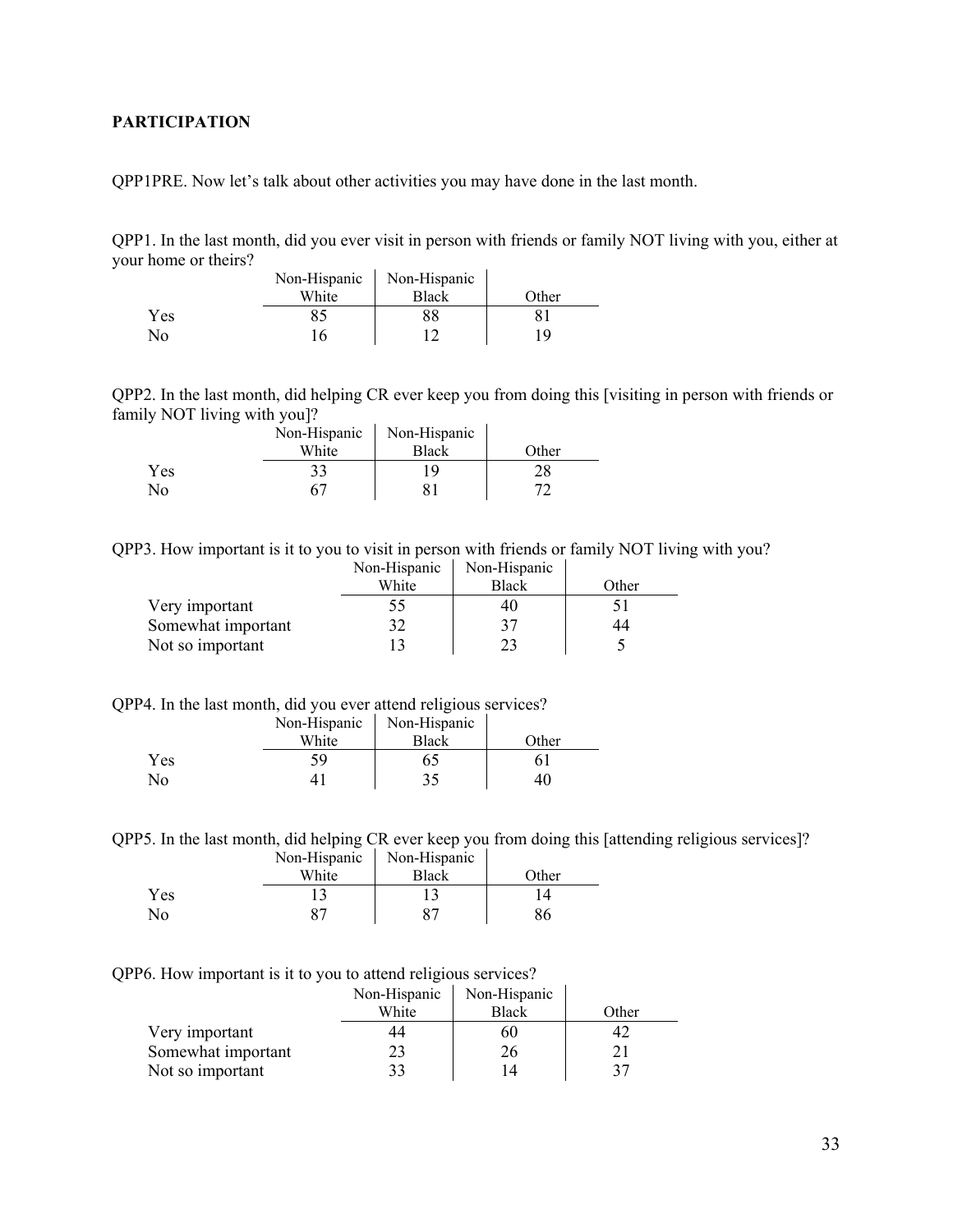QPP7. In the last month, [besides religious services,] did you ever participate in club meetings or group activities? [IF NEEDED: These could be any ongoing group activity including dinner or bridge clubs, neighborhood or political organizations, knitting or regular exercise groups.]

|     |       | Non-Hispanic   Non-Hispanic |       |
|-----|-------|-----------------------------|-------|
|     | White | <b>Black</b>                | Other |
| Yes |       |                             | 54    |
| Nο  |       |                             |       |

QPP8. In the last month, did helping CR ever keep you from doing this [participating in club meetings or group activities [other than religious services]]? [IF NEEDED: These could be any ongoing group activity including dinner or bridge clubs, neighborhood or political organizations, knitting or regular exercise groups.]

|     | Non-Hispanic | Non-Hispanic |       |
|-----|--------------|--------------|-------|
|     | White        | <b>Black</b> | Other |
| Yes |              |              | 16    |
| No  | 78           |              |       |

QPP9. How important is it to you to participate in club meetings or group activities [other than religious services]? [IF NEEDED: These could be any ongoing group activity including dinner or bridge clubs, neighborhood or political organizations, knitting or regular exercise groups.]

|                    | Non-Hispanic | Non-Hispanic |       |
|--------------------|--------------|--------------|-------|
|                    | White        | <b>Black</b> | Other |
| Very important     |              |              |       |
| Somewhat important |              | 32           |       |
| Not so important   | 39           | 37           | 40    |

QPP10. In the last month, [besides for club or group activities,] did you ever go out for enjoyment? This includes things like going out to dinner, a movie, to gamble, or to hear music or see a play.

|      | Non-Hispanic | Non-Hispanic |       |
|------|--------------|--------------|-------|
|      | White        | <b>Black</b> | Other |
| Yes. |              |              |       |
| Nο   |              |              |       |

QPP11. In the last month, did helping CR ever keep you from doing this [going out for enjoyment]? [IF NEEDED: This includes things like going out to dinner, a movie, to gamble, or to hear music or see a play.]  $\mathcal{L}_{\mathcal{A}}$ 

|     | Non-Hispanic | Non-Hispanic |       |
|-----|--------------|--------------|-------|
|     | White        | Black        | Other |
| Yes |              |              |       |
| No  |              |              |       |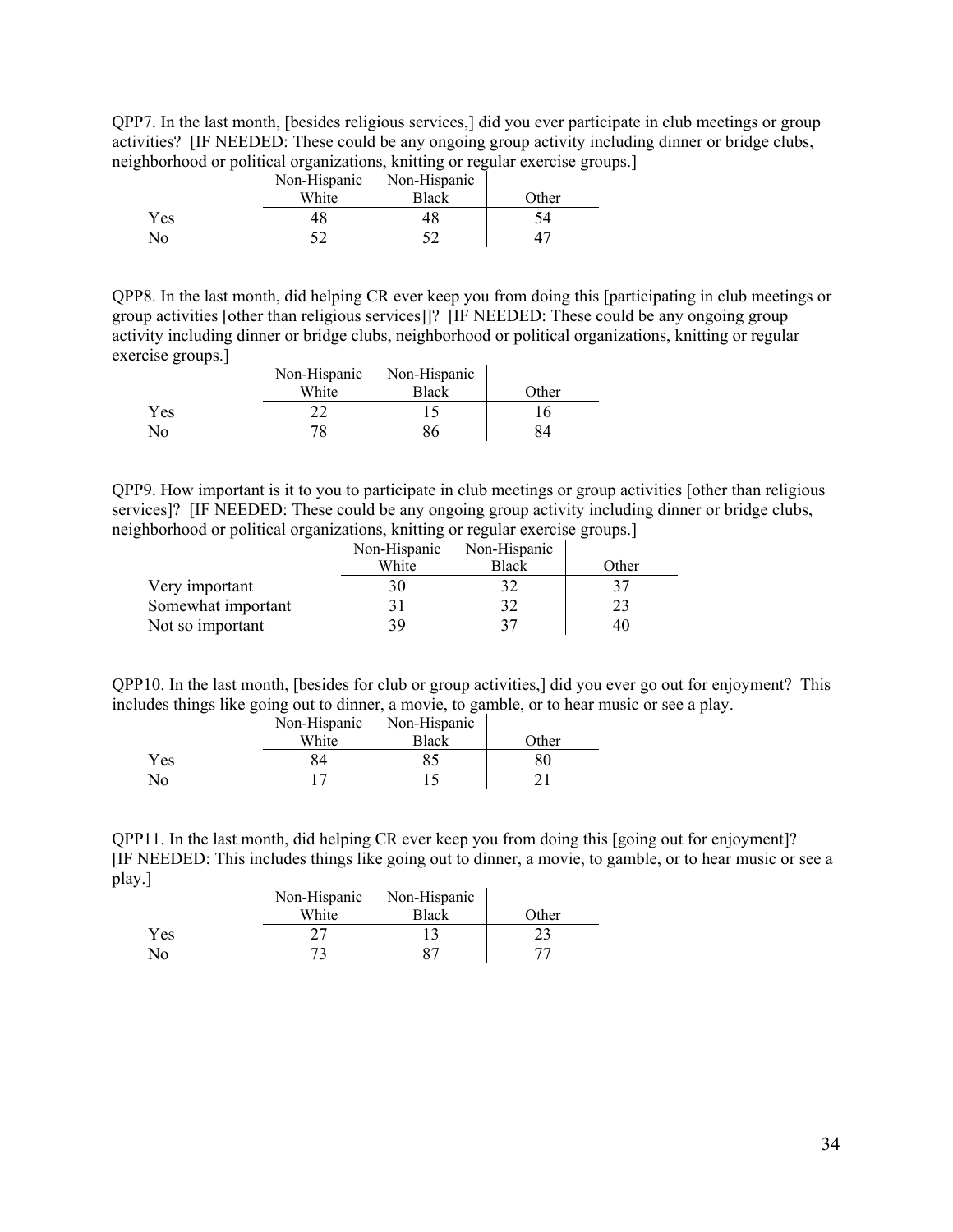QPP12. How important is it to you to go out for enjoyment? [IF NEEDED: This includes things like going out to dinner, a movie, to gamble, or to hear music or see a play.]

|                    | Non-Hispanic | Non-Hispanic |       |
|--------------------|--------------|--------------|-------|
|                    | White        | <b>Black</b> | Other |
| Very important     |              | 40           |       |
| Somewhat important |              | 40           | 39    |
| Not so important   |              | 20           |       |

QPP13. In the last month, did you ever do volunteer work?

|                        | Non-Hispanic | Non-Hispanic |       |
|------------------------|--------------|--------------|-------|
|                        | White        | <b>Black</b> | Other |
| <b>Yes</b>             | 35           |              | 40    |
| $\mathcal{N}_{\Omega}$ |              | 50           |       |

QPP14. In the last month, did helping CR ever keep you from doing this [volunteer work]?

|     | Non-Hispanic | Non-Hispanic |       |
|-----|--------------|--------------|-------|
|     | White        | <b>Black</b> | Other |
| Yes |              |              |       |
| No  |              | 90           | 86    |

QPP15. In the last month, [besides as a job or volunteer work,] did you ever provide care to or look after a child or adult who cannot care for themselves? We mean someone besides CR.

|     | Non-Hispanic | Non-Hispanic |       |
|-----|--------------|--------------|-------|
|     | White        | <b>Black</b> | Other |
| Yes | 39           |              | 48    |
| No  |              |              |       |

QPP16. In the last month, did helping CR ever keep you from doing this [caring for a child or other adult]? Non-Hispanic

|                | Non-Hispanic | Non-Hispanic |       |
|----------------|--------------|--------------|-------|
|                | White        | Black        | Other |
| Yes            |              |              |       |
| N <sub>o</sub> |              |              |       |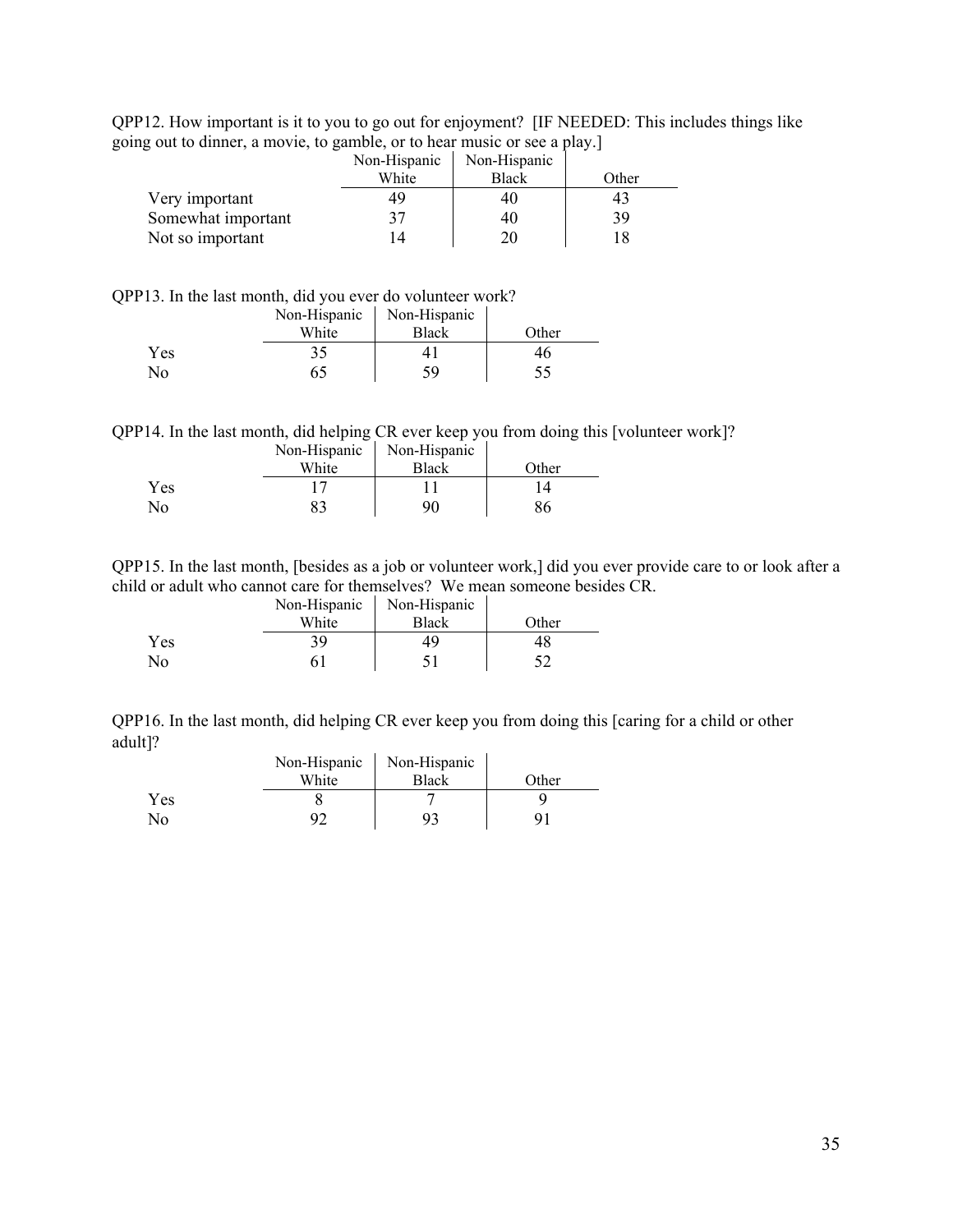### <span id="page-35-0"></span>**HEALTH**

QHE1. Would you say that in general, your health is excellent, very good, good, fair, or poor? Non-Hispanic Non-Hispanic

|           | TVUI-THSPAINU | TVUI-THSPAINC |       |
|-----------|---------------|---------------|-------|
|           | White         | <b>Black</b>  | Other |
| Excellent | 16            |               | 16    |
| Very good | 33            | 22            | 21    |
| Good      | 31            | 36            | 23    |
| Fair      | 16            | 28            | 33    |
| Poor      |               |               |       |

QHE2. Has a doctor ever told you that you had a heart attack or myocardial infarction?

|     | Non-Hispanic | Non-Hispanic |       |
|-----|--------------|--------------|-------|
|     | White        | <b>Black</b> | Other |
| Yes |              |              | ' U   |
| No  | q٤           | 94           |       |

| QHE3. Has a doctor ever told you that you had any other heart disease including angina or congestive |  |  |  |  |
|------------------------------------------------------------------------------------------------------|--|--|--|--|
| heart failure?                                                                                       |  |  |  |  |

|                |       | Non-Hispanic   Non-Hispanic |       |
|----------------|-------|-----------------------------|-------|
|                | White | <b>Black</b>                | Other |
| Yes            |       |                             |       |
| N <sub>o</sub> |       |                             |       |

QHE4. [Has a doctor ever told you that you had] high blood pressure or hypertension?

|     | Non-Hispanic | Non-Hispanic |       |
|-----|--------------|--------------|-------|
|     | White        | <b>Black</b> | Other |
| Yes | 39           |              |       |
| No  |              |              |       |

QHE5. [Has a doctor ever told you that you had] arthritis?

|            | Non-Hispanic | Non-Hispanic |       |
|------------|--------------|--------------|-------|
|            | White        | <b>Black</b> | Other |
| <b>Yes</b> |              | 46           |       |
| No.        |              |              | 58    |

QHE6. [Has a doctor ever told you that you had] osteoporosis or thinning of the bones?

|     | Non-Hispanic | Non-Hispanic |       |
|-----|--------------|--------------|-------|
|     | White        | <b>Black</b> | Other |
| Yes |              |              |       |
| No  | 70           | 36           | 7Ο    |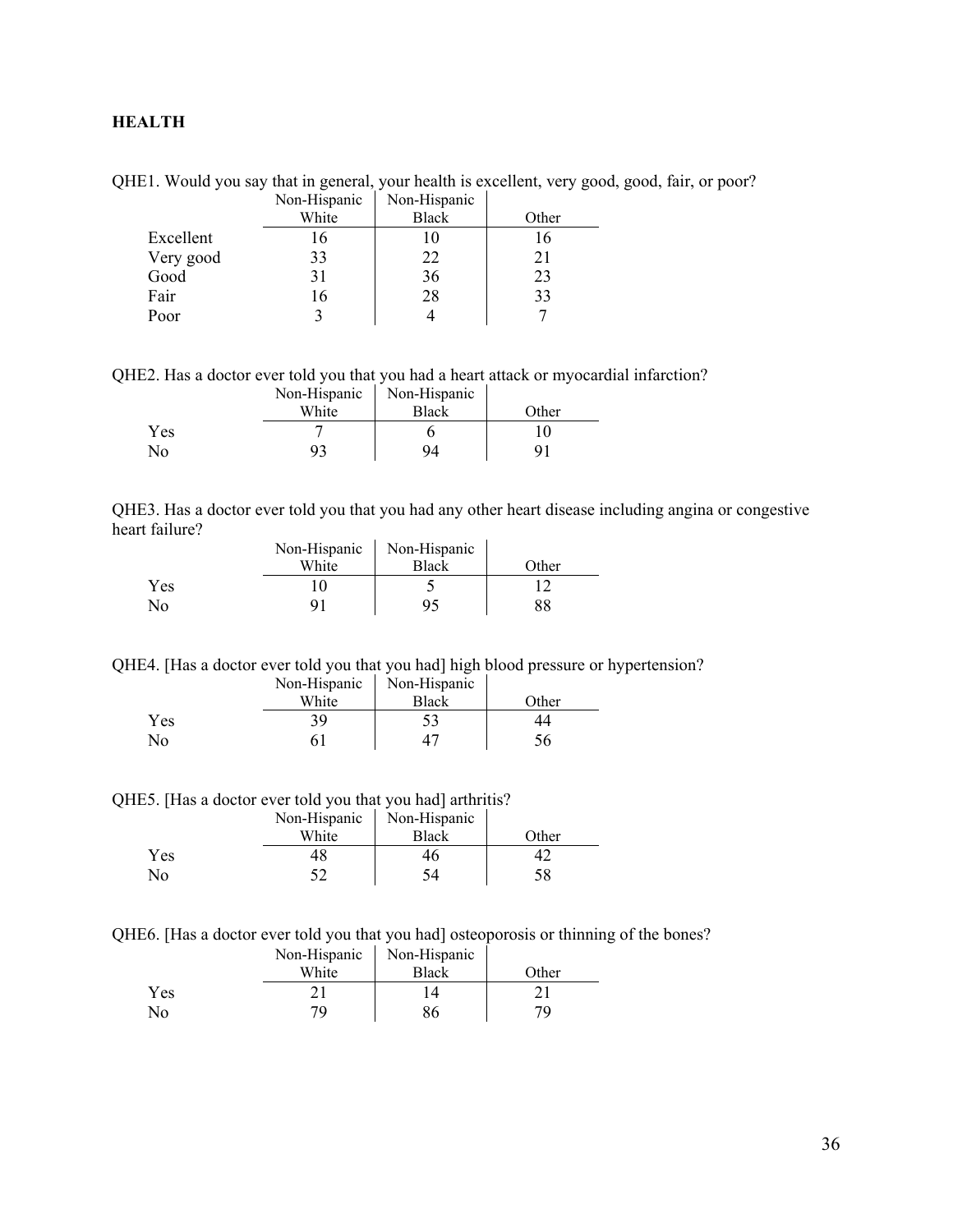| QHE7. [Has a doctor ever told you that you had] diabetes? |  |  |
|-----------------------------------------------------------|--|--|
|                                                           |  |  |

|     | Non-Hispanic | Non-Hispanic |       |
|-----|--------------|--------------|-------|
|     | White        | <b>Black</b> | Other |
| Yes |              |              |       |
| No  | 86           |              | 84    |

QHE8. [Has a doctor ever told you that you had] lung disease, such as emphysema, asthma, or chronic bronchitis?  $\mathbf{r}$ 

 $\overline{\phantom{a}}$ 

|     | Non-Hispanic | Non-Hispanic |       |
|-----|--------------|--------------|-------|
|     | White        | <b>Black</b> | Other |
| Yes |              |              |       |
| No  |              |              | 70    |

QHE9. [Has a doctor ever told you that you had] cancer?

|     | Non-Hispanic | Non-Hispanic |       |
|-----|--------------|--------------|-------|
|     | White        | <b>Black</b> | Other |
| Yes |              |              | 23    |
| No  |              |              |       |

QHE10PRE. Now I have a few questions about health problems.

|  |  | QHE10. In the last month, have you been bothered by pain? |  |  |  |
|--|--|-----------------------------------------------------------|--|--|--|
|--|--|-----------------------------------------------------------|--|--|--|

|     | Non-Hispanic | Non-Hispanic |       |
|-----|--------------|--------------|-------|
|     | White        | <b>Black</b> | Other |
| Yes |              |              | эb    |
| No  | 38           | 39           |       |

QHE12. In the last month, did you have any breathing problems, including shortness of breath or difficulty breathing?  $\mathbf{r}$  $\mathbf{u}$ 

|                | Non-Hispanic | Non-Hispanic |       |
|----------------|--------------|--------------|-------|
|                | White        | <b>Black</b> | Other |
| <b>Yes</b>     |              |              | i 6   |
| $\overline{N}$ |              |              | 34    |

QHE14. In the last month, did you have limited strength or movement in your shoulders, arms, or hands?

|     | Non-Hispanic | Non-Hispanic |       |
|-----|--------------|--------------|-------|
|     | White        | Black        | Other |
| Yes |              | 28           |       |
| No  | 69           |              |       |

QHE16. In the last month, did you have limited strength in your hips, legs, knees, or feet?

|            | Non-Hispanic | Non-Hispanic |       |
|------------|--------------|--------------|-------|
|            | White        | <b>Black</b> | Other |
| <b>Yes</b> |              |              |       |
| No         |              |              |       |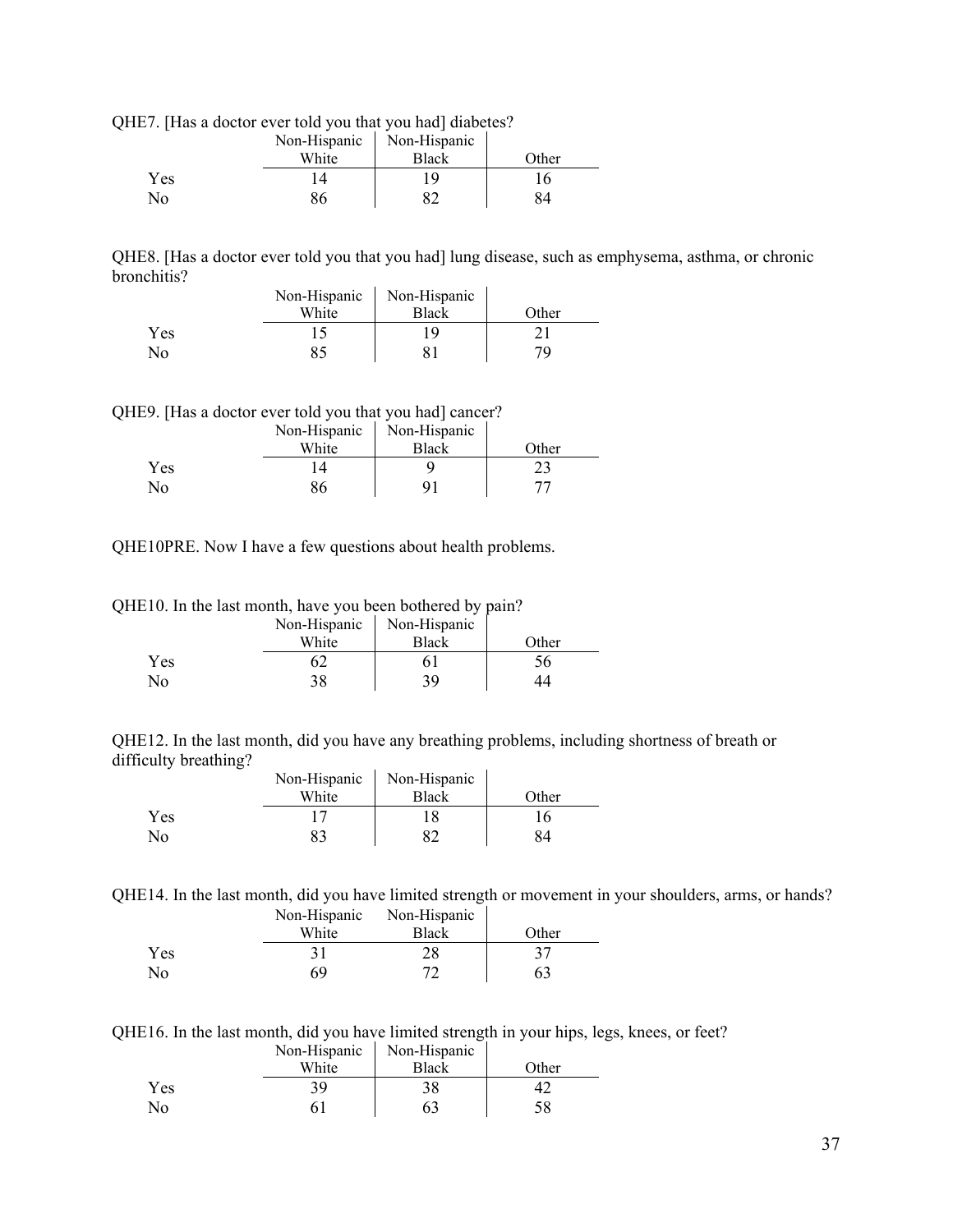QHE18. In the last month, did you have low energy or were you easily exhausted?

|     | Non-Hispanic | Non-Hispanic |       |
|-----|--------------|--------------|-------|
|     | White        | <b>Black</b> | Other |
| Yes |              |              |       |
| No  | 4Χ           |              |       |

QHE20. In the last month, on nights when you woke up before you wanted to, how often did you have trouble falling back asleep?  $\mathbf{r}$ 

|             | Non-Hispanic | Non-Hispanic |       |
|-------------|--------------|--------------|-------|
|             | White        | <b>Black</b> | Other |
| Every night | 10           |              |       |
| Most nights | 14           | 15           | 26    |
| Some nights | 34           | 28           | 30    |
| Rarely      | 26           | 32           | 14    |
| Never       | 16           | 22           | 21    |

QHE21. In the last month, how often did helping CR cause your sleep to be interrupted?

|             | Non-Hispanic | Non-Hispanic |       |
|-------------|--------------|--------------|-------|
|             | White        | <b>Black</b> | Other |
| Every night |              |              |       |
| Most nights |              |              |       |
| Some nights | 19           | 16           | 23    |
| Rarely      | 25           | 19           | 14    |
| Never       | 48           | 61           | 52    |

### QHE23a. How tall are you? *(see BMI below)* QHE23b. How tall are you? *(see BMI below)* QHE22. How much do you currently weigh? *(see BMI below)*

BMI categories:

|                                  | Non-Hispanic | Non-Hispanic |       |
|----------------------------------|--------------|--------------|-------|
|                                  | White        | <b>Black</b> | Other |
| $\leq$ 18.5 (underweight)        |              |              |       |
| $18.5 - 24.9$ (normal)           | 28           | 22           | 31    |
| $25.0 - 29.9$ (overweight)       | 38           | 29           | 31    |
| $30.0 - 34.9$ (moderately obese) | 22           | 26           | 19    |
| $35.0 - 39.9$ (severely obese)   |              | 12           | 10    |
| $40.0 + (very severely obese)$   |              | 10           |       |

QHE24. Have you lost 10 or more pounds in the last 12 months?

|                         | Non-Hispanic | Non-Hispanic |       |
|-------------------------|--------------|--------------|-------|
|                         | White        | <b>Black</b> | Other |
| Yes                     | 79           | 34           |       |
| $No \rightarrow QHE25A$ |              | 66           |       |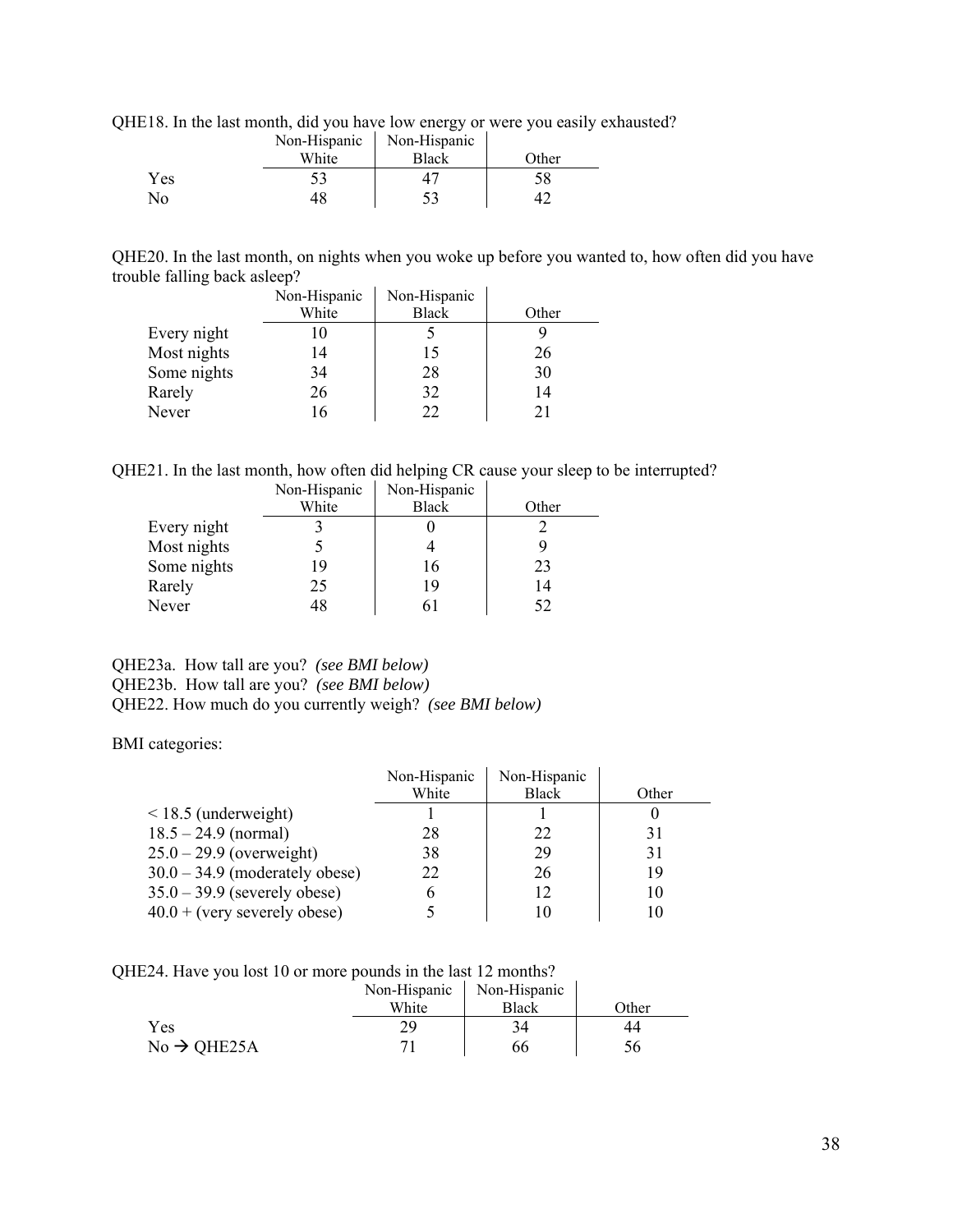QHE24a. Were you trying to lose weight?

|     | Non-Hispanic | Non-Hispanic |       |
|-----|--------------|--------------|-------|
|     | White        | <b>Black</b> | Other |
| Yes | 66           |              |       |
| No  | 34           | 30           |       |

QHE25a. Thinking about the last month, how often did you feel cheerful?

|           | Non-Hispanic | Non-Hispanic |       |
|-----------|--------------|--------------|-------|
|           | White        | <b>Black</b> | Other |
| Every day | 13           | 20           | 33    |
| Most days | 46           | 43           | 44    |
| Some days | 30           | 31           | 16    |
| Rarely    | 9            |              |       |
| Never     |              |              |       |

QHE25b. Thinking about the last month, how often did you feel calm and peaceful?

|           | Non-Hispanic | Non-Hispanic |       |
|-----------|--------------|--------------|-------|
|           | White        | <b>Black</b> | Other |
| Every day | 10           | 23           | 23    |
| Most days | 39           | 41           | 35    |
| Some days | 34           | 29           | 26    |
| Rarely    | 15           |              | 16    |
| Never     |              |              |       |

QHE25c. [Thinking about the last month,] how often did you feel full of life?

|           | Non-Hispanic | Non-Hispanic |       |
|-----------|--------------|--------------|-------|
|           | White        | <b>Black</b> | Other |
| Every day | 13           | 28           | 30    |
| Most days | 33           | 29           | 33    |
| Some days | 32           | 33           | 23    |
| Rarely    | 18           |              | 14    |
| Never     |              |              |       |

QHE25d. [Thinking about the last month,] how often did you feel bored?

|           | Non-Hispanic | Non-Hispanic |       |
|-----------|--------------|--------------|-------|
|           | White        | <b>Black</b> | Other |
| Every day |              |              |       |
| Most days |              |              |       |
| Some days | 21           | 25           | 16    |
| Rarely    | 31           | 34           | 35    |
| Never     | 40           | 34           | 40    |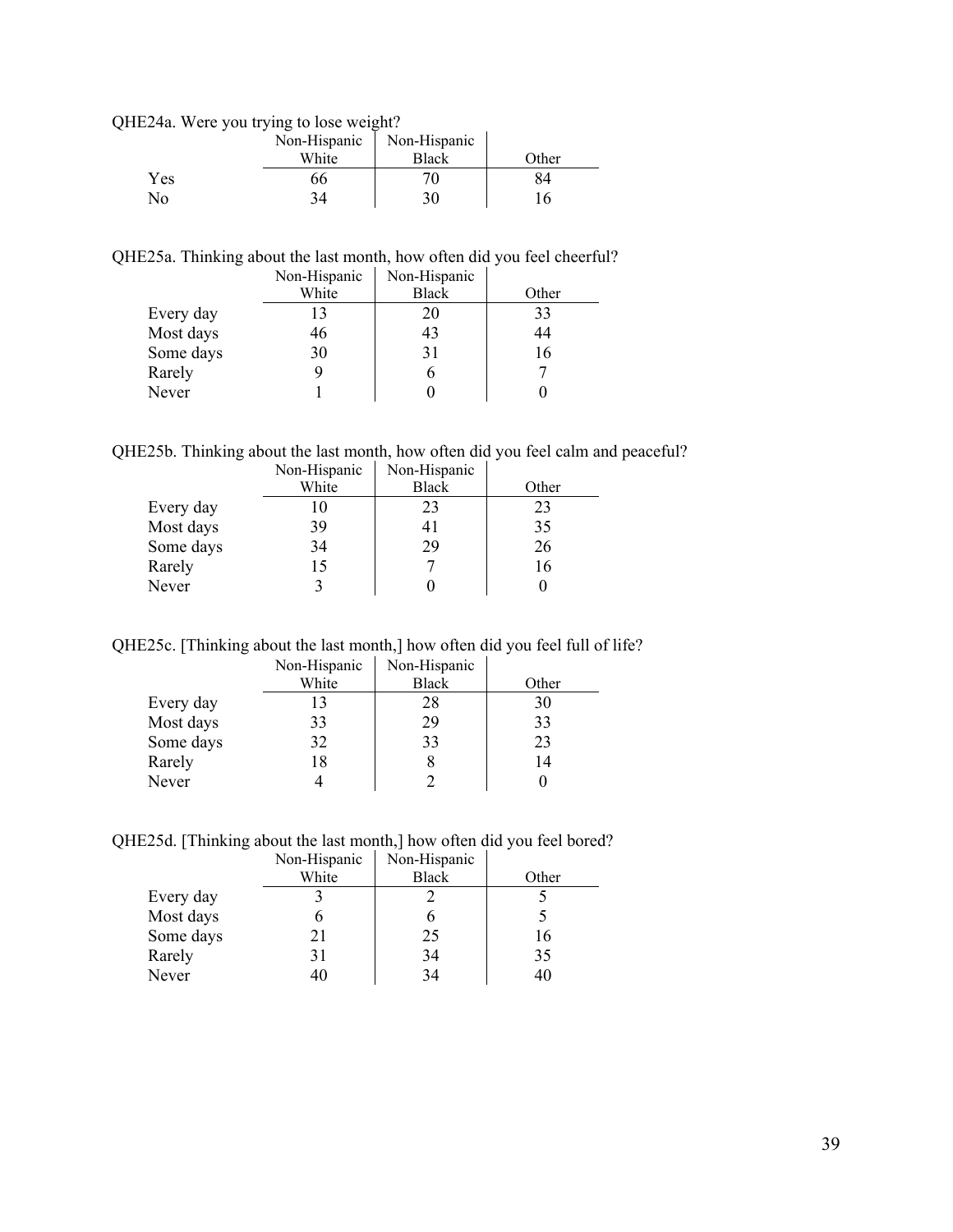|           | Non-Hispanic | Non-Hispanic |       |
|-----------|--------------|--------------|-------|
|           | White        | <b>Black</b> | Other |
| Every day |              |              |       |
| Most days |              |              |       |
| Some days | 21           | 17           | 28    |
| Rarely    | 29           | 22           | 30    |
| Never     | 40           | 48           |       |

QHE25e. [Thinking about the last month,] how often did you feel lonely?

QHE25f. [Thinking about the last month,] how often did you feel upset?

|           | Non-Hispanic | Non-Hispanic |       |
|-----------|--------------|--------------|-------|
|           | White        | <b>Black</b> | Other |
| Every day |              |              |       |
| Most days | 10           |              |       |
| Some days | 49           | 42           | 43    |
| Rarely    | 33           | 43           | 38    |
| Never     |              |              | 10    |

HE26a. Over the last month, how often have you had little interest or pleasure doing things?

÷,

|                         | Non-Hispanic | Non-Hispanic |       |
|-------------------------|--------------|--------------|-------|
|                         | White        | <b>Black</b> | Other |
| Not at all              |              | 59           | 58    |
| Several days            |              | 30           | 33    |
| More than half the days |              |              |       |
| Nearly every day        |              |              |       |

QHE26b. [Over the last month, how often have you] felt down, depressed, or hopeless?

|                         | Non-Hispanic | Non-Hispanic |       |
|-------------------------|--------------|--------------|-------|
|                         | White        | <b>Black</b> | Other |
| Not at all              | 55           | 69           |       |
| Several days            | 33           | 26           |       |
| More than half the days |              |              |       |
| Nearly every day        |              |              |       |

QHE26c. [Over the last month, how often have you] felt nervous, anxious, or on edge?

|                         | Non-Hispanic | Non-Hispanic |       |
|-------------------------|--------------|--------------|-------|
|                         | White        | <b>Black</b> | Other |
| Not at all              |              | 55           | 54    |
| Several days            |              | 39           | 28    |
| More than half the days |              |              |       |
| Nearly every day        |              |              |       |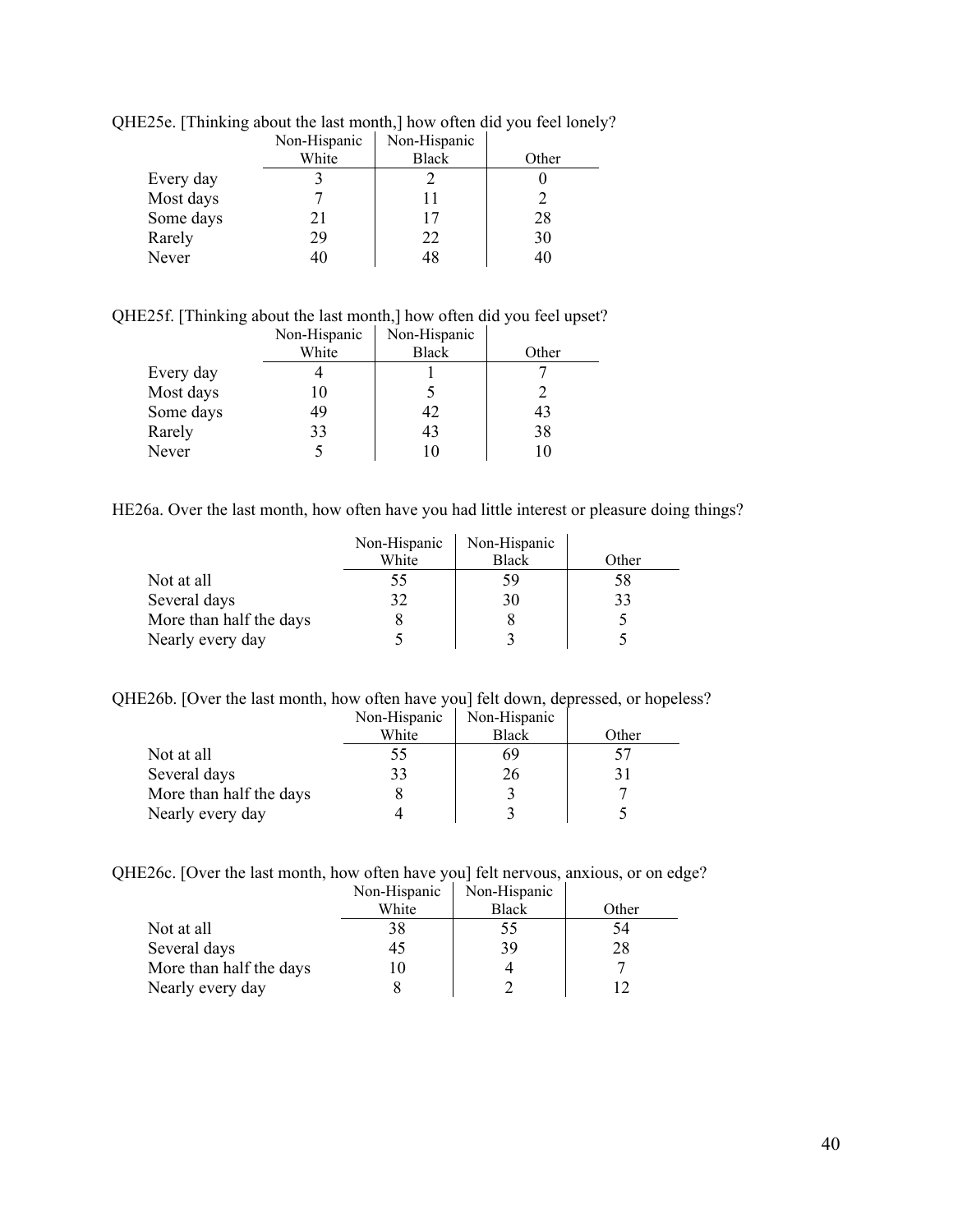|                         | Non-Hispanic | Non-Hispanic |       |
|-------------------------|--------------|--------------|-------|
|                         | White        | <b>Black</b> | Other |
| Not at all              | 48           | 05           | 54    |
| Several days            | 34           | 22           | 16    |
| More than half the days |              |              |       |
| Nearly every day        |              |              | 76.   |

QHE26d. [Over the last month, how often have you] been unable to stop or control worrying?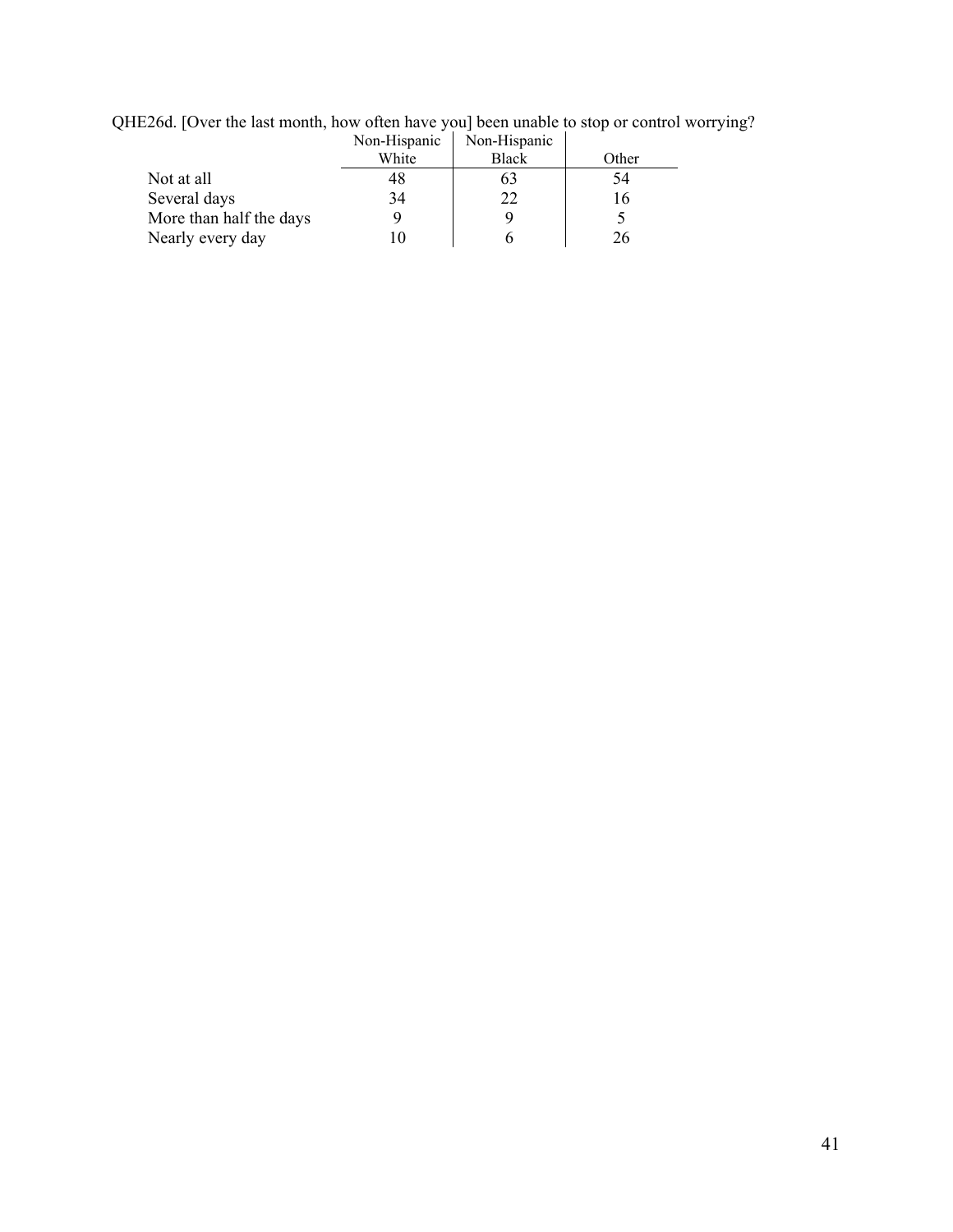# <span id="page-41-0"></span>**HEALTH LITERACY AND NUMERACY**

QLN1PRE. The next few questions are about your abilities and skills in understanding medical information when you have a health problem.

|              | Non-Hispanic | Non-Hispanic |       |
|--------------|--------------|--------------|-------|
|              | White        | <b>Black</b> | Other |
| Not at all   |              |              |       |
| A little bit |              |              |       |
| Somewhat     |              |              |       |
| Quite a bit  | 29           | 25           | 27    |
| Extremely    | 56           | 55           | 55    |

QLN1. How confident are you filling out medical forms by yourself?

QLN2. How often do you need to have someone help you when you read instructions, pamphlets, or other written material from a doctor or pharmacy?

|           | Non-Hispanic | Non-Hispanic |       |
|-----------|--------------|--------------|-------|
|           | White        | <b>Black</b> | Other |
| Never     | 68           | 69           | 66    |
| Rarely    | 24           | 19           | 25    |
| Sometimes |              | 12           |       |
| Often     |              |              |       |
| Always    |              |              |       |

|                                    |  |  |                                                                                                                 |  |  |  | QLN3. How often do you have problems learning about a medical condition because of difficulty |
|------------------------------------|--|--|-----------------------------------------------------------------------------------------------------------------|--|--|--|-----------------------------------------------------------------------------------------------|
| understanding written information? |  |  |                                                                                                                 |  |  |  |                                                                                               |
|                                    |  |  | the contract of the contract of the contract of the contract of the contract of the contract of the contract of |  |  |  |                                                                                               |

|           | Non-Hispanic | Non-Hispanic |       |
|-----------|--------------|--------------|-------|
|           | White        | <b>Black</b> | Other |
| Never     | 65           | 61           | 73    |
| Rarely    | 25           | 24           | 16    |
| Sometimes |              | 15           |       |
| Often     |              |              |       |
| Always    |              |              |       |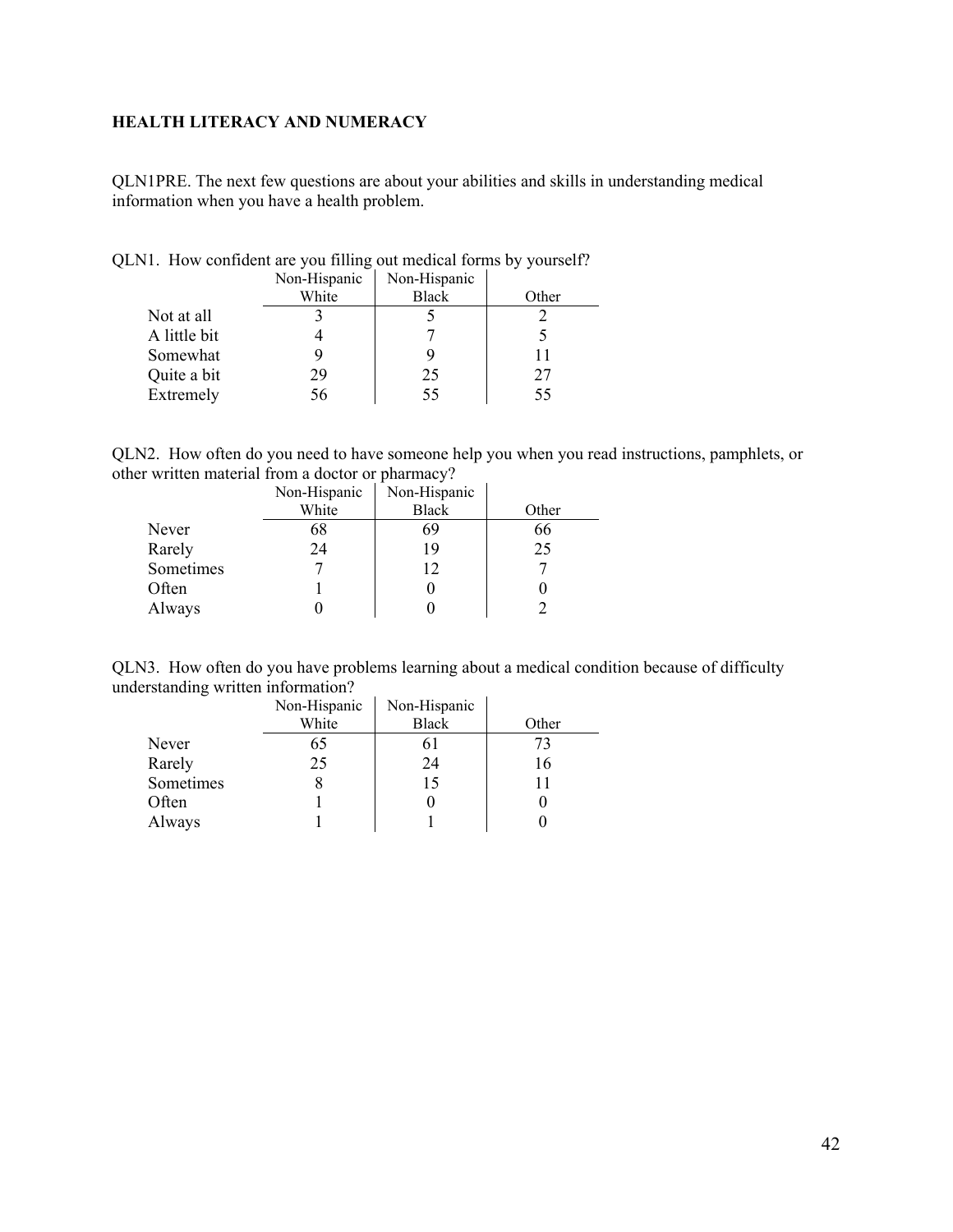QLN4PRE. As a caregiver, you might be asked to help CR understand medical information like test results, diagnoses, or the likelihood of side effects of various medications. This can sometimes involve working with and understanding numbers. The next few questions are designed to measure your ability to work with numbers. Many people have trouble with some of these questions, so don't worry if you find any of them difficult. Just do the best you can.

QLN4. Which of the following numbers represents the biggest risk of getting a disease (1 in 100; 1 in 1,000; or 1 in 10)?

|           | Non-Hispanic | Non-Hispanic  |        |
|-----------|--------------|---------------|--------|
|           | White        | <b>Black</b>  | Other: |
| Correct   | S٩           | $\mathcal{A}$ |        |
| Incorrect |              |               |        |

QLN5. If the chance of getting a disease is 10%, how many people out of 1000 would be expected to get the disease? *(open-ended question; responses categorized for presentation)*

|           | Non-Hispanic | Non-Hispanic |       |
|-----------|--------------|--------------|-------|
|           | White        | <b>Black</b> | Other |
| Correct   |              | 65.          |       |
| Incorrect |              | 36           | 19    |

QLN6. If the chance of getting a disease is 20 out of 100, this would be the same as having a what percent chance of getting the disease? *(open-ended question; responses categorized for presentation)*

|           | Non-Hispanic | Non-Hispanic |       |
|-----------|--------------|--------------|-------|
|           | White        | <b>Black</b> | Other |
| Correct   |              |              |       |
| Incorrect |              | 39           | 30    |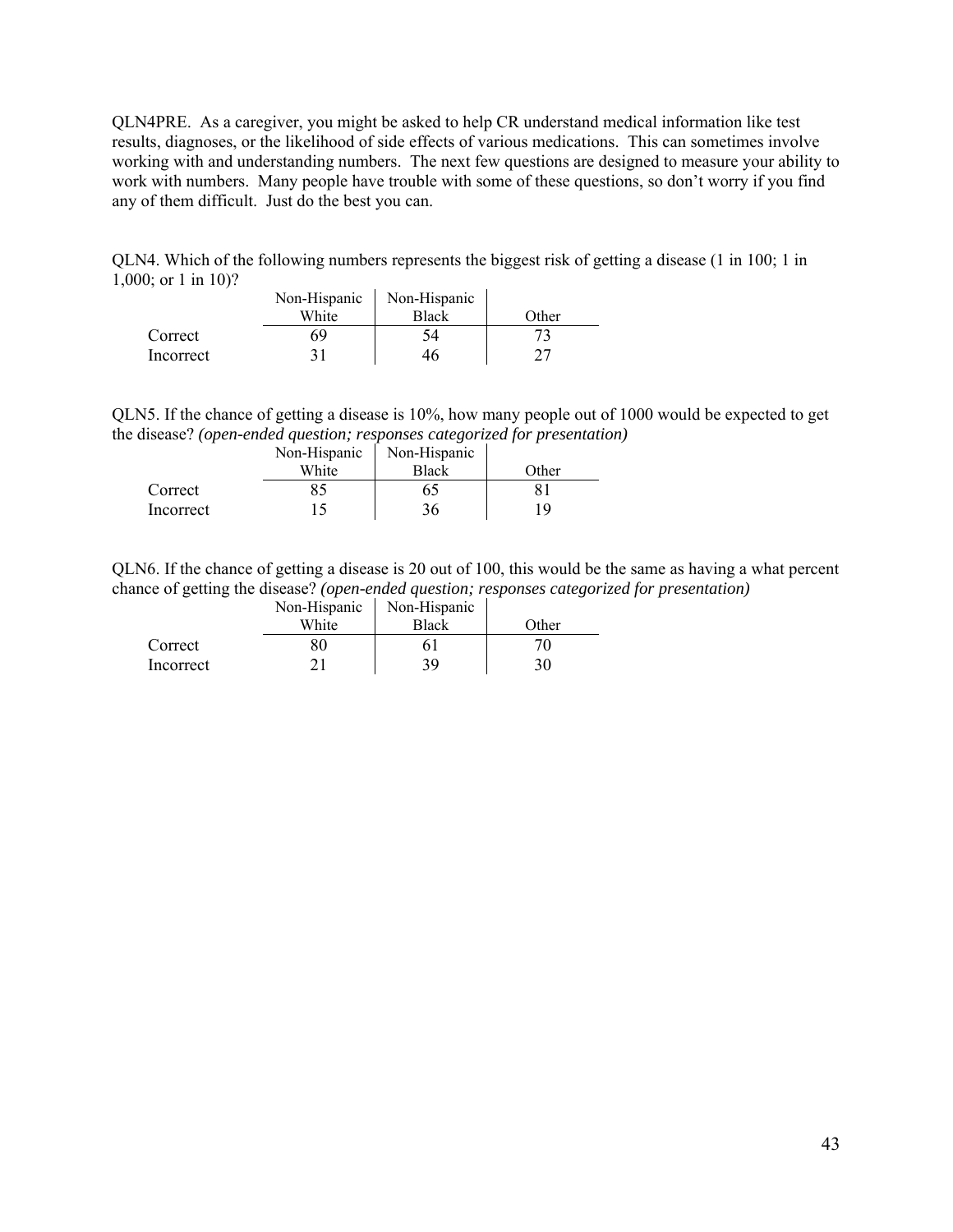### <span id="page-43-0"></span>**EMPLOYMENT AND CAREGIVING**

QEC1PRE. Now I'd like to ask you some questions about work and jobs you may have had.

QEC1. Did you do any work for pay in the last week? By the last week, I mean the last full week beginning on a Sunday and ending on a Saturday.

|                                                  | Non-Hispanic | Non-Hispanic |       |
|--------------------------------------------------|--------------|--------------|-------|
|                                                  | White        | <b>Black</b> | Other |
| $Yes \rightarrow OEC4$                           | 45           |              | 49    |
| No                                               |              |              |       |
| Retired / don't work anymore $\rightarrow$ QEC16 | 33           | 24           |       |

QEC2. Do you have a job from which you were absent last week because of illness, vacation, or some other reason?

|                                                  | Non-Hispanic | Non-Hispanic |       |
|--------------------------------------------------|--------------|--------------|-------|
|                                                  | White        | <b>Black</b> | Other |
| $Yes \rightarrow OEC4$                           |              |              |       |
| No                                               |              |              |       |
| Retired / don't work anymore $\rightarrow$ QEC16 |              |              |       |

QEC3. In the last week, were you looking for a job or were you on layoff from a job?

|                                                  | Non-Hispanic | Non-Hispanic |       |
|--------------------------------------------------|--------------|--------------|-------|
|                                                  | White        | <b>Black</b> | Other |
| Yes, looking for a job $\rightarrow$ QEC16       |              | 20           | 40    |
| Yes, on layoff $\rightarrow$ QEC16               |              |              |       |
| $No \rightarrow$ QEC16                           |              | 68           | 50    |
| Retired / don't work anymore $\rightarrow$ QEC16 |              |              |       |

QEC4. Last week, did you have more than one job, including part-time, evening, or weekend work?

|     | Non-Hispanic | Non-Hispanic |       |
|-----|--------------|--------------|-------|
|     | White        | Black        | Other |
| Yes | 20           | 30           |       |
| No  | 80           | 70.          |       |

QEC5. How many total hours per week do you usually work? *(open-ended question; categorized for display)* 

|             | Non-Hispanic | Non-Hispanic |       |
|-------------|--------------|--------------|-------|
|             | White        | Black        | Other |
| 20 or fewer | -Q           | 35           | 27    |
| $21 - 39$   | 19           | 19           | 14    |
| 40 or more  |              | 46           | 59    |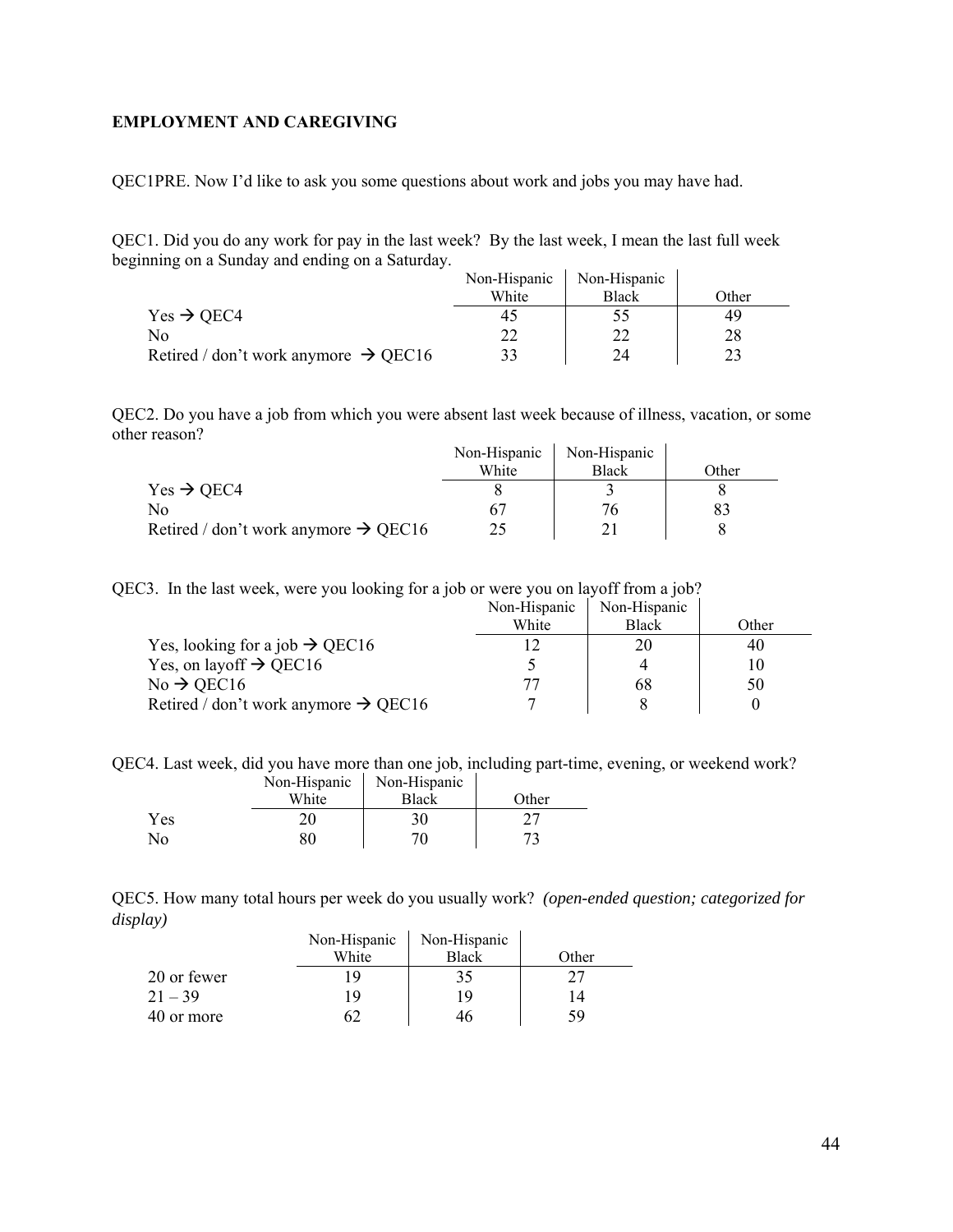QEC6. [On your main job do / Do] you have flexible work hours that allow you to vary or make changes in the time you begin and end work?

|     | Non-Hispanic | Non-Hispanic |       |
|-----|--------------|--------------|-------|
|     | White        | Black        | Other |
| Yes |              | 60           | 50    |
| No  |              | 40           | 50    |

QEC7. [On your main job do / Do] you usually work a daytime schedule or some other schedule?

|                     | Non-Hispanic | Non-Hispanic |       |
|---------------------|--------------|--------------|-------|
|                     | White        | Black        | Other |
| Daytime             |              |              | 68    |
| Some other schedule |              |              |       |

#### *If response to QEC2 was yes, skip to QEC9A*

QEC8. Now thinking back over the last month, were you ever absent from work for any reason?

|                        | Non-Hispanic | Non-Hispanic |       |
|------------------------|--------------|--------------|-------|
|                        | White        | Black        | Other |
| Yes                    |              |              |       |
| $No \rightarrow$ QEC12 |              |              | 43    |

QEC9A. I will read a few reasons people miss work. For each one, please say "yes" if this was a reason you missed work over the last month, and say "no" if you did not miss work for this reason.

 $\sim 10^{11}$ 

#### You were on vacation.

| WULU VII VAUALIVII. |       |                             |       |
|---------------------|-------|-----------------------------|-------|
|                     |       | Non-Hispanic   Non-Hispanic |       |
|                     | White | <b>Black</b>                | Other |
| Yes                 | 37    | 30                          |       |
| N <sub>0</sub>      | 69    | 70                          | 58    |

#### QEC9B. You were sick.

|     | Non-Hispanic | Non-Hispanic |       |
|-----|--------------|--------------|-------|
|     | White        | <b>Black</b> | Other |
| Yes | 39           | 50           |       |
| No  |              |              |       |

#### QEC9C. You took time off to help CR.

|     | Non-Hispanic | Non-Hispanic |       |
|-----|--------------|--------------|-------|
|     | White        | Black        | Other |
| Yes |              |              | 39    |
| N٥  |              |              |       |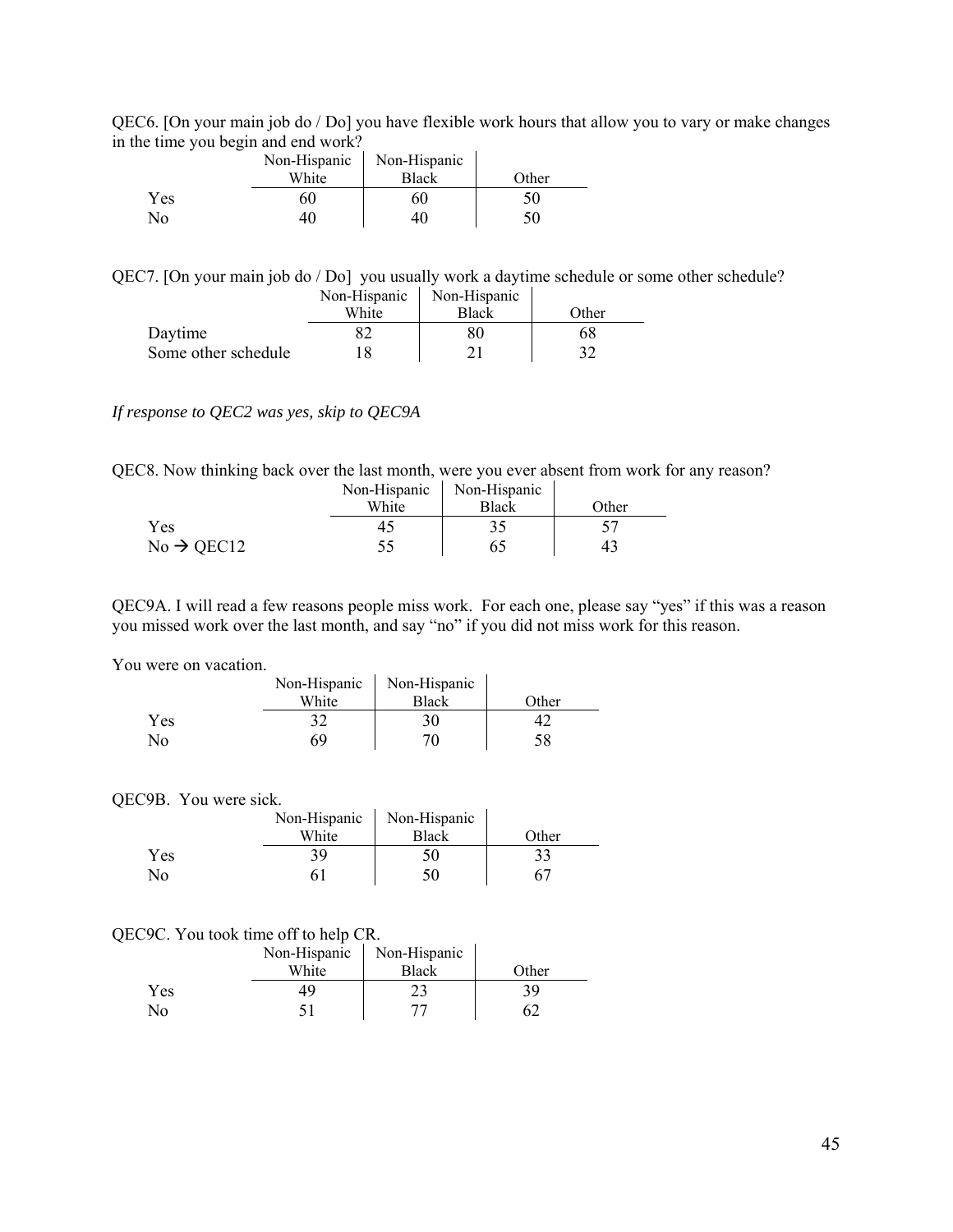QEC9D. Other family members were sick.

|     | Non-Hispanic | Non-Hispanic |       |
|-----|--------------|--------------|-------|
|     | White        | <b>Black</b> | Other |
| Yes |              |              |       |
| No  |              | 96           |       |

QEC9E. You took personal time for other reasons. [IF NEEDED: For example, a school visit for a child, looking for a job, taking classes.]

|            | Non-Hispanic | Non-Hispanic |       |
|------------|--------------|--------------|-------|
|            | White        | <b>Black</b> | Other |
| <b>Yes</b> | 36           |              | 46    |
| No         | 64           | 63           |       |

*If response to QEC9C was yes, ask QEC10; otherwise, skip to QEC12* 

QEC10. You said one of the reasons you were absent from work last month was because you were helping CR. About how many days of work did you miss last month to do this?

|               | Non-Hispanic | Non-Hispanic |       |
|---------------|--------------|--------------|-------|
|               | White        | <b>Black</b> | Other |
| One           |              |              | 4U    |
| Two           |              |              |       |
| Three or more |              | 29           |       |

QEC12. We are interested in whether helping CR affects you at work. In the last month, did helping [him/her] make it harder for you to get your work done?

|                        | Non-Hispanic | Non-Hispanic |       |
|------------------------|--------------|--------------|-------|
|                        | White        | <b>Black</b> | Other |
| Yes                    |              |              | 36    |
| No $\rightarrow$ QEC14 |              |              | 64    |

QEC13. Please tell me how much helping CR affected you at work by picking a number from 1 to 10. The number 10 means helping [him/her] made your work a lot harder and the number 1 means helping [him/her] made your work a little harder.

|                   | Non-Hispanic | Non-Hispanic |       |
|-------------------|--------------|--------------|-------|
|                   | White        | <b>Black</b> | Other |
| 1 A little harder | 14           | 25           |       |
|                   | 12           |              |       |
|                   | 20           |              | 25    |
|                   | 10           | 38           | 38    |
|                   | 18           | 13           | O     |
|                   | 8            |              | 13    |
|                   |              |              |       |
| 8                 |              | 13           | 25    |
| 10 A lot harder   |              |              |       |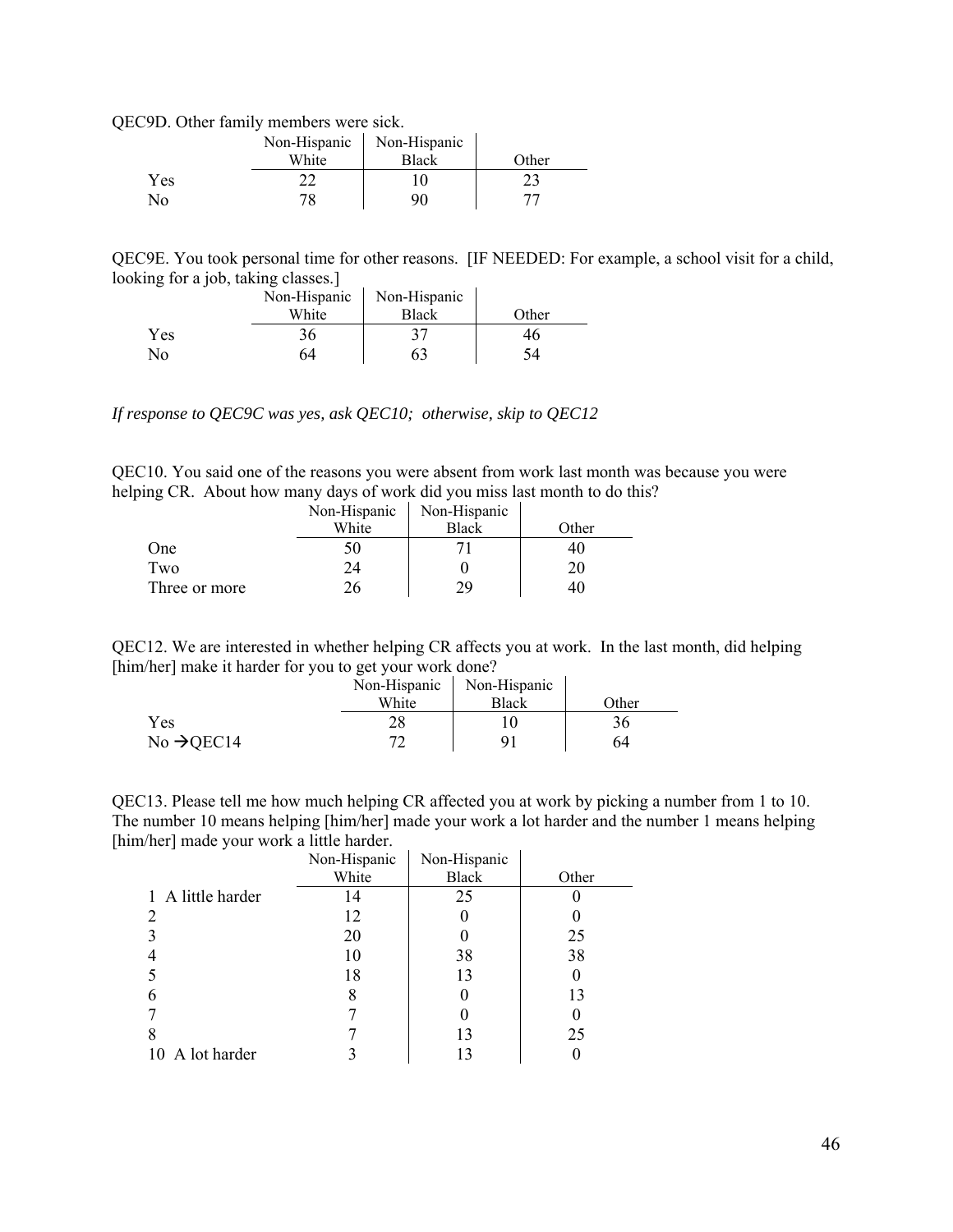|  |  | QEC14. [On your main job does / Does] your supervisor know that you are caring for CR? |  |  |  |  |  |  |  |  |
|--|--|----------------------------------------------------------------------------------------|--|--|--|--|--|--|--|--|
|--|--|----------------------------------------------------------------------------------------|--|--|--|--|--|--|--|--|

|     | Non-Hispanic | Non-Hispanic |       |
|-----|--------------|--------------|-------|
|     | White        | Black        | Other |
| Yes |              | 69           |       |
| No  | ıο           |              | 43    |

QEC15. For employees in your position, which of the following does your employer offer? *(multiple responses accepted)*

|                                                         | Non-Hispanic | Non-Hispanic |       |
|---------------------------------------------------------|--------------|--------------|-------|
|                                                         | White        | <b>Black</b> | Other |
| Telecommuting or working from home                      | 32           | 27           | 32    |
| Programs like information, referrals, counseling, or an |              |              |       |
| employee assistance program, to help caregivers like    | 35           | 38           | 41    |
| yourself                                                |              |              |       |
| Paid leave, where you could take paid time off from     | 32           | 42           | 27    |
| work for several weeks to care for a family member      |              |              |       |
| Paid sick days                                          | 53           | 56           | 55    |
| None of the above                                       | 29           | 26           | 18    |

QEC16. As a result of caregiving, did you ever experience any of the following things at work? *(multiple responses accepted)*

| ponses accepiea)                                                             |              |              |       |
|------------------------------------------------------------------------------|--------------|--------------|-------|
|                                                                              | Non-Hispanic | Non-Hispanic |       |
|                                                                              | White        | <b>Black</b> | Other |
| Went in late, left early, or took time off during the day<br>to provide care | 45           | 34           | 32    |
| Took a leave of absence                                                      | 12           | 11           | 16    |
| Went from working full-time to part-time, or cut back<br>your hours          | 15           | 14           | 14    |
| Turned down a promotion                                                      | 4            |              |       |
| Lost any of your job benefits                                                | 4            |              |       |
| Gave up working entirely                                                     | 13           | 15           |       |
| Retired early                                                                | 13           | 15           |       |
| Received a warning about your performance or<br>attendance at work           | 4            | 3            |       |
| None of the above                                                            | 42           | 48           | 46    |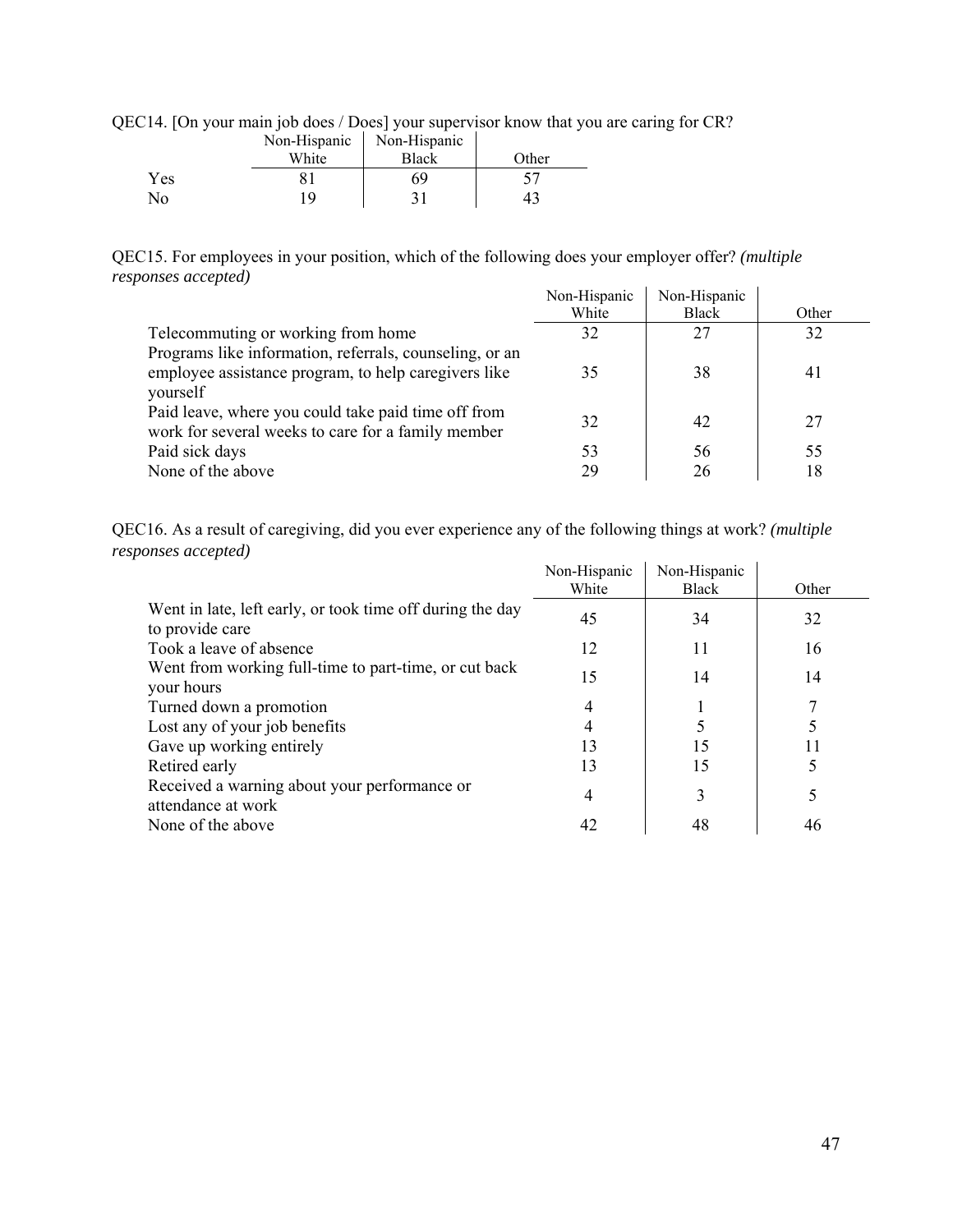### <span id="page-47-0"></span>**DEMOGRAPHICS**

|        | Non-Hispanic<br>White | Non-Hispanic<br><b>Black</b> | <b>Other</b> |
|--------|-----------------------|------------------------------|--------------|
| Male   |                       |                              | רי           |
| Female |                       |                              | 68           |

#### QDE1. INTERVIEWER: RECORD PERSON'S SEX

QDE2. What is your age now? *(categorized for display)* 

|             | Non-Hispanic | Non-Hispanic |       |
|-------------|--------------|--------------|-------|
|             | White        | <b>Black</b> | Other |
| 44 or under |              |              | 28    |
| $45 - 54$   |              | 22           | 33    |
| $55 - 64$   | 39           | 42           | 19    |
| 65 or older |              | 18           |       |

| QDE3. What is your current marital status? Are you: |
|-----------------------------------------------------|
|-----------------------------------------------------|

|                                                      | Non-Hispanic | Non-Hispanic |       |
|------------------------------------------------------|--------------|--------------|-------|
|                                                      | White        | Black        | Other |
| Married                                              | 64           | 34           | 42    |
| Living with a partner in a marital-like relationship | 4            |              | 12    |
| Divorced or separated                                |              | 22           | 14    |
| Widowed                                              |              |              |       |
| Single/never married                                 |              | 30           | 28    |

#### QDE4. Are you of Hispanic or Latino descent?

|            | Non-Hispanic | Non-Hispanic |       |
|------------|--------------|--------------|-------|
|            | White        | <b>Black</b> | Other |
| <b>Yes</b> |              |              |       |
| No         | 100.         | 100          | ን ኃ   |

QDE5. How would you describe your race or ethnicity? *(multiple responses accepted)* 

|                                   | Non-Hispanic | Non-Hispanic |       |
|-----------------------------------|--------------|--------------|-------|
|                                   | White        | <b>Black</b> | Other |
| Caucasian/White                   | 100          |              | 39    |
| Asian/Pacific Islander            |              |              | 14    |
| American Indian or Alaskan Native |              |              | 30    |
| Black or African-American         |              | 100          | 23    |
| None of the above                 |              |              | l 6   |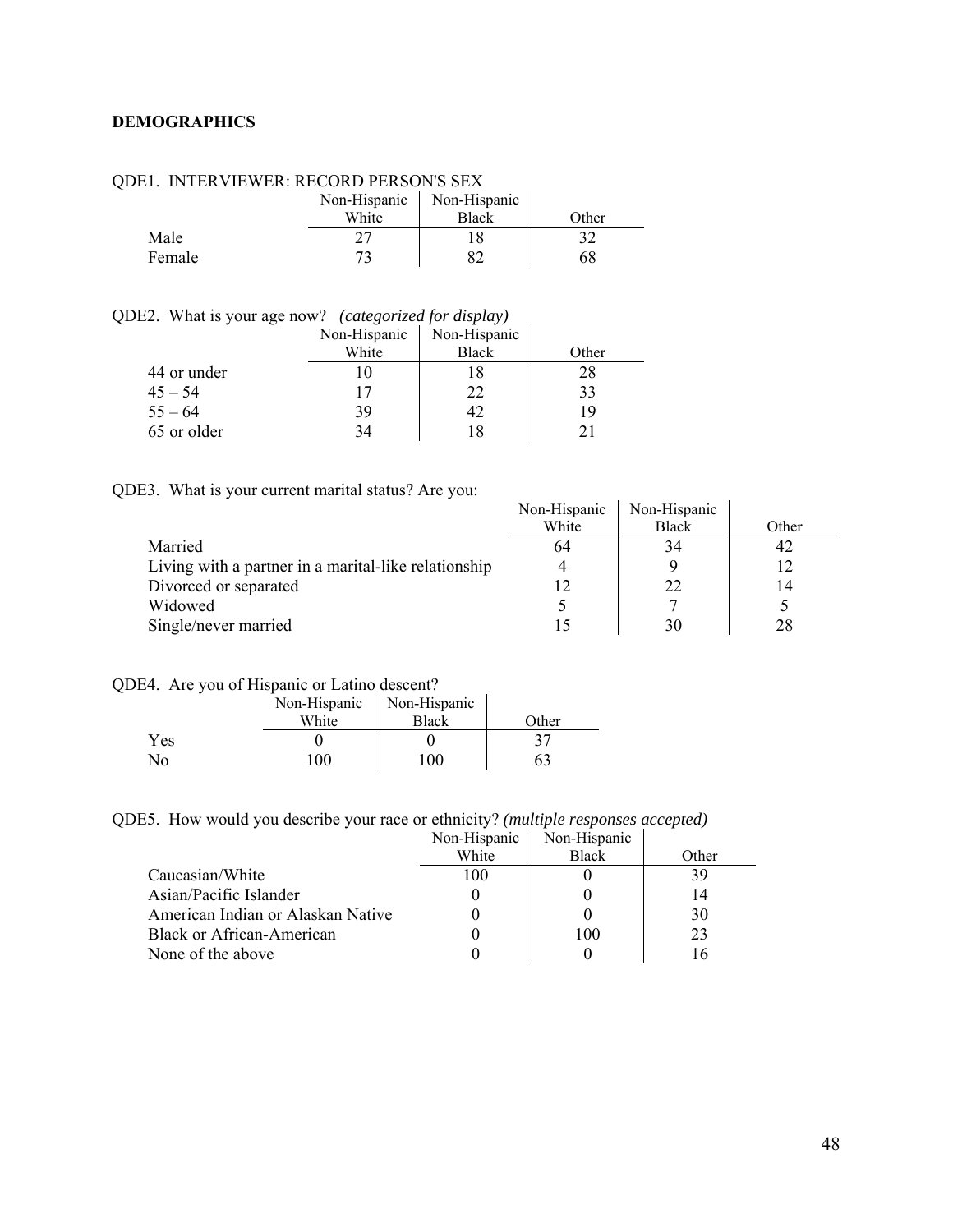|                                  | Non-Hispanic | Non-Hispanic |       |
|----------------------------------|--------------|--------------|-------|
|                                  | White        | <b>Black</b> | Other |
| Eighth grade or less             |              |              |       |
| Some high school                 |              |              |       |
| High school graduate or GED      | 18           | 26           | 14    |
| Some college, no degree          | 19           | 28           | 28    |
| Associate's degree, occupational |              |              |       |
| Associate's degree, academic     |              |              |       |
| Bachelor's degree                | 29           | 15           | 16    |
| Master's degree                  |              | h            | 14    |
| Professional degree              |              |              |       |
| Doctoral degree                  |              |              |       |

QDE6. What is the highest level of education you have completed?

QDE7. What are your current living arrangements? Do you …

|                                           | Non-Hispanic | Non-Hispanic |       |
|-------------------------------------------|--------------|--------------|-------|
|                                           | White        | <b>Black</b> | Other |
| Live alone $\rightarrow$ QDE11PRE         |              |              |       |
| Live in a household with family or others | 85           | 80           | 88    |
| Have some other living arrangements       |              |              |       |

QDE8. Including you, how many adults, age 18 and older, currently live in your household? Non-Hispanic Non-Hispanic

|            | - - - -- - - - - - - - - - | --- r ---- - |       |
|------------|----------------------------|--------------|-------|
|            | White                      | <b>Black</b> | Other |
| One        |                            |              |       |
| Two        | 66                         | 56           | 74    |
| Three      | 22                         | 24           | 16    |
| Four       |                            |              |       |
| Five       |                            |              |       |
| <b>Six</b> |                            | U            |       |
|            |                            |              |       |

QDE9. How many children under age 18 currently live in your household?

|            | Non-Hispanic | Non-Hispanic |       |
|------------|--------------|--------------|-------|
|            | White        | <b>Black</b> | Other |
| Zero       | 84           | 62           | 74    |
| One        |              | 16           | 18    |
| Two        |              | 10           |       |
| Three      |              |              |       |
| Four       |              | 3            |       |
| Five       |              |              |       |
| <b>Six</b> |              |              |       |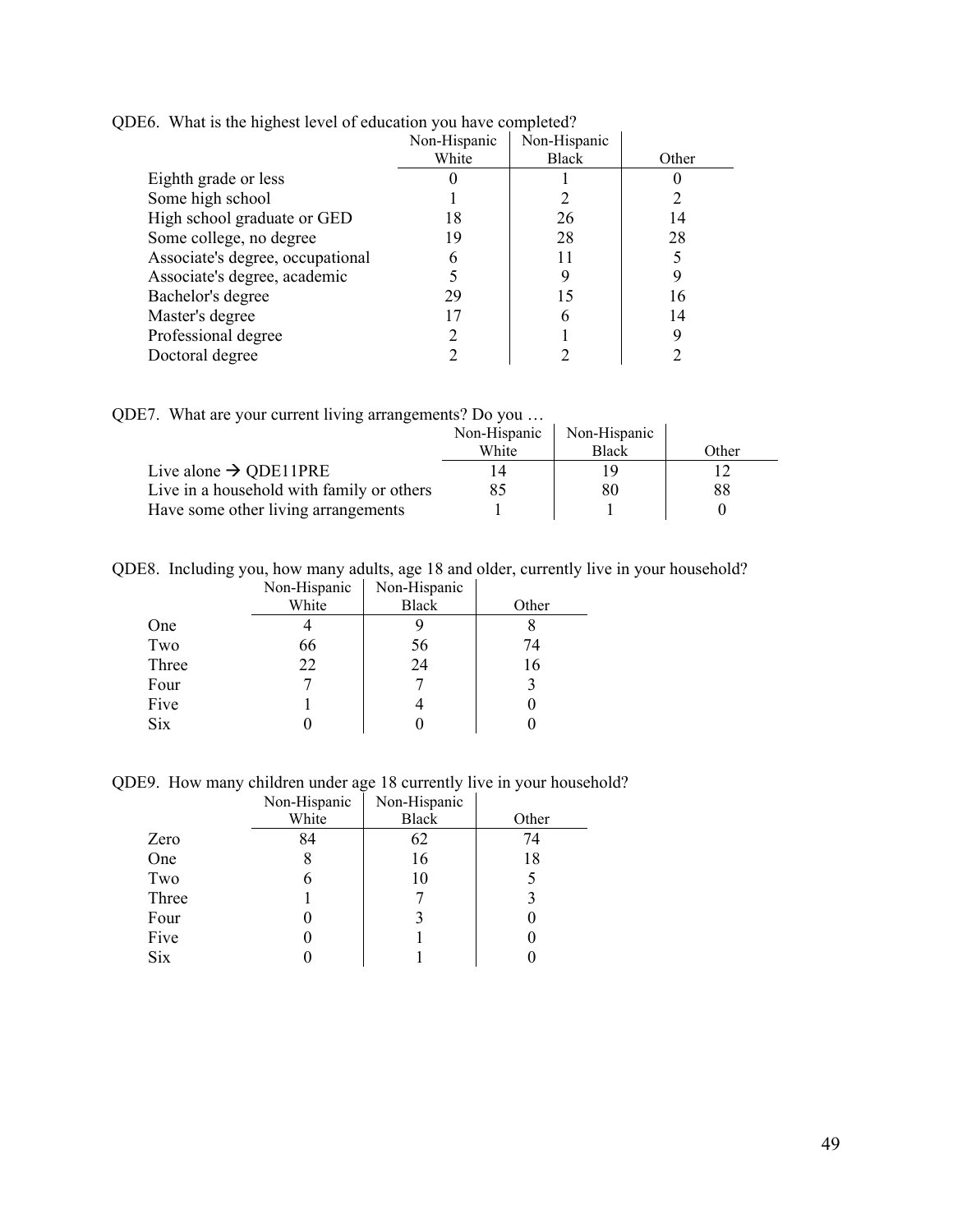|                          | Non-Hispanic | Non-Hispanic |       |
|--------------------------|--------------|--------------|-------|
|                          | White        | <b>Black</b> | Other |
| Your spouse / partner    | 80           | 55.          | 63    |
| Your child(ren)          | 31           | 42           | 32    |
| Your grandchild(ren)     |              | 20           |       |
| Your parent(s)           | 18           | 18           | 24    |
| Other relatives of yours |              | 23           |       |
| Non-relatives            |              |              |       |

QDE10. What is the relationship of each of these people to you? *(multiple responses accepted)* 

QDE11PRE. And now just a couple questions about CR.

|  |  |  | QDE11. What is the highest level of education [he/she] completed? |
|--|--|--|-------------------------------------------------------------------|
|  |  |  |                                                                   |

|                                  | Non-Hispanic | Non-Hispanic |       |
|----------------------------------|--------------|--------------|-------|
|                                  | White        | <b>Black</b> | Other |
| Eighth grade or less             |              |              |       |
| Some high school                 |              |              |       |
| High school graduate or GED      | 48           | 43           | 33    |
| Some college, no degree          |              |              | 14    |
| Associate's degree, occupational |              |              | 12    |
| Associate's degree, academic     |              |              |       |
| Bachelor's degree                | 14           | 12           |       |
| Master's degree                  |              |              | 12    |
| Professional degree              |              |              |       |
| Doctoral degree                  |              |              |       |

QDE12. Is [he/she] of Hispanic or Latino descent?

|     | White | Non-Hispanic   Non-Hispanic<br><b>Black</b> | Other |
|-----|-------|---------------------------------------------|-------|
| Yes |       |                                             |       |
| No  | 100   | $00^{\circ}$                                |       |

QDE13. How would you describe [his/her] race or ethnicity? *(multiple responses accepted)*

|                                   | Non-Hispanic | Non-Hispanic |       |
|-----------------------------------|--------------|--------------|-------|
|                                   | White        | <b>Black</b> | Other |
| Caucasian/White                   | 99           |              | 50    |
| Asian/Pacific Islander            |              |              |       |
| American Indian or Alaskan Native |              |              | 14    |
| Black or African-American         |              | 98           | 27    |
| None of the above                 |              |              |       |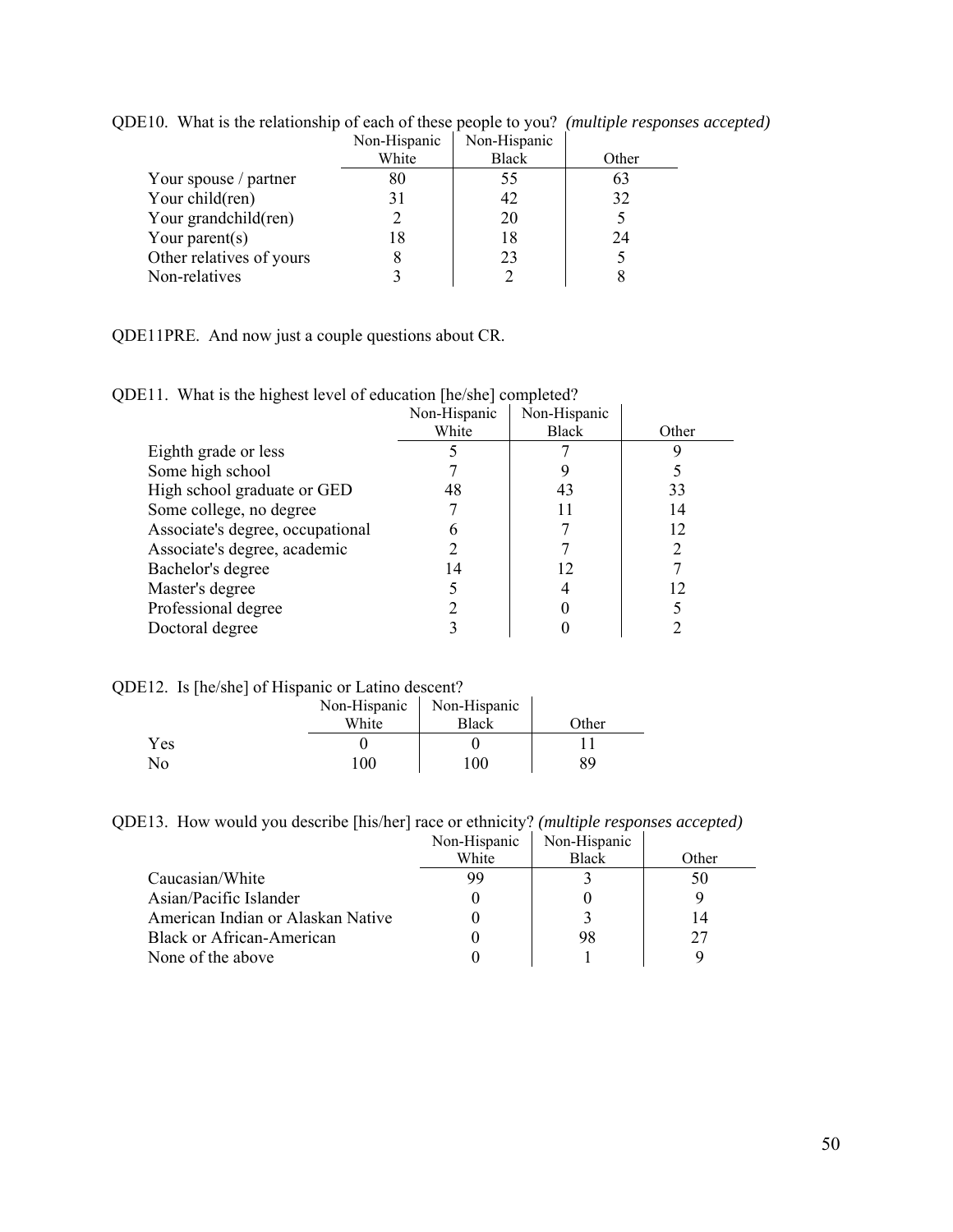### <span id="page-50-0"></span>**INFORMATION / SERVICES / POLICY**

QIN1. In your experience as a caregiver, have you ever had a doctor, nurse, or social worker ask you about what you need to help care for CR?

|     | Non-Hispanic<br>White | Non-Hispanic<br><b>Black</b> | Other |
|-----|-----------------------|------------------------------|-------|
| Yes |                       |                              |       |
| No  |                       | 59                           |       |

QIN2. In your experience as a caregiver, have you ever had a doctor, nurse, or social worker ask you what you need to take care of yourself?

|     | Non-Hispanic<br>White | Non-Hispanic<br>Black | Other |
|-----|-----------------------|-----------------------|-------|
| Yes |                       |                       |       |
| No  |                       |                       |       |

QIN2b. How difficult is it for you to communicate when necessary with healthcare professional such as doctors, nurses, social workers, pharmacists, and rehabilitation therapists about CR's needs for care? Please answer by using a number between 1 and 5, where 1 means not at all difficult and 5 means very difficult.  $\mathbf{r}$ 

|                         | Non-Hispanic | Non-Hispanic |       |
|-------------------------|--------------|--------------|-------|
|                         | White        | <b>Black</b> | Other |
| 1. Not at all difficult |              | 72           |       |
|                         |              |              | 14    |
|                         |              |              |       |
|                         |              |              |       |
| 5. Very difficult       |              |              |       |

QIN2c. How difficult is it for you to communicate when necessary with healthcare professional such as doctors, nurses, social workers, pharmacists, and rehabilitation therapists about your own needs for information and support as a caregiver? Please answer by using a number between 1 and 5, where 1 means not at all difficult and 5 means very difficult.

|                         | Non-Hispanic | Non-Hispanic |       |
|-------------------------|--------------|--------------|-------|
|                         | White        | <b>Black</b> | Other |
| 1. Not at all difficult | 69           | 74           | 69    |
|                         |              |              | I U   |
|                         |              |              | 12    |
|                         |              |              |       |
| 5. Very difficult       |              |              |       |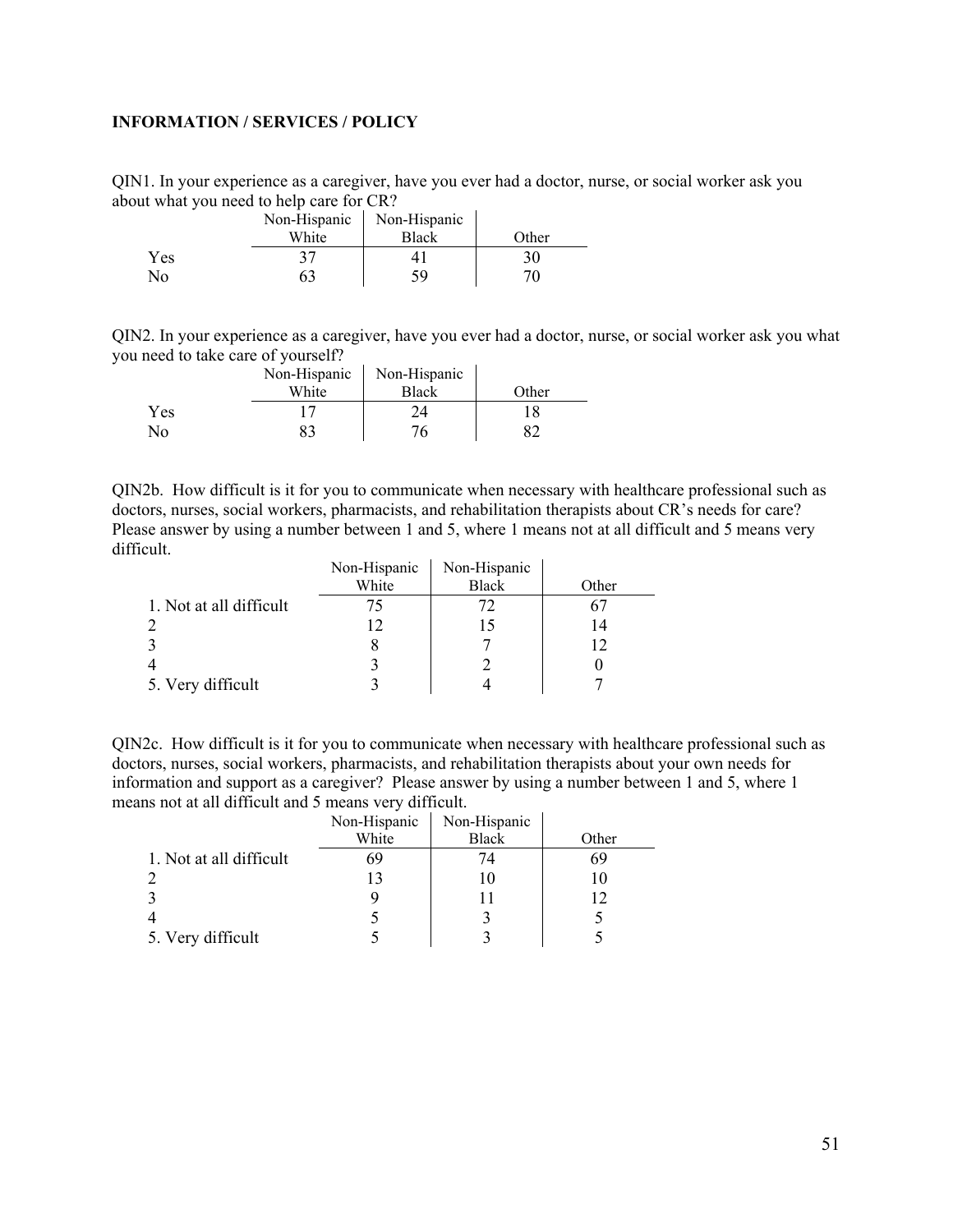QIN3. How difficult is it to locate and arrange for affordable community-based services in CR's local area that could help you care for CR, such as like delivered meals and transportation? Please answer by using a number between 1 and 5, where 1 means not at all difficult and 5 means very difficult.

|                         | Non-Hispanic | Non-Hispanic |       |
|-------------------------|--------------|--------------|-------|
|                         | White        | <b>Black</b> | Other |
| 1. Not at all difficult | 36           | 59           | 34    |
|                         |              |              | 14    |
|                         | 12           |              | 11    |
|                         |              |              |       |
| 5. Very difficult       |              |              | 18    |
| Not applicable          | 26           |              | 21    |

QIN3a. How difficult is it to locate and arrange for affordable paid in-home personal care such as helping with bathing, dressing, and meals? Please answer by using a number between 1 and 5, where 1 means not at all difficult and 5 means very difficult.

|                         | Non-Hispanic<br>White | Non-Hispanic<br><b>Black</b> | Other |
|-------------------------|-----------------------|------------------------------|-------|
| 1. Not at all difficult | 30                    |                              | 34    |
|                         |                       |                              | 14    |
|                         |                       |                              |       |
|                         |                       |                              |       |
| 5. Very difficult       | 14                    | 12                           | 14    |
| Not applicable          | 29                    | 22                           |       |

QIN3b. How difficult is it to locate and arrange for affordable community-based service providers that you can trust to provide good care for CR? Please answer by using a number between 1 and 5, where 1 means not at all difficult and 5 means very difficult.

|                         | Non-Hispanic | Non-Hispanic |       |
|-------------------------|--------------|--------------|-------|
|                         | White        | <b>Black</b> | Other |
| 1. Not at all difficult | 25           | 42           | 27    |
|                         |              |              |       |
|                         | 14           | 12           |       |
|                         |              | 11           | 11    |
| 5. Very difficult       | 15           | 11           | 23    |
| Not applicable          | 79           | 20           | 30    |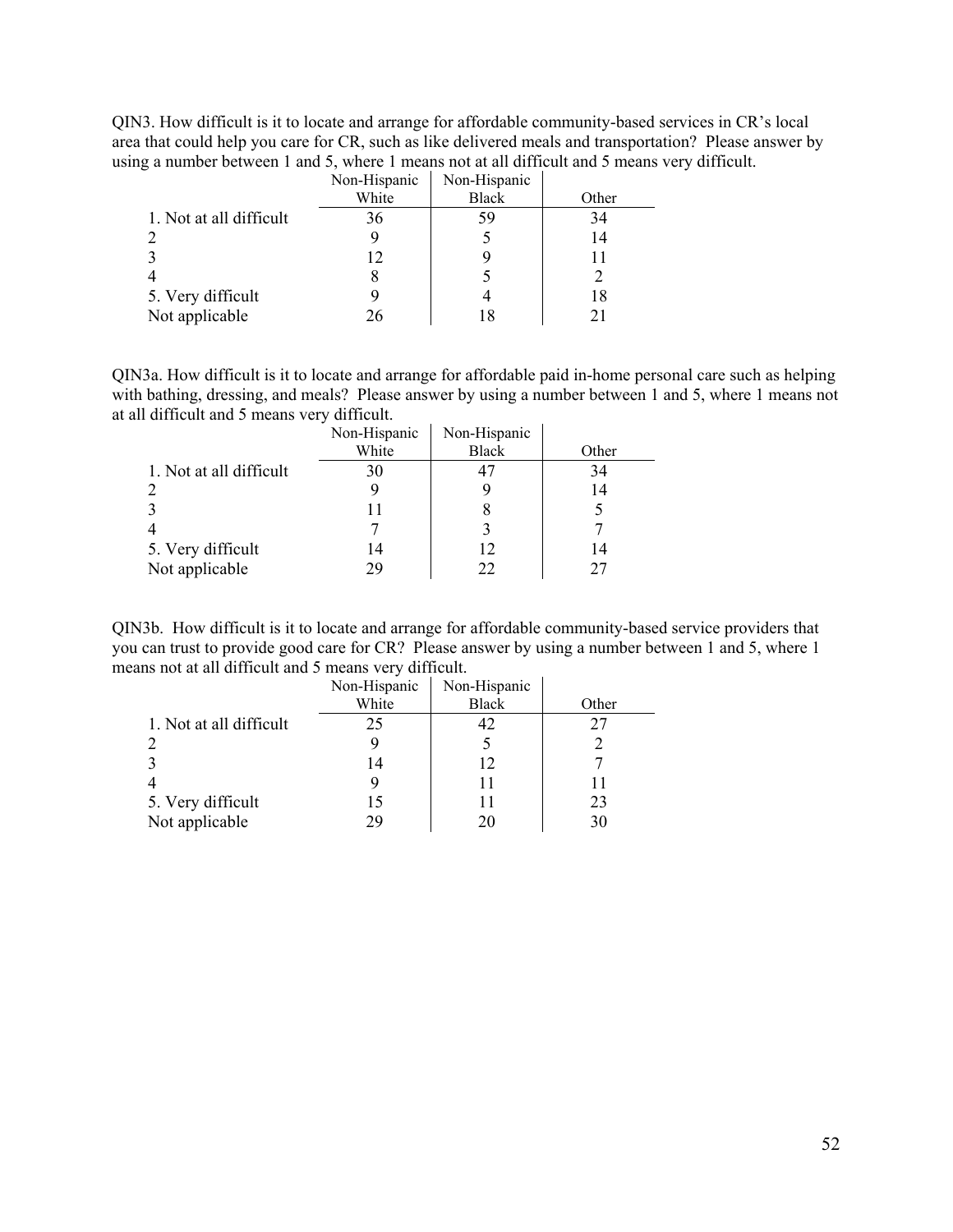|                                                                                                                                                      | Non-Hispanic<br>White | Non-Hispanic<br>Black | Other |
|------------------------------------------------------------------------------------------------------------------------------------------------------|-----------------------|-----------------------|-------|
| Requiring health care providers to include your<br>name on CR's medical chart, so you are part of<br>conversations or decisions about [his/her] care | 83                    | 87                    | 82    |
| Requiring hospitals to keep you informed about<br>major decisions, like transferring or discharging CR                                               | 86                    | 88                    | 82    |
| Requiring hospitals or facilities to instruct or<br>demonstrate any medical or nursing tasks you might<br>need to do                                 | 86                    | 90                    | 86    |
| Having respite services available, where someone<br>would take care of CR to give you a break                                                        | 71                    | 71                    | 68    |
| Requiring a doctor, nurse, or social worker ask you<br>about what you need to help care for CR                                                       | 78                    | 85                    | 77    |
| Requiring a doctor, nurse, or social worker ask you<br>about what you need to take care of yourself                                                  | 62                    | 72                    | 64    |
| None of the above                                                                                                                                    | 6                     | 3                     | 5     |

QIN4. Various organizations are thinking about ways to help caregivers like you. Which of the following do you think would be helpful to you? *(multiple responses accepted)* 

QIN5. Next I'll read three ways that people are proposing to help caregivers financially. Please tell me which ONE you would find most helpful.

|                                                                                              | Non-Hispanic<br>White | Non-Hispanic<br>Black | Other |
|----------------------------------------------------------------------------------------------|-----------------------|-----------------------|-------|
| An income tax credit to caregivers, to help offset the<br>cost of care                       | 37                    | 24                    | 29    |
| A partially paid leave of absence from work for<br>caregivers who are employed               | 19                    | 14                    | 24    |
| A program where caregivers could be paid for at<br>least some of the hours they provide care | 45                    | 62                    | 48    |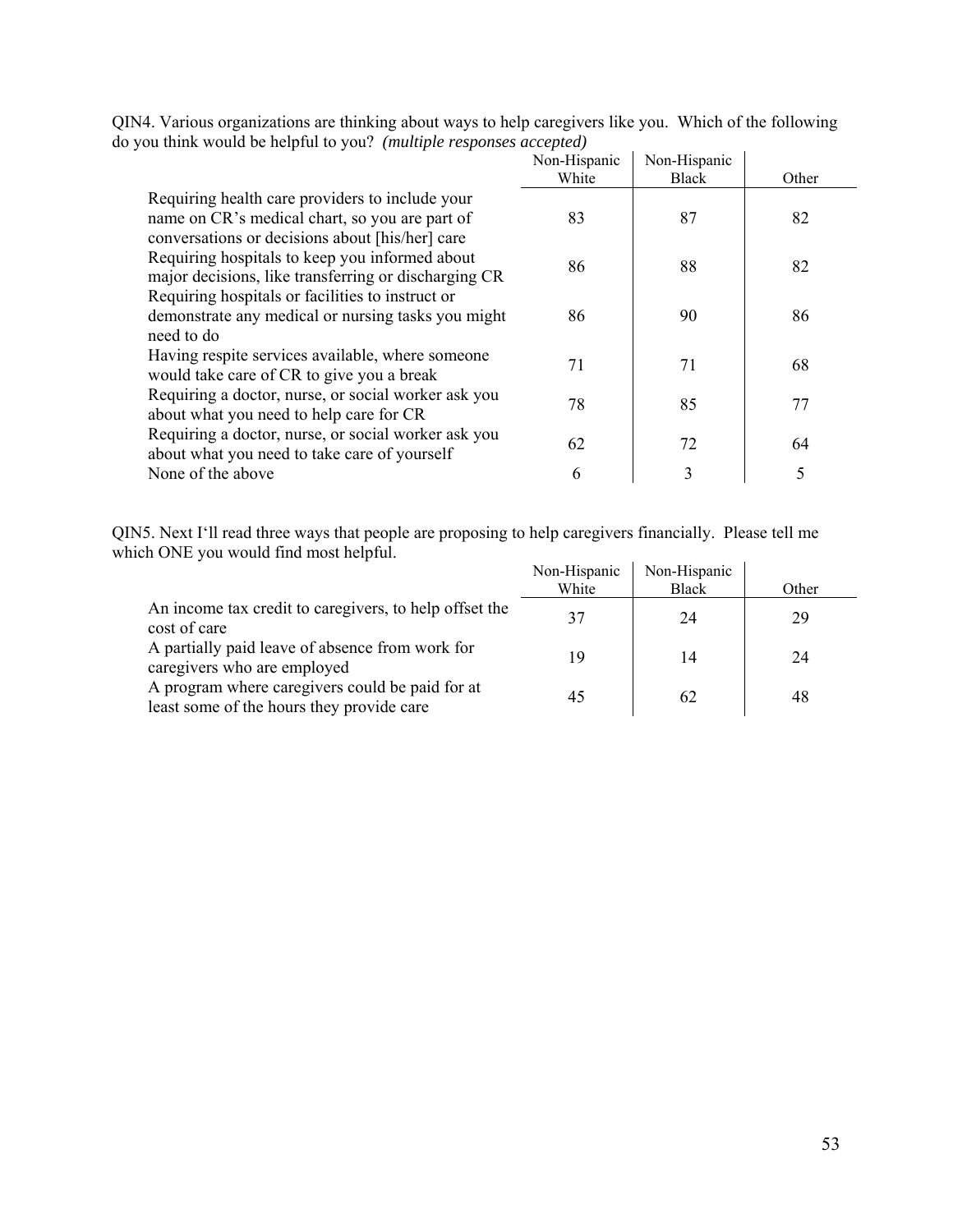#### <span id="page-53-0"></span>**HEALTH INSURANCE AND INCOME**

QHI1pre. We have a few last questions.

QHI1. Are you currently covered by Medicare, a health insurance program for person 65 years and over and persons with disabilities?

|                       | Non-Hispanic | Non-Hispanic |       |
|-----------------------|--------------|--------------|-------|
|                       | White        | Black        | Other |
| Yes.                  |              |              |       |
| $No \rightarrow QHI3$ |              |              | 60    |

QHI2. Some people with Medicare also have a Medigap or Medicare Supplement plan. Do you have this type of health insurance coverage?

|     | Non-Hispanic | Non-Hispanic |       |
|-----|--------------|--------------|-------|
|     | White        | <b>Black</b> | Other |
| Yes | 69           |              |       |
| Nο  |              | 38           |       |

QHI3. Medicaid is a state program for low-income persons or for persons on public assistance. Are you now covered by Medicaid?

|                | Non-Hispanic | Non-Hispanic |       |
|----------------|--------------|--------------|-------|
|                | White        | Black        | Other |
| Yes            |              | 32           |       |
| N <sub>0</sub> | 92           | 58           | 70.   |

QHI4. Are you currently covered by a private health insurance plan? IF NEEDED: This may be a policy you [or your {spouse/partner}] have through a job, a labor union, or an association or organization you belong to. It may also be bought directly from an insurance agent or company.

|     | Non-Hispanic | Non-Hispanic |       |
|-----|--------------|--------------|-------|
|     | White        | <b>Black</b> | Other |
| Yes |              |              |       |
| No  | ⌒            |              | n ( ) |

QHI5. TRICARE and CHAMPVA are health care programs for active duty and retired members of the uniformed Armed Forces, their families, and survivors. Are you now covered by either one of these programs?  $\mathbf{r}$ 

|     | Non-Hispanic | Non-Hispanic |       |
|-----|--------------|--------------|-------|
|     | White        | <b>Black</b> | Other |
| Yes |              |              |       |
| No  |              | ാ            |       |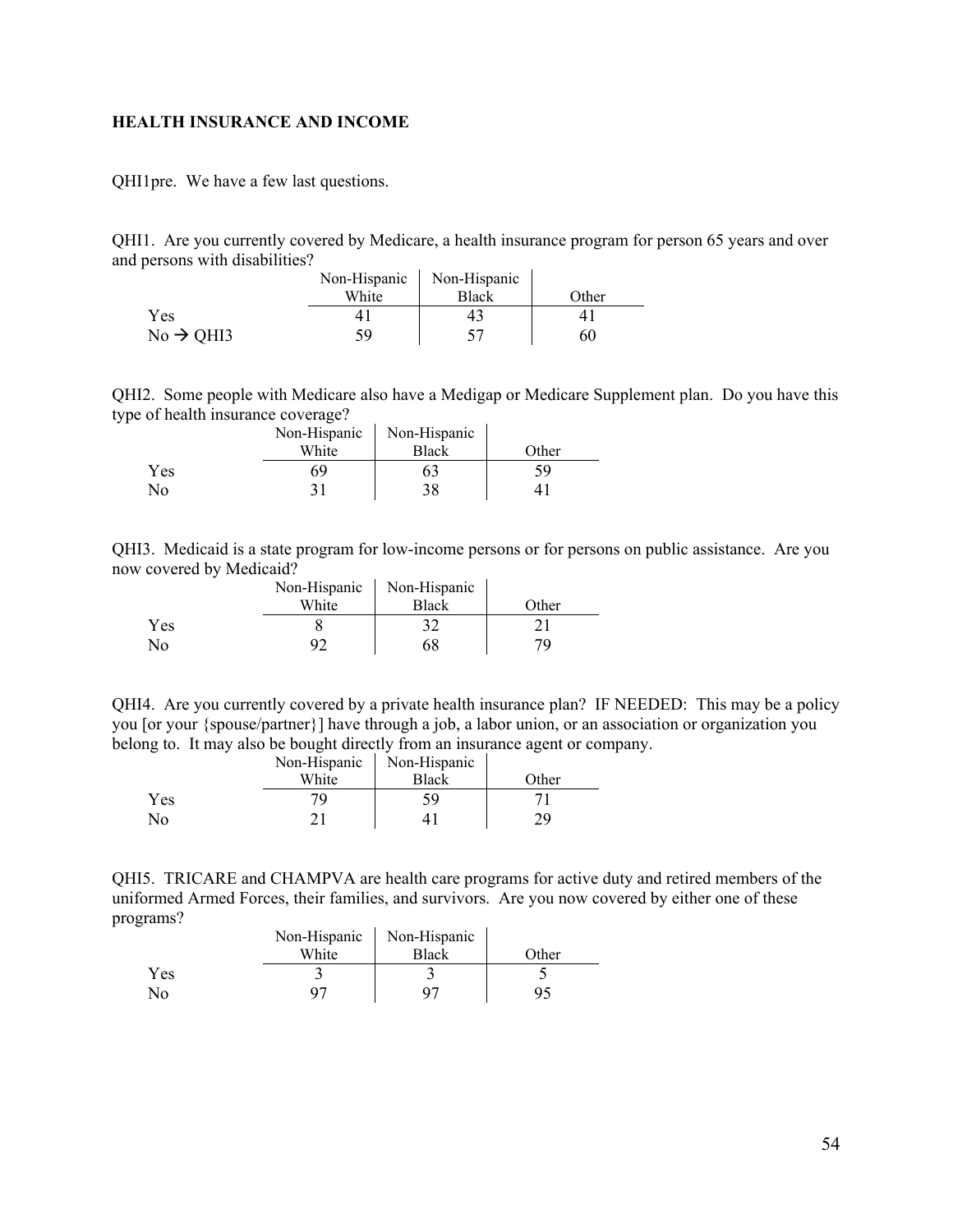|                          | Non-Hispanic | Non-Hispanic |       |
|--------------------------|--------------|--------------|-------|
|                          | White        | <b>Black</b> | Other |
| Medicare                 | 79           | 64           |       |
| Medicaid                 | 14           | 34           | 34    |
| Private Health Insurance | 59           | 45           | 39    |
| Tricare/CHAMPVA          |              |              |       |

QHI7C. What kind of health insurance does the CR have? *(multiple responses accepted)*

QHI8. Do you own your home? *(select "yes" if owned with spouse/partner)* 

|                        | Non-Hispanic | Non-Hispanic |       |
|------------------------|--------------|--------------|-------|
|                        | White        | <b>Black</b> | Other |
| <b>Yes</b>             |              |              |       |
| $\mathcal{N}_{\Omega}$ |              |              |       |

QHI9A. Do you [and your {spouse/partner}] have any checking accounts?

|     | Non-Hispanic | Non-Hispanic |       |
|-----|--------------|--------------|-------|
|     | White        | <b>Black</b> | Other |
| Yes |              |              |       |
| No  |              |              |       |

QHI9B. Do you [and your {spouse/partner}] have any savings or money market accounts? Non-Hispanic Non-Hispanic

|     | TVOII-TIIDPAIIIU | TVOII-TIIDPAIIIU |       |
|-----|------------------|------------------|-------|
|     | White            | <b>Black</b>     | Other |
| Yes |                  |                  | CC    |
| No  | 1 Q              |                  |       |

QHI9C. Do you [and your {spouse/partner}] have any certificates of deposit?

|            | Non-Hispanic | Non-Hispanic |       |
|------------|--------------|--------------|-------|
|            | White        | <b>Black</b> | Other |
| Yes        |              |              |       |
| $\sqrt{2}$ | 70           |              |       |

QHI9D. Do you [and your {spouse/partner}] retirement plans such as IRAs, SEPs, 401K, or 403b plans? Non-Hispanic Non-Hispanic

|     | TVOIT-THSPAIN | TVUI-THSPAINC |       |
|-----|---------------|---------------|-------|
|     | White         | <b>Black</b>  | Other |
| Yes |               | 39.           | 68    |
| No  | າາ            |               |       |

QHI9E. Do you [and your {spouse/partner}] stocks or mutual funds that are not in retirement accounts?

|     | Non-Hispanic | Non-Hispanic |       |
|-----|--------------|--------------|-------|
|     | White        | <b>Black</b> | Other |
| Yes |              |              |       |
| No  | 60           | 88           |       |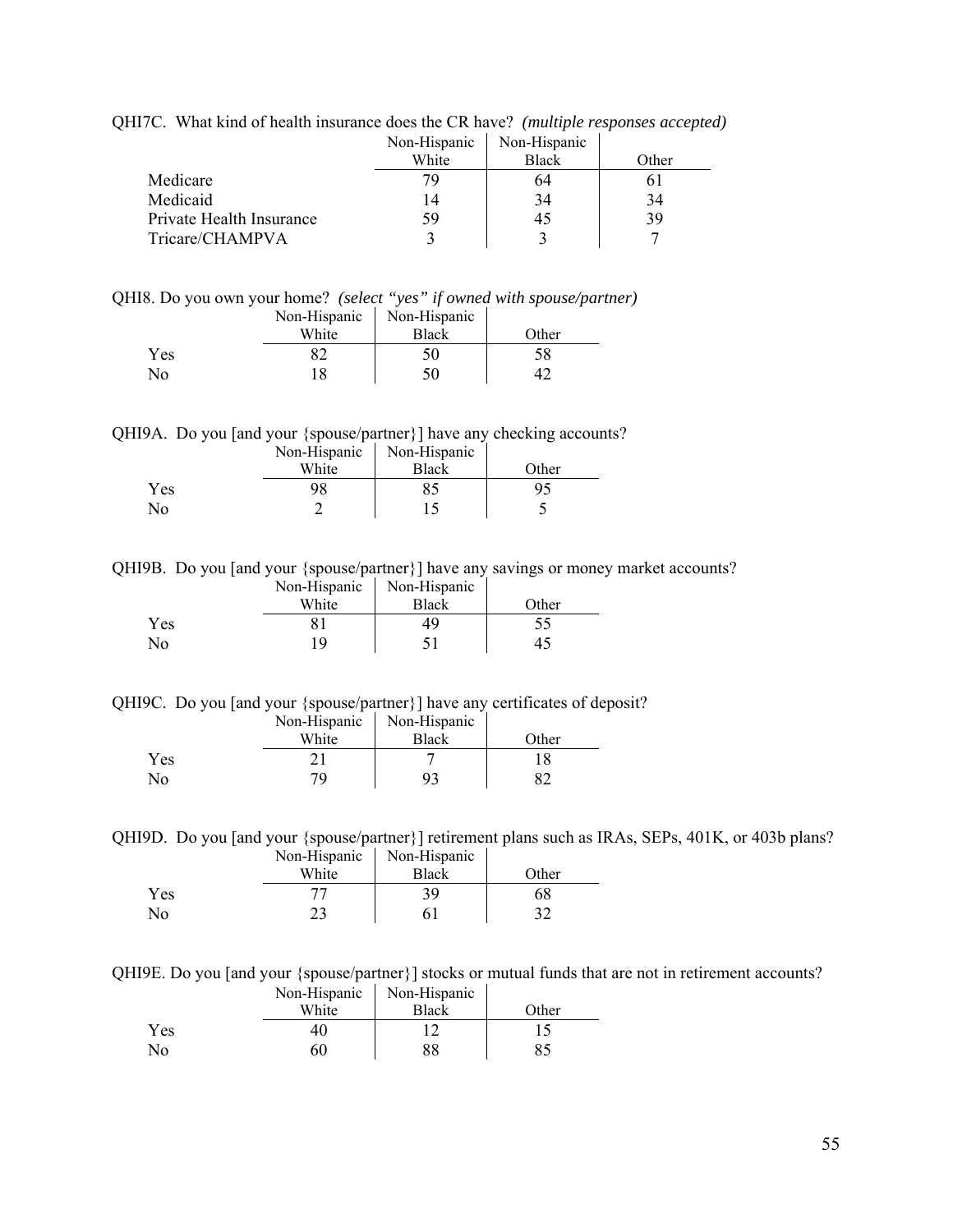QHI10. Now thinking about the income that you [and your {spouse/partner}] have from [work and] all other sources, about how much was your [and your {spouse/partner's}] total income for the last year (in the last 12 months ending in December 2016) before taxes?

|                                  | Non-Hispanic | Non-Hispanic |       |
|----------------------------------|--------------|--------------|-------|
|                                  | White        | Black        | Other |
| $0 -$ less than \$10,000         |              | 14           | 11    |
| \$10,000 to less than \$20,000   |              | 24           | 11    |
| \$20,000 to less than \$30,000   | 10           | 9            | 14    |
| \$30,000 to less than \$40,000   | 12           | 14           | 17    |
| \$40,000 to less than \$50,000   | 10           | 11           | 11    |
| \$50,000 to less than \$60,000   | 10           | 8            | 9     |
| \$60,000 to less than \$70,000   | 8            | 9            |       |
| \$70,000 to less than \$80,000   |              |              |       |
| \$80,000 to less than \$90,000   | n            |              |       |
| \$90,000 to less than \$100,000  | 6            |              |       |
| \$100,000 to less than \$110,000 |              |              |       |
| \$110,000 to less than \$120,000 |              |              |       |
| \$120,000 to less than \$130,000 |              |              |       |
| \$130,000 to less than \$140,000 |              |              |       |
| \$140,000 to less than \$150,000 |              |              |       |
| More than \$150,000              |              |              |       |

QHI14A. Family members often help each other out financially. In the last year have you used your own money to pay for CR's medications or medical care?

|     | Non-Hispanic | Non-Hispanic |       |
|-----|--------------|--------------|-------|
|     | White        | <b>Black</b> | Other |
| Yes | 39           |              |       |
| No  |              | 63           |       |

| QHI14B. In the last year have you used your own money to pay for CR's Medicare premiums or |  |  |  |
|--------------------------------------------------------------------------------------------|--|--|--|
| copayments or other insurance premiums and copayments?                                     |  |  |  |

|            | Non-Hispanic | Non-Hispanic |       |
|------------|--------------|--------------|-------|
|            | White        | <b>Black</b> | Other |
| <b>Yes</b> |              |              |       |
| No         | 78           | 70           |       |

QHI14C. In the last year have you used your own money to pay for mobility devices for CR such as walkers, canes, or wheelchairs?  $\mathbf{r}$ 

|            | Non-Hispanic | Non-Hispanic |       |
|------------|--------------|--------------|-------|
|            | White        | <b>Black</b> | Other |
| <b>Yes</b> |              |              |       |
| No         |              |              |       |